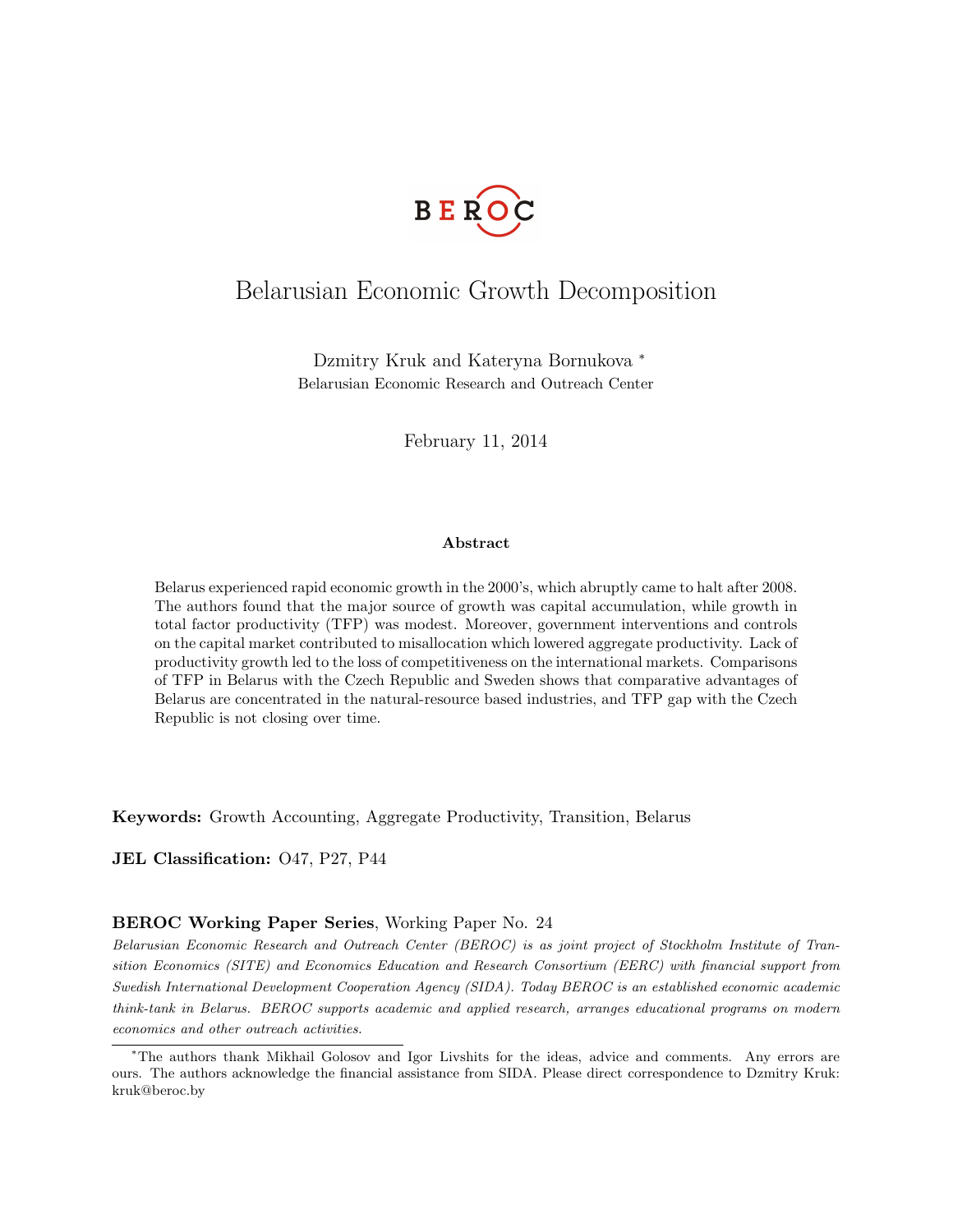### 1 Introduction

Economic miracle - this is how many Belarusians were referring to the economic growth experience in the 2000s. Indeed, the growth rates were high and sometimes surpassed 10 percent per annum (see Figure 1). Growth was pro-poor, effectively reducing the poverty rate from 47 percent in 1999 to 5 percent in 2010 (World Bank, 2012; Haiduk and Chubrik, 2007). Even the recent crisis did not hurt Belarusian economy much: in 2009 the growth rate was close to zero, but still positive. Due to this steady growth in terms of PPP-converted GDP per capita in 2010 Belarus was lagging behind only the three Baltic states and the Russian Federation out of all the post-Soviet countries (Heston, Summers and Aten (2012)).



Figure 1: GDP growth rates and investment rates in Belarus, 2000-2012

The miraculous part is that Belarus differs strikingly from the other post-Soviet or transitional success stories. Unlike the Baltic states, it did not reform its economy and did not integrate with the EU. Belarus did not experience full-scale privatization, and many major enterprises remain in the state ownership or under state control. Also it did not pay enough attention to the development of the private sector until recently. Belarus also failed to attract significant amounts of foreign investments. Foreign sources contributed only 3.48 percent of the total investment in 2001-2010. According to the overall index of transition reforms (Dell'Anno and Villa, 2013) Belarus is the penultimate among the other transition countries, outrunning only Turkmenistan. Unlike Russian Federation, Belarus does not have oil or gas, and potassium salts are the main and modest source of natural resource rents.

Despite the unique growth experience of Belarus, literature on growth in Belarus is scarce, to the best of our knowledge. Demidenko and Kuznetsov (2012) and World Bank (2012) used official capital estimates to perform growth accounting and found significant contributions of TFP to growth. We argue that the official statistics on capital is plagued with measurement problems,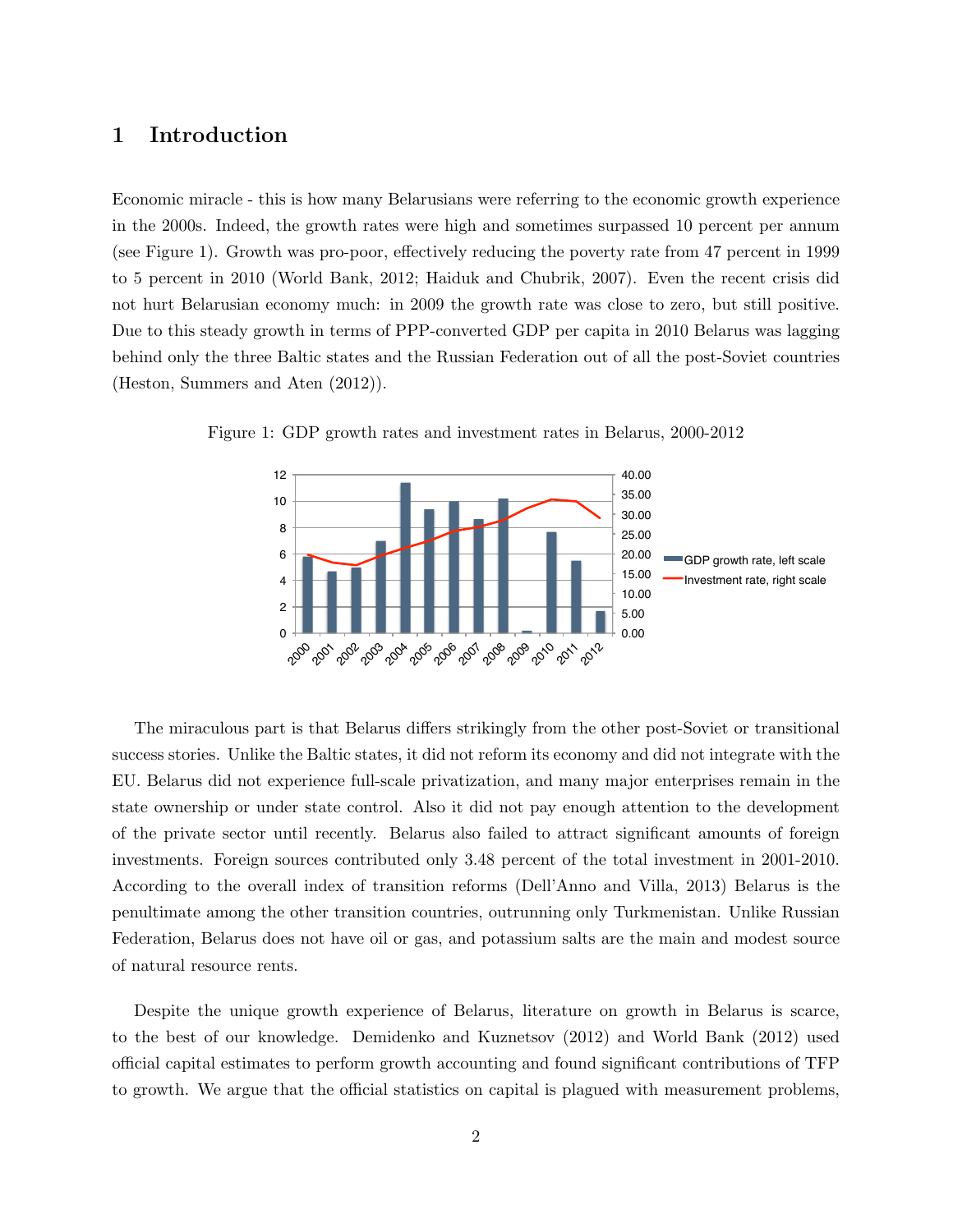mostly due to high inflation rates (this is for many transitional countries, see, for example Bessonov and Voskoboynikov, 2008). We reconstruct the capital series using the capital services approach. We use the reconstructed capital for the growth accounting procedure and to estimate and compare TFP residuals.

Our central finding is that capital accumulation was the main source of growth in 2006-2010 in Belarus. In this regard Belarus follows the pattern of growth in the post-war USSR (Ofer, 1987). While many transitional and developing countries experience productivity growth in manufacturing, in Belarus manufacturing TFP was roughly stagnant. We also find that directed lending programs, initially designed to promote growth, cause capital misallocation and diminish aggregate TFP.

We compare TFP in Belarus to TFP of another transition country, the Czech Republic, and a developed country, Sweden. Belarus is relatively in closing the TFP gap with Sweden. Also, Belarus is lagging behind in productivity in the tradeable sector, which may explain present deficits of the current account.

The paper proceeds as follows. In Section 2 we discuss our choice of methodology for the growth decomposition and TFP comparisons. Section 3 describes the data, and the procedure to reconstruct capital series. Section 4 presents the results of the growth accounting exercise for the economy of Belarus and its industries. Section 5 compares aggregate and sectoral productivity in Belarus, the Czech Republic and Sweden. Section 6 offers conclusions and policy recommendations.

### 2 Methodology

### 2.1 Selecting proper strategy

Growth accounting and TFP comparisons are widespread elements in the literature on productivity analysis. However, the purposes and the methods of these exercises differ. By the criteria of computational methods and applicability of its results Islam (2001) aggregates existing strategies into three major approaches: (i) time-series (either in absolute or relative form); (ii) cross-section; (iii) panel regression. From the view of the applicability of results, cross-section and panel regression approaches are mainly intended for cross-country comparisons of TFP levels, growth rates, factors and sources of growth. This is done through bringing time-series data of different countries to a common denominator.

In our case, we do pursue the objective of incorporating Belarusian economy and its industries into inter-country comparisons, but along with in-country analysis. The latter assumes the comparison of productivity levels, dynamics and its sources among the industries of Belarusian economy as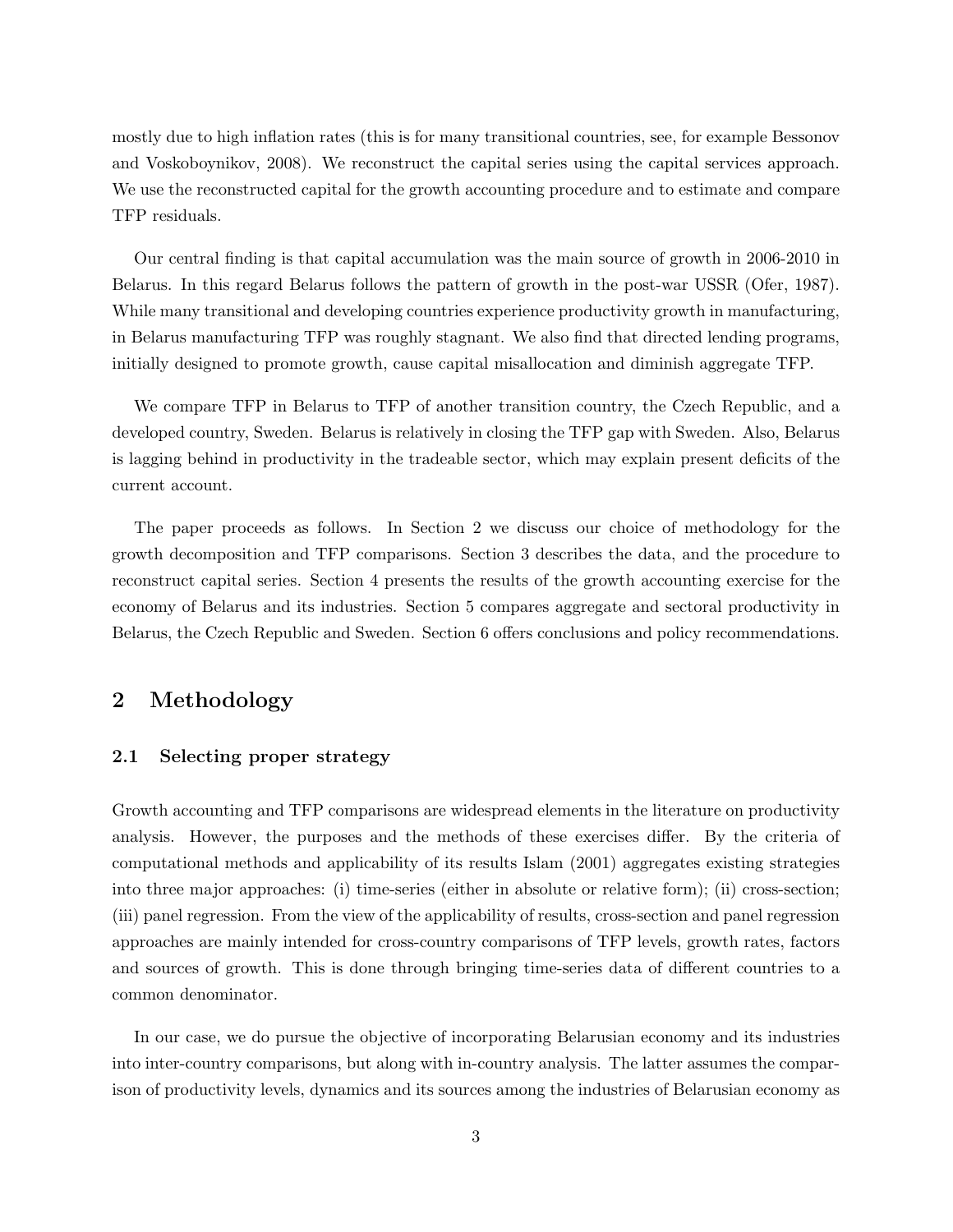well. So, having both objectives in mind, we fall back upon time-series approach (both in absolute and relative form).

Absolute form of time-series approach consists of comparisons of TFP growth rates that are computed basing on standard growth accounting procedure (Young, 1995 is probably the bestknown example, while Barro and Sala-i-Martin, 2004 offer a textbook treatment of this procedure). This approach mainly strives for dissecting the factors of output growth. It is expected to answer the question which share of growth can be contributed to inputs (labor, capital, and sometimes human capital) and which to the growth of productivity.

Relative form of time-series approach is mainly focused on the computations of TFP levels, which widens the boundaries of productivity analysis. TFP levels seem to be of particular interest from the view of studying the level of competitiveness. Moreover, TFP levels effectively supplement growth context by offering information on initial points and stages of growth.

### 2.2 Specification of production function

The specification of production function predefines differences in computational strategies within time-series approach.

According to the first criterion, the simplest option assumes the use of Cobb-Douglas production function. This computational strategy was initially introduced by Tinbergen (1942), and continues to be employed nowadays (IMF, 2010, World bank, 2012). Most frequently, growth accounting exercise based on the Cobb-Doulgas production function considers only the aggregate level, i.e. the entire economy. In this case, the shares of factor inputs usually are imposed (with the conventional values of 0.6 the share of labor, and 0.4 the share of capital). Another option is to compute the labor share from the income account. Independent on the source of the data, income share is constant through the entire sample and does not considerably affect the results of the estimation in terms of the growth rates.

More general and complicated specifications of production function are used when there is enough information to estimate the parameters of such specifications. Many authors use translog function to analyze production (Young, 1995; Christensen, Cummings and Jorgenson 1981). This specification of production function allows addressing the problems of aggregation. First, the issue of aggregation matters when the inputs are considered to be not homogenous, but a combination of different classes of sub-inputs. Second, the aggregation issue arises when the growth and its sources at the macrolevel are aimed to be decomposed by industries of the economy. In both cases, proper weighting of the sub-elements matters for correct computation of productivity indicators.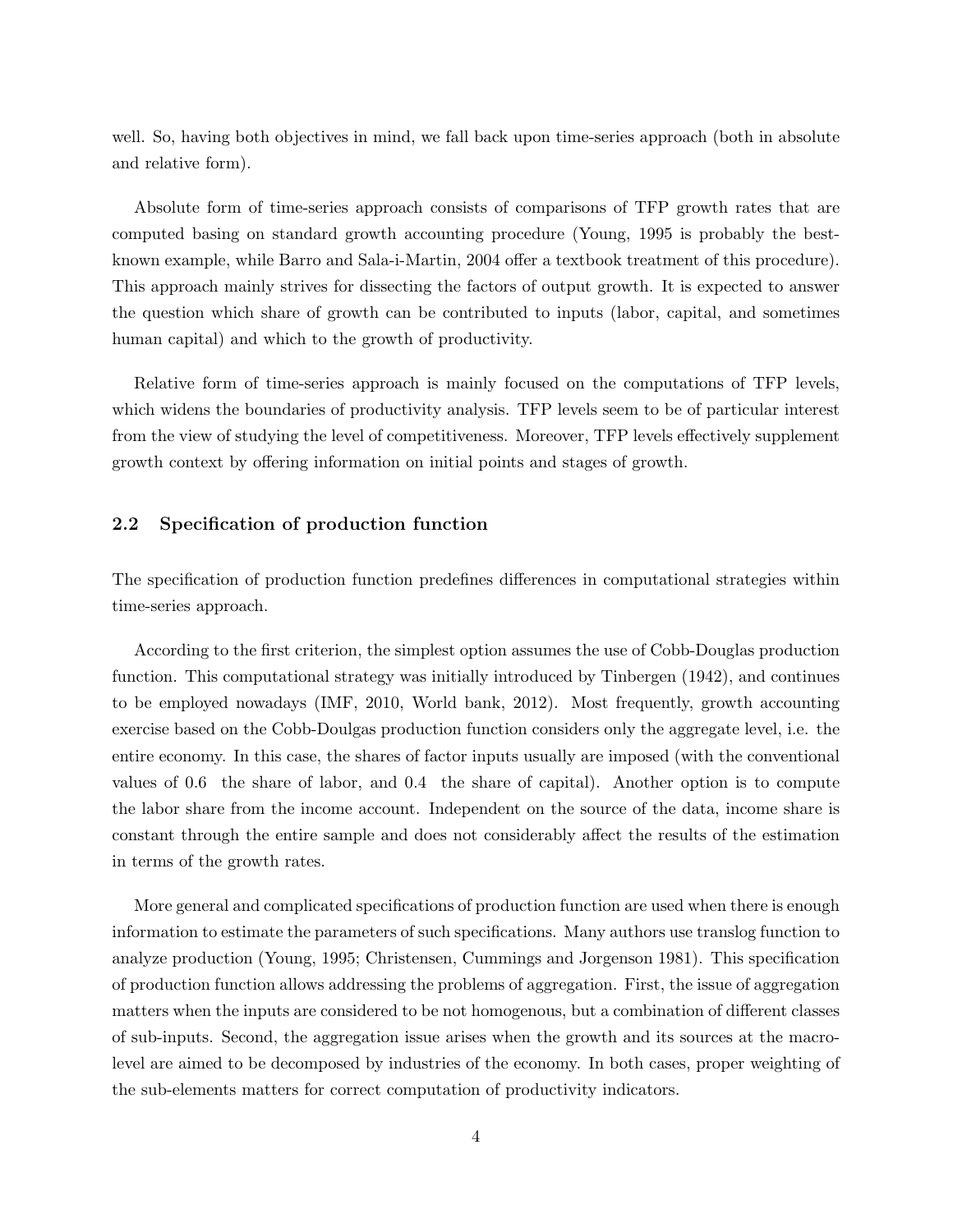Briefly, the basic advantage of translog production function may be interpreted as the opportunity to consider the shares of factor inputs as non-constant indicators that vary because of changing composition of correspondent aggregates. This advantage seems to be of particular importance when dealing with TFP levels. However, when undertaking analysis in terms of growth rates, one may mainly overcome the problem of aggregation by constructing a variable which is a Tornquist weighted average of its components. This growth accounting approach is mainly used in KLEMS studies (for instance, see Timmer et al., 2007 and 2010).

For our study, we need a computational approach that enables us: (i) to fulfill a growth accounting procedure, both at the aggregate level and at the level of industries; (ii) to compute and compare TFP levels of Belarusian economy and its industries with benchmark countries. Jorgensons methodology (Christensen et al., 1981, Jorgenson et al., 2005) seems to be the best option for joint and coherent analysis of both levels and growth rates. However, the lack of available data (in order to estimate the translog production function) is the obstacle to replicate this methodology in respect to Belarus.

Furthermore, there are two obstacles for feasible assessments of factor inputs shares in Belarusian economy. First, the assumption of factor markets competitiveness in Belarus is far from being fulfilled, which forms a gap between factors actual revenues and its marginal product. Second, a number of considerable inflation spikes during last two decades may determine a bias in correspondent estimations of factor inputs shares, as the latter assumes use of nominal parameters. Hence, in order to keep the conformity between the assessments in levels and growth rates we are to sacrifice the effect of changing shares of factor inputs. Through this, we resort to a most simple specification of production function, i.e. the Cobb-Douglas function, with a Hicks-neutral technical progress, (see Eq.1). We use this specification both on the level of the entire economy and for its individual branches.

$$
Y_i = A_i K_i^{\alpha_i} L_i^{1-\alpha_i} \tag{1}
$$

where Y is output, A is TFP, K and L are capital and labor,  $\alpha$  is capital share, and i is the industry index. The absence of of the index i denotes the case of total economy.

### 2.3 Growth accounting procedure and computation of TFP level

From the Cobb-Douglas production function (1) we compute the level of TFP according to:

$$
A_i = \frac{Y_i}{K_i^{\alpha_i} L_i^{1-\alpha_i}}\tag{2}
$$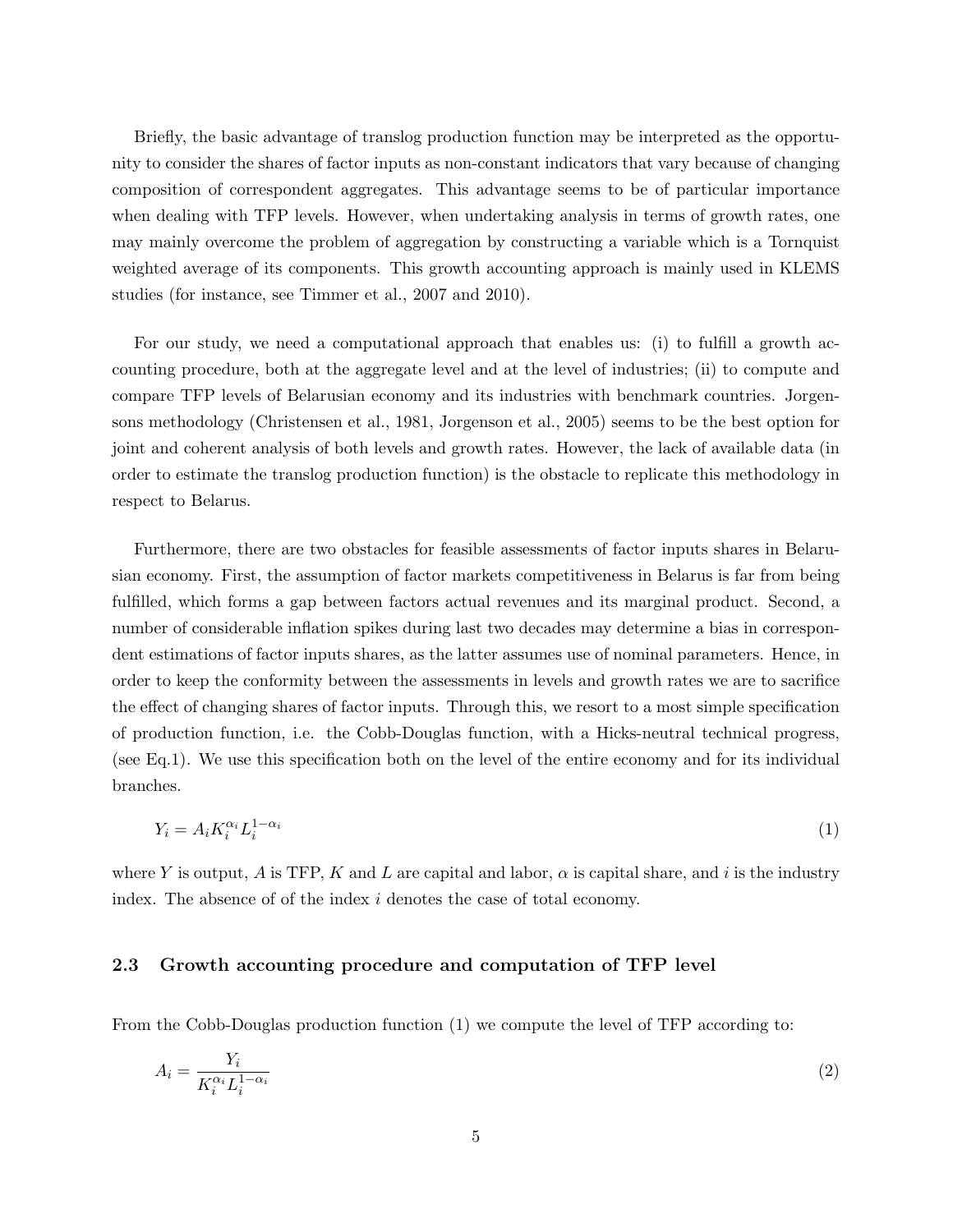We must note that different measures of output either gross output or value added may enter production function (1) and TFP (2). The measure of the output determines the economic sense of the productivity (TFP) indicator. In our study, we constrain our analysis only to indicators based on value added. Using ones based on gross output according to (1) and (2) has little economic sense, since interpretation of the capital-labor total factor productivity based on gross output seems to be ambiguous. A meaningful measure of productivity based on gross output assumes that one more variable intermediate inputs (energy, materials, services and other supplies) should enter production function. However, adequate measurement of intermediate consumption in real terms, especially in industrial breakdown, is hardly possible for Belarus with a data set available.

Value added based indicators are the most popular in productivity studies. Nevertheless, rather frequently its economic sense is interpreted inaccurately, i.e. TFP level is expected to characterize technology only. However, this interpretation has plenty of caveats. First, the measure of productivity apart from technology also obviously includes measures of efficiency (understood as the distance between actual production point and production possibility frontier), economies of scale, capacity utilization, and measurement errors (OECD, 2001a and 2001b). Given that data on capacity utilization is mainly available (see Section 4.6), we can explicitly control the impact of the capacity utilization adjusting capital input by the correspondent rate. However, control of other components is hardly possible. Hence, we make simplifying assumptions that producers always operate at production possibility frontier and there are constant returns to scale, which means that TFP adjusted to the rate of capacity utilization  $(CU)$  may be treated as a characteristic of technology.

$$
A_i = \frac{Y_i}{(K_i C U_i)^{\alpha_i} L_i^{1-\alpha_i}}\tag{3}
$$

In terms of growth rates, we carry out growth accounting exercise according to:

$$
\frac{\Delta A_i}{A_i} = \frac{\Delta Y_i}{Y_i} - \alpha_i \frac{\Delta K_i}{K_i} - \alpha_i \frac{\Delta C U_i}{C U_i} - (1 - \alpha_i) \frac{\Delta L_i}{L_i}
$$
\n
$$
\tag{4}
$$

#### 2.3.1 Measuring allocative efficiency

Association of TFP with technology level is fully applicable (given the caveats mentioned above) in case when individual inputs and output are treated as integral ones, i.e. they cannot be disaggregated by components. We make such an assumption when dealing with industries of the economy. In other words, we treat each industry as an integral producer with its integral inputs, but not as the combination of output of individual firms with their individual inputs.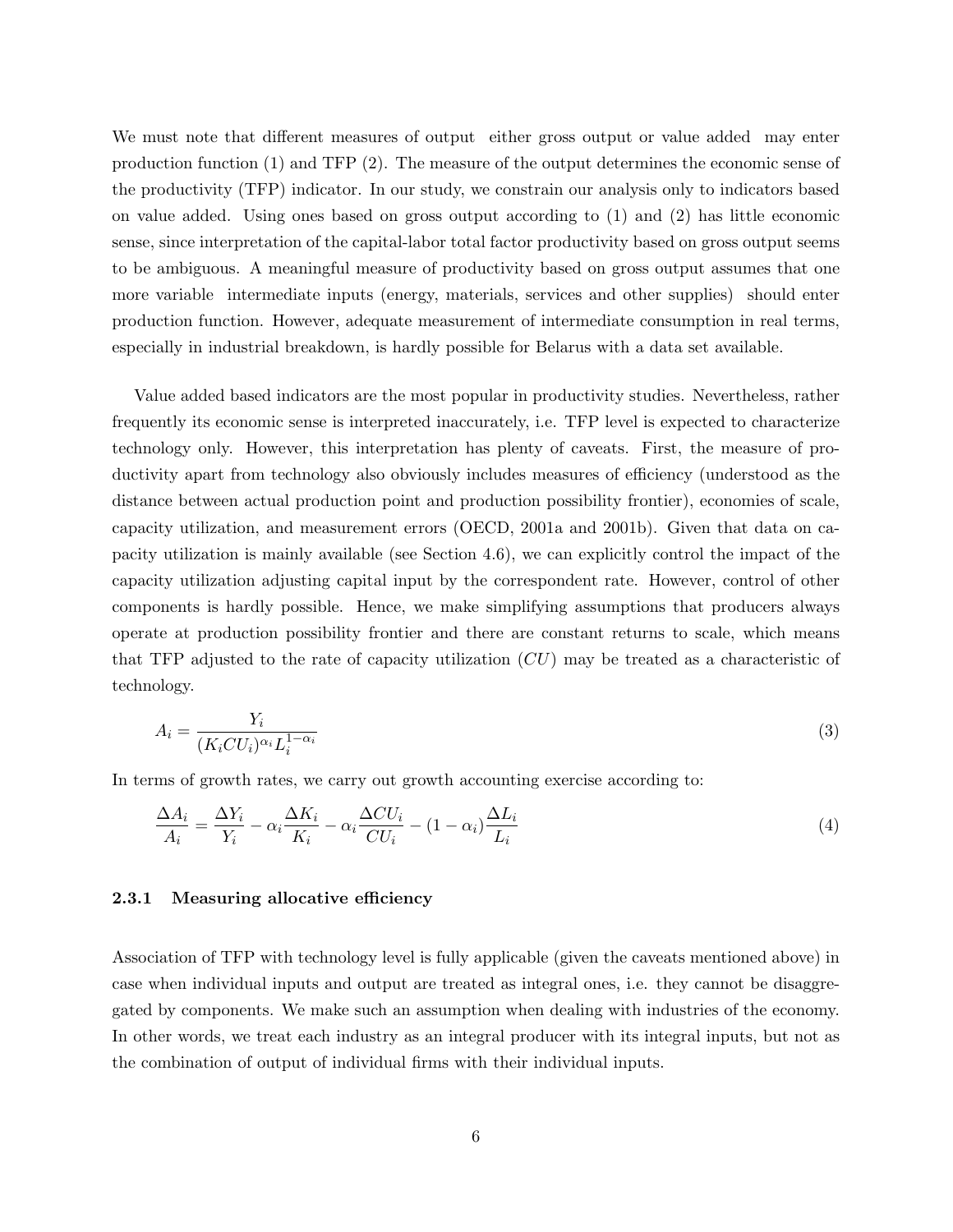However, at the level of the entire economy such kind of disaggregation is possible. We consider total output and inputs as the combination of those of industries. Hence, TFP according to (3) in this case contains both characteristics of technology level and allocative efficiency. Allocative efficiency is broadly defined as the mix of inputs that produces a given quantity of output at minimum cost (Coelli et al., 2005). For our study, we elaborate the measure of allocative efficiency that is coherent with this definition.

First, we measure allocative efficiency in terms of output. For this, we solve an optimization (maximization) problem for output (see Equation 5), reallocating the one type of input among industries ceteris paribus, with a total amount of each input being given. Subsequently this problem is solved by reallocating capital or labor.

$$
Y_k^* = \max_{K_i} \sum_{i=1}^n Y_i = \max_{K_i} \sum_{i=1}^n A_i (\bar{C} U_i K_i)^{\alpha_i} \bar{L}_i^{1-\alpha_i}
$$
(5)

where  $\bar{L}_i$  and  $\bar{CU}_i$  are treated as fixed. We can define equivalently  $Y_l^*$  with maximization over  $L_i$ 's holding  $\overline{K}_i$  and  $\overline{CU}_i$  fixed (given by the data).

Using the optimal output from (5), we can define the measure of allocative inefficiency relatively to the aggregate output Y. Losses in output due to misallocation of inputs are the most explicit measure. Hence, we define the measure of misallocation  $M$  associated with an input  $j$  (capital or labor) according to (6).

$$
M_j = \frac{Y_j^* - Y}{Y} \tag{6}
$$

Third, we can integrate the measure of allocative inefficiency with our TFP measurement (3). Aggregate TFP residual  $A$  may be decomposed for technology indicator  $T$  and allocative efficiency indicator  $AE_i$ :

$$
A = T + AE_j \tag{7}
$$

We assign zero values to allocative efficiency indicators in case when an input  $j$  is allocated in an optimal way:

$$
AE_j = 0 \text{ iff } M_j = 0 \tag{8}
$$

The optimal (in terms of allocation of input  $j$ ) TFP level is defined according to:

$$
A_j^* = \frac{Y_j^*}{\left(CU \cdot K\right)^\alpha L^{1-\alpha}}\tag{9}
$$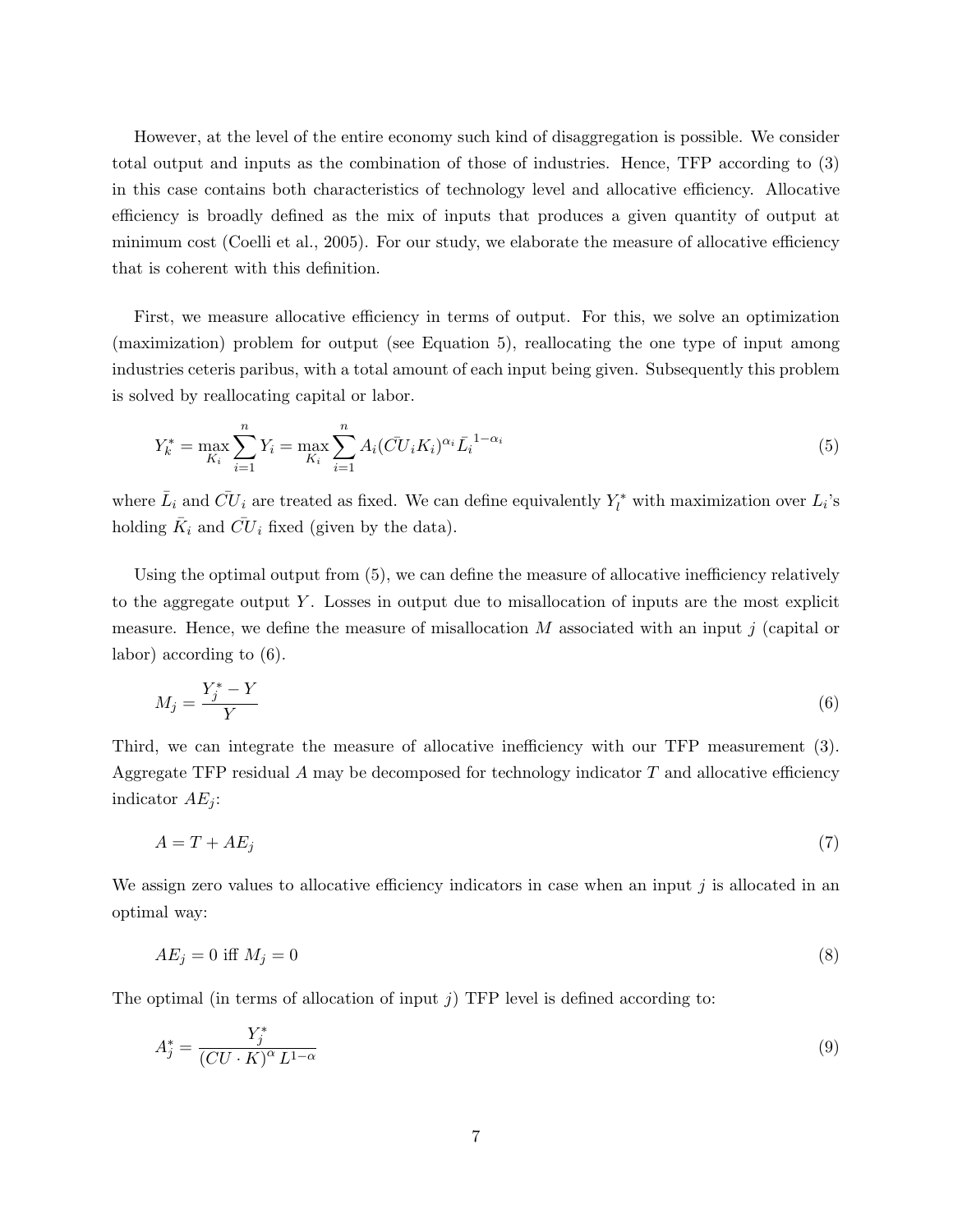Combining (7), (8) and (9) implies that optimal TFP level is identical to the technology level. Hence, in absolute terms we measure allocative efficiency associated with input j according to  $(10)$ , and in growth rates according to (11).

$$
AE_j = A - A_j^* \tag{10}
$$

$$
\frac{\Delta AE_j}{A} = \frac{\Delta A}{A} - \frac{\Delta A_j^*}{A} \tag{11}
$$

### 2.4 International comparisons

TFP levels according to (3) are measured in national currency in constant prices of a particular year (2009 in our case). However, international comparisons require the indicators to be nominated in the same currency. Comparisons in international dollars seem to be the most reasonable for this purpose. However, instead of PPP concept that is more frequently used to internationalize the dollar in a number of studies, we resort to actual values of the exchange rate, which means that we are to use the index of real exchange rate of the national currency vs. US dollar. This choice allows to talk about the competitive advantages in international trade. According to this concept, for any nominal indicator  $X$  (nominated in national currency) that is the product of real quantity Q and price level P, its value in international dollar will be defined according to:

$$
X_t^{b,int\$} = Q_t S_t \tag{12}
$$

where  $X_t^{b,int\$}$ <sup>o,*ints*</sup> is a variable measured in international dollars *int*<sup>§</sup> for a base period *b*,  $Q_t$  is a real quantity measured in dollar prices of the base period,  $S_t$  is the real exchange rate index between periods t and b (with  $S_b$  set to 1).

The growth rate of the indicator in respect to the base (zero) period is defined according to:

$$
\frac{X_t^{b,int\$}}{X_b^{b,int\$}} = \frac{Q_t S_t}{Q_b} \tag{13}
$$

Hence, we can rewrite (12) in a following form:

$$
X_t^{b,int\$} = X_b^{b,int\$} \left( 1 + \frac{\Delta Q}{Q_b} \right) S_t \tag{14}
$$

However, in respect to TFP this concept cannot be used straightforwardly, as TFP is not a primary indicator. It is computed through other primary indicators (inputs and output) non-linearly. Hence, applying  $(14)$  to  $(3)$ , we get  $(15)$ :

$$
A_{t,i}^{b,int\$} = \frac{Y_{b,i}^{b,int\$} \left(1 + \frac{\Delta Y_i}{Y_{b,i}}\right)}{\left(K_{b,i}^{b,int\$} \left(1 + \frac{\Delta K_i}{K_{b,i}}\right) C U_{t,i}\right)^{\alpha_i} L_{t,i}^{1-\alpha_i}} S_t^{1-\alpha_i}
$$
(15)

We use the indicators computed according to (15) as TFP comparison indicators that measure efficiency in 2009-year international dollars.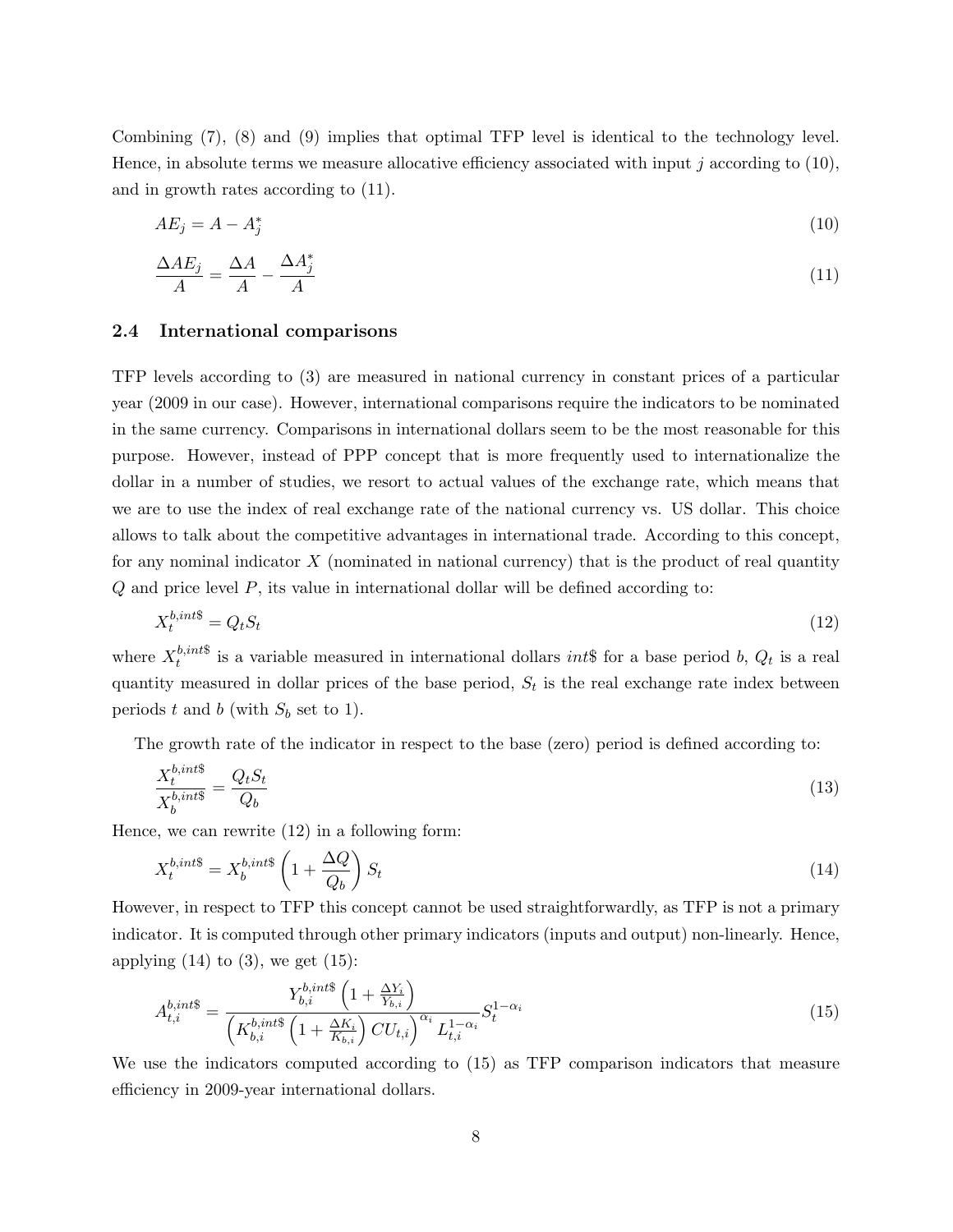### 3 Data: sources, characteristics, generation procedures

### 3.1 The level of aggregation in dataset and sample periods

We carry out growth accounting procedure and make international comparisons of TFP on two levels of aggregation: (i) for the entire economy, (ii) for industries of the economy. For the entire economy this procedure is straightforward, as at the macro level Belarusian data for all the variables is available for 2005-2012. Breakdown by industries, however, is more problematic because of the shift in the system of classification of economic activity that was complete by the end of 2010. Before 2008, statistics was reported according to Soviet classification system (hereinafter, OKONH). This system was not comparable with any other international standard. In 2005, a shift to a new classification system (hereinafter, OKED) has been announced. OKED is the analogue of the statistical classification of economic activities in the European Community. OKED corresponds to version of NACE that was revised in 2002, that is usually treated as NACE Rev. 1.1 (hereinafter, NACE) with some minor adjustments to Belarusian context. In 2008-2010, which was an intermediary period, all the reports have been produced according to OKONH, but some of them simultaneously were produced according to OKED classification. Since 2011, only OKED classification is used in statistics. It should be emphasized that there is no direct concordance between economic activities in OKONH and OKED classifications. For broad economic activities (Section level according to OKED), Belstat has elaborated a generalized concordance table between OKONH and OKED. However, correct transformation of data from OKONH to OKED (and vice versa) according to this concordance table would require the data with a high level of disaggregation (up to 5 digits according to OKONH), which is not available. Hence, transformation of available data on value added, capital, and labor in OKONH classification to OKED classification is impossible.

We face a trade-off between the length of time period considered (historical data is available only in OKONH classification) and its closeness to present time (most recent data is available only in OKED classification). In order to keep both characteristics, at the level of industries we deal with two separate data samples that are formed according to different classification systems. The first sample is aimed to go back to historical values as long as possible and is classified according to OKONH. However, availability of the data (more precisely, data on capital; see Section 4.5 for more details) dictates a starting date for this sample, which is the year 2005. The upper bound is formed by data availability in OKONH classification, which is 2010. Hence, our first sample is 2005-2010 and it is organized by OKONH classification. Modest and flat inflation and absence of considerable structural shocks is an advantage of this period, which makes it a suitable representative period for Belarusian economy.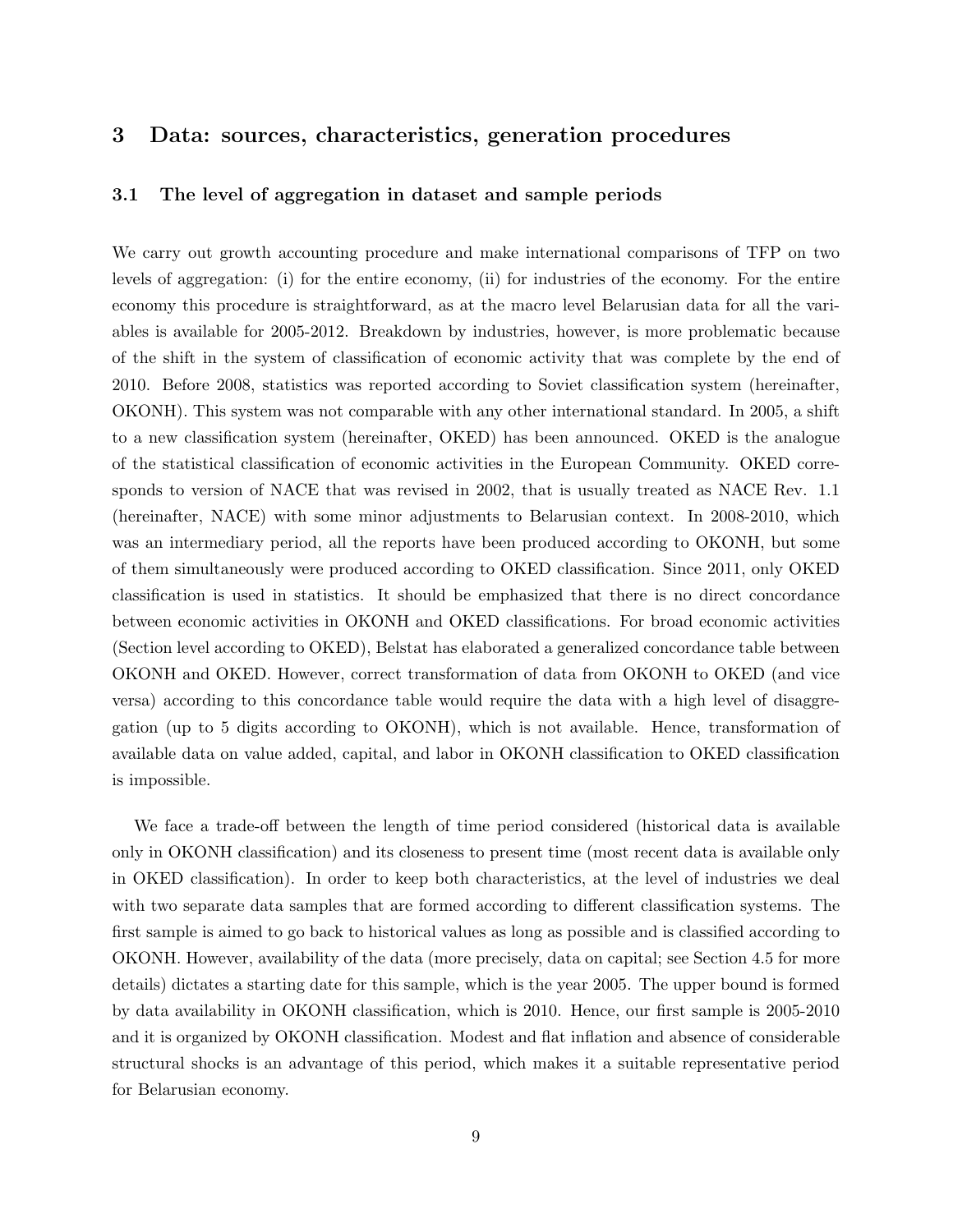The second sample is aimed to provide evidence close to nowadays and is classified according to OKED. The starting point is formed by data availability (more precisely, labor; see Section 4.4 for more details) in OKED classification, which is the year 2010. The upper bound is formed by the availability of mostly fresh data, which is the year 2012. Hence, our second sample is 2010-2012 in OKED classification. OKED makes international comparisons possible. Furthermore, it provides most recent evidence about productivity.

#### 3.2 The factor shares

Recent empirical literature (for example, Herrendorf and Valentinyi, 2008) suggests that factor shares differ substancially across industries. A standard approach to derive the share of factor inputs is to compute them directly in nominal terms using income-side disaggregation of value added. For our study, we exploit the system of input-output tables (more precisely, use tables in current prices) as the data source. The tables report the value added by each industry disaggregated by compensation of employees, gross profit, gross mixed income, and net taxes on production. Compensation of employees is the core of labor income in the economy, while gross profit and net taxes on production are associated with capital revenues. The standard problem is to allocate the mixed income between labor and capital revenues. For our exercise, we assign to each labor and capital 50 percent of gross mixed income. Hence, we treat the labor share as the relationship between the sum of compensation of employees and 50 percent of gross mixed income to value added, while the rest is associated with capital share (see Equations (16) and (17)).

$$
\beta_i = \frac{W_i + 0.5MI_i}{VA_i} \tag{16}
$$

where  $\beta_i$  is the labor share,  $W_i$  is the total employee compensation,  $MI_i$  is gross mixed income and  $VA<sub>i</sub>$  is total value added in industry *i*.

$$
\alpha_i = 1 - \beta_i \tag{17}
$$

In case of Belarus, as shown above, two problems (lack of competitiveness at factor markets and huge inflation spikes) may hinder computation of factor shares according to (16) and (17). Furthermore, for individual industries a shift in the system of classification of economic activities during the period considered should be taken in mind, i.e. two separate data sets of factor inputs shares according to OKONH and OKED classification are to be generated. For OKONH classification we compute factor inputs shares basing on the data of 2005-2010. In these years inflation was modest and rather flat. Moreover, this period may be treated as the representative one for the structural relationships in the Belarusian economy. Hence, the estimates obtained on the data from this time period may be biased only because of lack of competitiveness.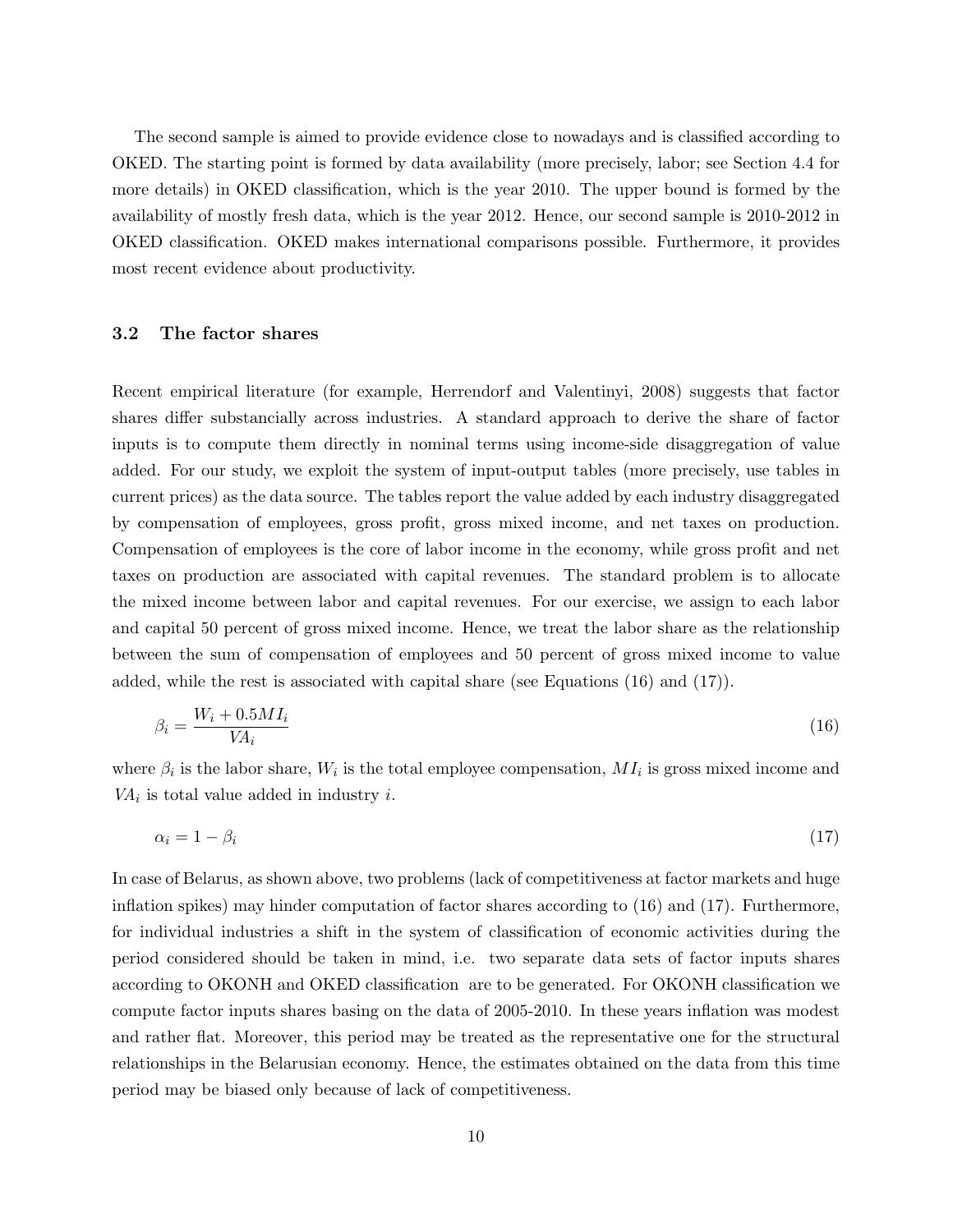For OKED classification, only the data for 2011 is available. However, use of this data leaves us little chances to assess correctly factor inputs shares for the OKED classification (i.e. since year 2011 and onward). First, one year is definitely not enough for reasonable assessment of factor shares. Second, this year (2011) stands out due to the currency crisis, huge inflation and correspondent adjustments in the national economy. Hence, factor inputs shares computed on 2011 data can hardly be considered as reasonable assessments of actual medium-term values. We resort again to data 2005-2010 according to OKONH classification and project it to OKED classification based on generalized concordance table (see Section 3.1) between two classifications. However, direct projection may be done only for the entire economy and for a few industries that are defined almost similarly in both classifications. If that a case, we consider the shares of labor in 2005- 2010 to be the same for similar OKED industry. Further, we add an observation from 2011 and compute a labor share for an industry as the average of these 7 observations available. Otherwise, depending on the extent of concordance between industries according to OKED and OKONH, we assign weights to average of 2005-2010 and the value of 2011 years, and compute labor share for an industry as the correspondent weighted average. Obtained estimates for labor shares in industries are provided in Appendix A. For the entire economy, we get an average estimate of labor share in 2005-2010 of 0.595, which, however, goes down to 0.586 if the observation of 2011 is included. Nevertheless, in order to provide comparability with other studies (many of them set labor share to be 0.6, see, for example, Gomme and Rupert, 2007), we round up the value for the aggregate labor share to 0.6.

For a robustness check at the level of industries, we match our estimations with factor shares computed for Russia in Voskoboynikov (2012) (see Appendix A.2). This might be a good benchmark for comparison, as (i) characteristics of technologies in Belarus and Russia might be relatively close, given that just few industries have significantly changed technologies since the period of USSR; (ii) factor markets in Russia are much closer to the competitive stance rather than in Belarus (i.e. the actual revenues of correspondent factors are expected to be closer to their marginal product).

For the majority of industries, our estimates are close to those in Voskoboynikov (2012). There is, however, a significant difference among some essential industries: agriculture, trade and repair, and some manufacturing branches (chemicals, machinery and equipment, transport vehicles, etc.). However, for all this cases a reasonable justification dealing with technological issues may be found. For example, Belarusian manufacturing of transport vehicles mainly focuses on trucks, while the corresponding Russian industry focuses on cars. Belarusian chemical industry is extremely dependent on potash fertilizers, while the Russian chemical industry is more diversified.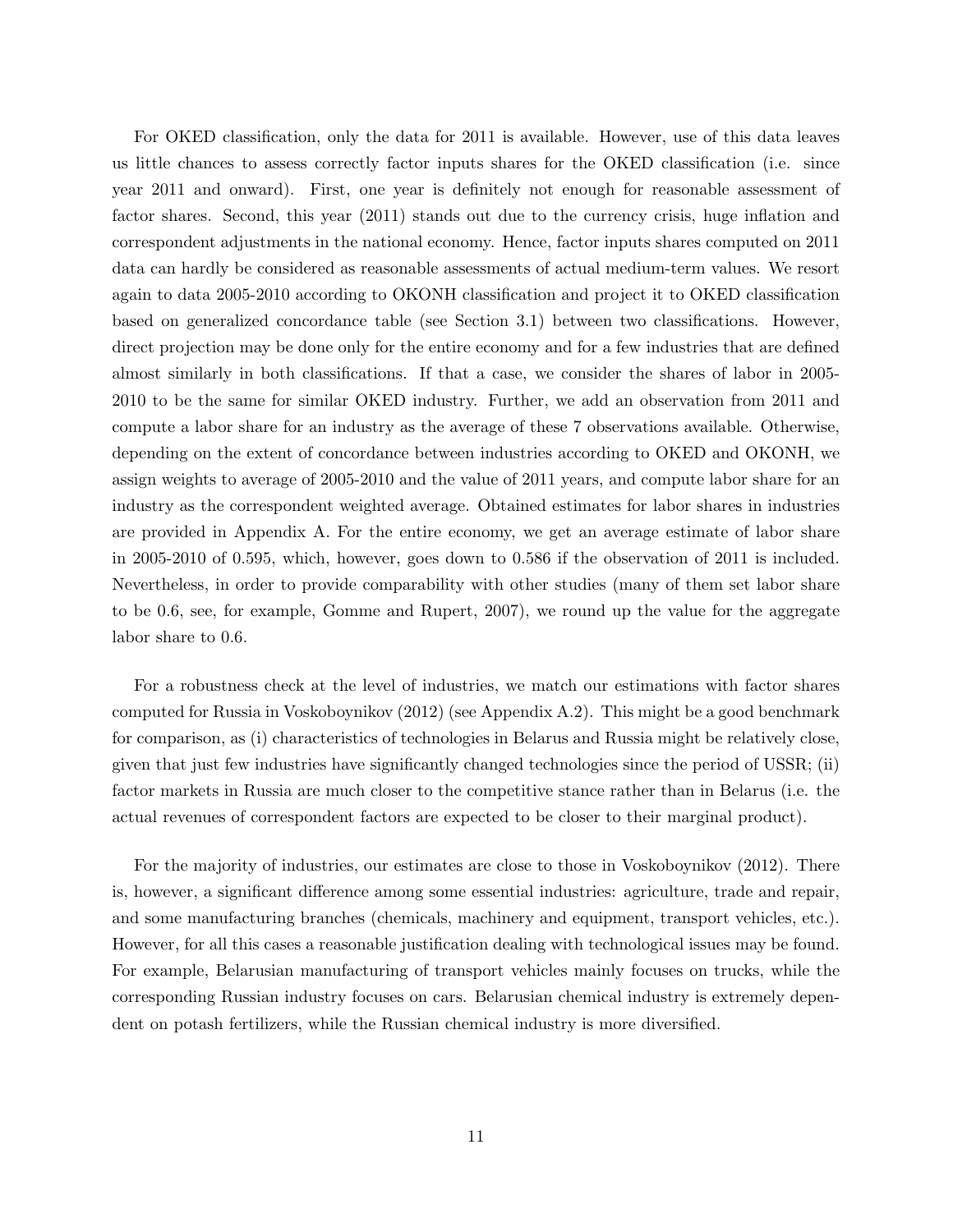### 3.3 Value added

The data source for the value added is the system of national accounts (hereinafter, SNA). Belarusian data according to SNA is reliable for a full period considered, as it is has been produced in strict coincidence with international standards<sup>1</sup>.

SNA reports the value added both in current and constant prices. Within the period considered there was a shift in the base period for constant prices: the data for 2005-2009 is available in constant prices of 2005; the data for 2009-2012 is available in constant prices of 2009. In order to keep comparability between two our samples we recalculate value added in constant prices of 2005 into constant prices of 2009 (using correspondent growth rates). Hence, 2009 is the base period for prices in both our samples. In this manner we obtain value added in 2009 for the total economy and for industries of the economy according to OKONH.

However, this strategy does not work for obtaining the series of value added in sub-industries of the economy (more precisely, branches of the industrial sector<sup>2</sup>) according to OKONH. During the use of the OKONH classification, Belstat did not produce the estimates of value added for the branches of industrial sector using constant prices of a single year. For these branches the value added was calculated only in the prices of a previous year (for each year). We again use real growth rates for transforming available data to constant prices of 2009 year.

#### 3.4 Labor input

We use the number of worked hours as the measure of labor input. This indicator is the product of an annual average number of employees and annual average number of hours worked per worker. These primary indicators are directly reported in labor statistics. For OKONH classification, they are available through 2005-2010, for OKED classification through 2010-2012.

### 3.5 Capital input

Among the factor inputs, just capital is usually characterized by high volatility that is consequent to volatility of investments. Hence, a proper approach to measuring capital input is vital for adequate computation of productivity and growth accounting exercise. However, many different measures of capital have been used in economic studies. The criteria on which they differ may be summarized as follows:

<sup>&</sup>lt;sup>1</sup>For some other transition countries low quality of value added data, especially in industrial breakdown, is often a problem, as, say, double-deflation procedure is sometimes eliminated (see Voskoboynikov, 2012 for more details), and/or other drawbacks take place

<sup>&</sup>lt;sup>2</sup>We use the term industrial sector in respect to the sector that according to OKONH classification contains OKED's manufacturing, production of electricity, gas, and water, and mining and quarrying.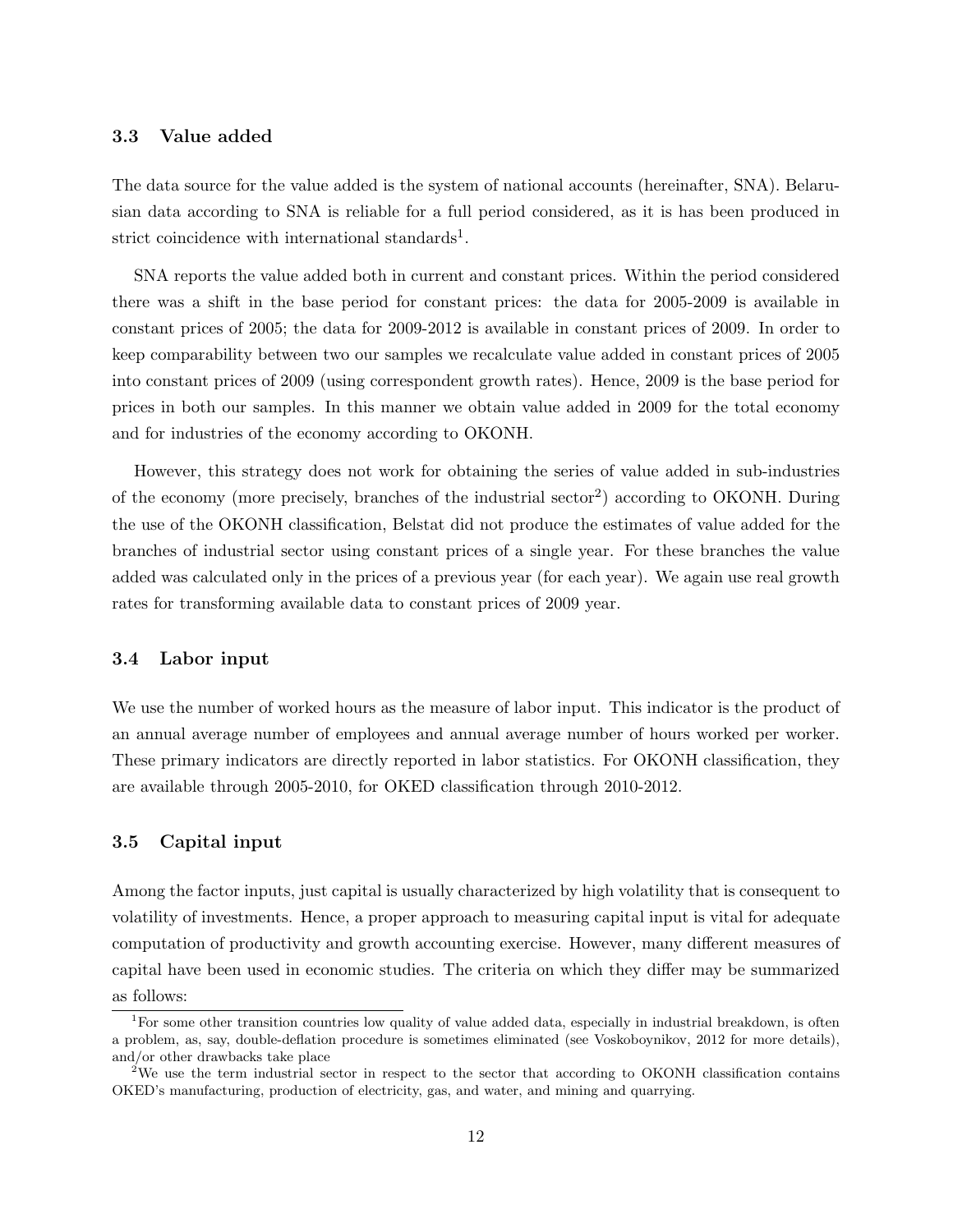- 1. Different concepts of capital: gross, net, or productive capital.
- 2. Different measurements: stock variable or flow variable.
- 3. Different sources of primary data: direct surveys of capital, investments data, firms' balance sheets, etc.
- 4. Different computational methods, techniques and assumptions.

For Belarus, feasible assessment of capital series is of particular importance, because the difference between available assessments is significant. The lower bound assessment for capital input is the official data. Belstat regularly reports real growth rates of capital according to gross concept. These growth rates display unnatural stability: during last two decades annual growth rate fluctuated around 2 percent. However, this dynamics of fixed assets does not match the dynamics of capital investments. The latter during last two decades (i) displayed rapid growth, (ii) this growth was rather volatile.

Bessonov and Voskoboynikov (2008) consider similar dynamics of official data in Russia. They argue that unnatural stability stems from biased investment deflators (they are overestimated) given the periods of hyperinflation in the beginning and late 90-s. Hence, the actual dynamics of capital input might be underestimated.

Rough estimates suggest that a core problem for Belarus is the same - biased investment deflators during the periods of high inflation. During the periods of relatively modest inflation, the biases are likely to exist as well, although they might not be so large. Given a number of specific features in the methodology of valuing capital in constant prices, the biases in investment deflator are accumulated and affect assessments for subsequent years. Hence, a U-shape form for the series of gross capital (in levels) is peculiar to Belarus (and to other countries that face such kind of problem).

Perpetual inventory method (hereinafter, PIM) is the most widely used method to recover the dynamics of capital stock. However, the use of PIM given biased deflators in general case cannot fully solve the problem of underestimation of growth rate of capital investments. Furthermore, depending on the primary data sources, estimates of capital may considerably differ under this computational method. For instance, Demidenko and Kuznetsov (2012) and World Bank (2012) apply PIM to data on inflows and outflows of capital. They obtain a raw series for the total economy that displays an extremely moderate growth rate (roughly 2 percent on average during 1995-2010). Hence, on the aggregate level they find that productivity was an engine of growth in Belarus. However, in IMF (2010), applying PIM to investments series, authors have obtained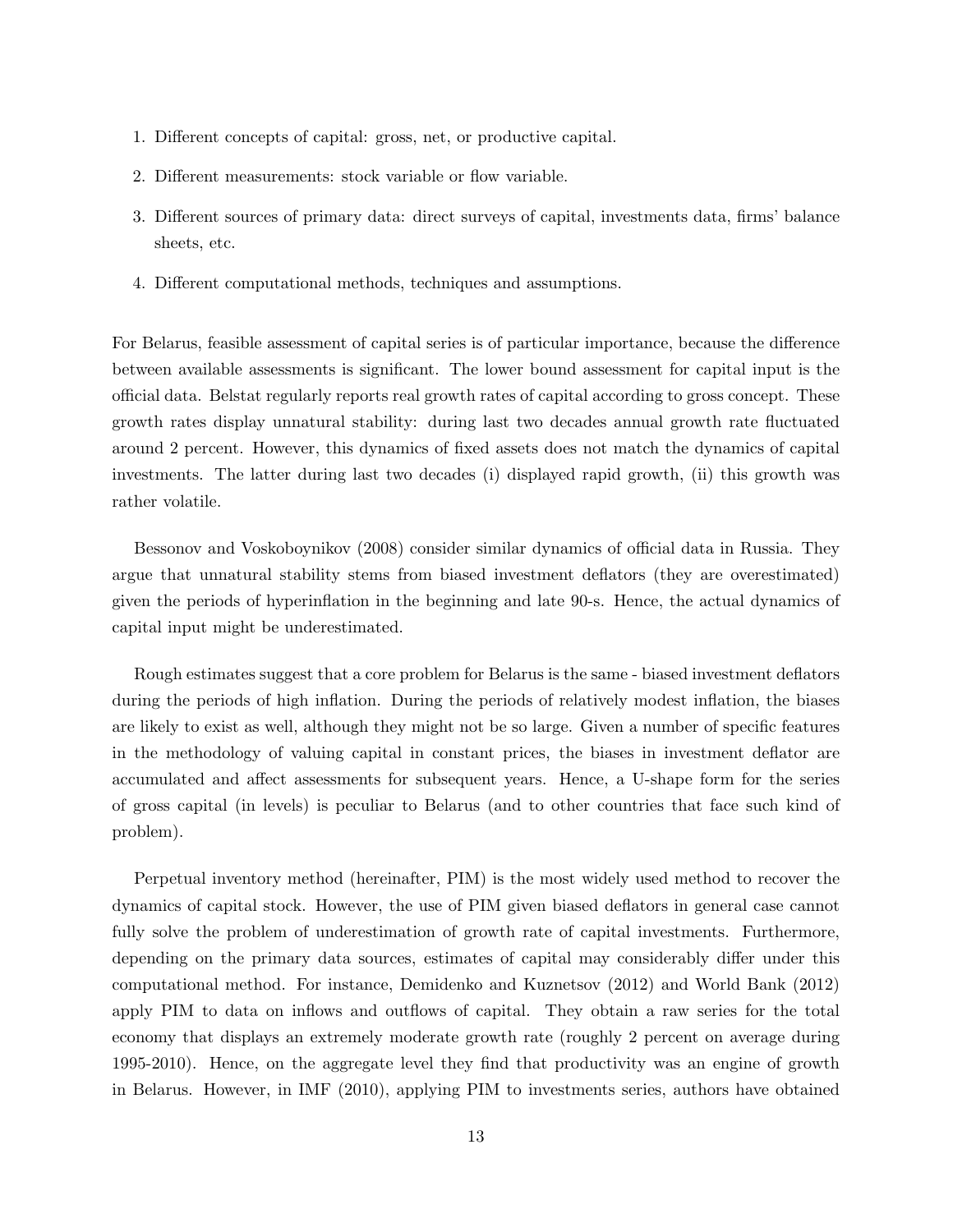different results. Their capital input demonstrates much more powerful dynamics, which signals about capital-based growth during the period they consider (1995-2008).

Direct use of PIM given biased deflators seems to be more reasonable if the series has been recovered starting from the period after high inflation, i.e. after the biases in deflators are mostly huge. So the estimates begin with contemporary period and go back to the past. Such kind of a technique (we call it PIM-backward) allows avoiding accumulation of biases. Hence, during the period without biases the actual values (and correspondingly growth rates) would be recovered. However, if the biased observations enter the sample, correspondent values of capital stock (in levels) would be underestimated, which results in overestimation of the growth rates through the whole period. Given this caveat, we may consider assessments according to PIM-backward as a likely upper bound for capital stock.

Apart from the problem of bias, straightforward use of PIM tends to be improper option in respect to Belarusian growth accounting study due to a number of reasons. First, for productivity studies the concept of productive capital (rather than gross or net capital) is much more reasonable. OECD (2001b) argue that the value of the capital services produced by an asset (not the value of the asset itself) is the actual contribution of the capital input to production process. Hence, OECD (2001b and 2009) recommend to use a volume index of capital services (flow variable) as the measure of capital input that enters the production function. The concept of productive capital and capital services obviously assume measuring capital input by each type of asset individually and proper aggregation of these inputs afterwards. Direct use of PIM does not meet these demands. However, PIM technique may be implemented within capital services computational strategy.

Second, residential housing in Belarus is accounted in mixed historical prices. The last broadbased revaluation of residential housing has been made in 2000. After that it has been made only fragmentary by individual legal entities. A revaluation of assets on average for the economy for 2002-2010 amounted to 214 percent, while for residential housing it amounted only to 34.5 percent, although anecdotal evidence suggests that housing prices grew more rapidly than the prices of other capital assets. The share of housing investments was growing during the last decade and its share has exceeded 20 percent of total investments. Given that housing investment measures actual inflow of new capital of such kind, while this part of capital stock is considerably undervalued, it is to contribute huge distortions to the measure of total capital. Furthermore, at the level of industries, different approaches to accounting of residential housing may alter the results of the exercise. For example, a huge part of residential housing in the rural areas is assigned to agriculture, while in the urban areas majority of residential housing is assigned to real estate industry.

Third, some industries practice purchase and sale of capital assets at the secondary market. For some of them, purchases/sales at the secondary market amount up to 15 percent of capital flows. However, statistics of capital investments to be used in PIM does not capture these flows.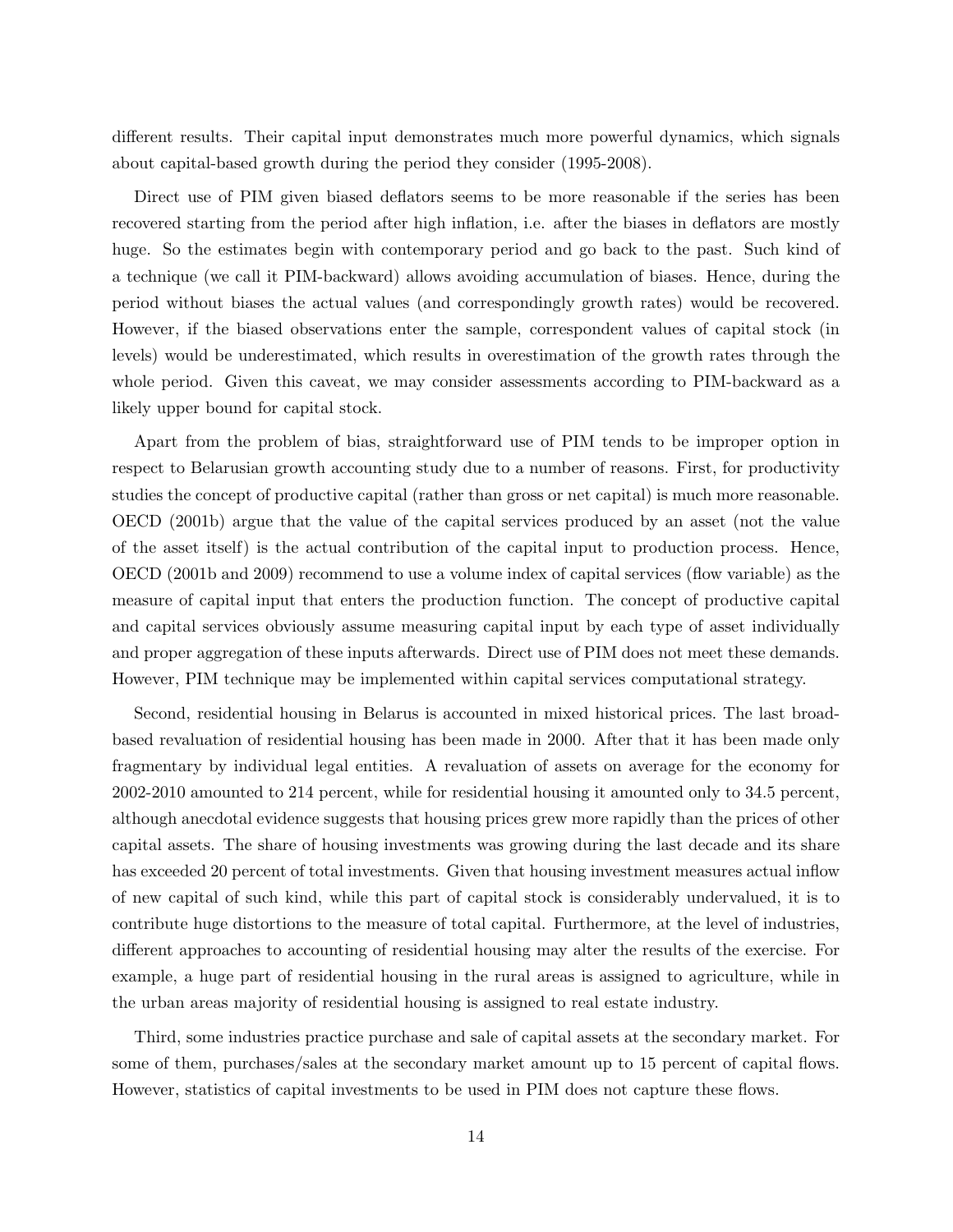For our exercise we use the concept of productive capital (capital services) and combine data sources to eliminate the problems peculiar to Belarusian statistics. We use annual statistics of direct capital survey and flows of capital as the primary source of data<sup>3</sup>. First, this statistical report provides a needed level of breakdown (by groups of capital assets for each industry) for a productive capital/capital services concept. Second, the problem of bias in investment deflators is automatically eliminated here. This problem mostly arises because of incorrect aggregation of individual deflators in aggregate index. In this data source, we have disaggregated deflators (individually for each group of capital assets for each industry). Furthermore, these deflators are calculated based on actual revaluation of capital assets by firms rather than on registration of prices on capital goods. Third, we exclude residential housing in our capital measurement (which, unfortunately, implies elimination of real estate industry for our analysis, as residential housing is a major part of its capital stock) as there is no possibility to measure residential housing correctly. Available breakdown by groups of capital assets allows us doing so. Fourth, use of this data source allows capturing the flow of funds between industries.

However, some drawback of this data source should be emphasized. First, this field of statistics suffers from incomplete coverage. This statistical form is reported by large and medium commercial firms only. Majority of state-owned educational, health institutions and those that provide social services are not recognized as commercial in this context and do not report this statistical form. Hence, we have to exclude corresponding industries in our exercise. Furthermore, this data source does not include the capital flows of small business.

Second, some industries display large and persistent differences between the dynamics of newly introduced capital assets and dynamics of capital investments. This is of particular concern for building material manufacturing, chemical and petrochemical manufacturing, and wood, pulp and paper manufacturing according to OKONH classification; for mining and quarrying, manufacture of leather, manufacture of wood, manufacture of rubber and plastics products, manufacture of nonmetallic mineral products, hotels and restaurants according to OKED classification. Traditionally, statistics on capital investments is considered to be the most reliable one. Although in some cases difference in two strands of statistics may be explained by time needed to install the new equipment, we, nevertheless, tend to consider investment flows to be more meaningful in the context of productivity measurement. Hence, we prefer to rely on capital investments data for total volumes, but to keep all other advantages that are provided by direct survey data source.

The algorithm of measuring capital input is as follows.

<sup>3</sup>Official name in Russian is "Otchet o nalichii I dvijenii osnovnyh sredstv I drugih oborotnyh aktyvov"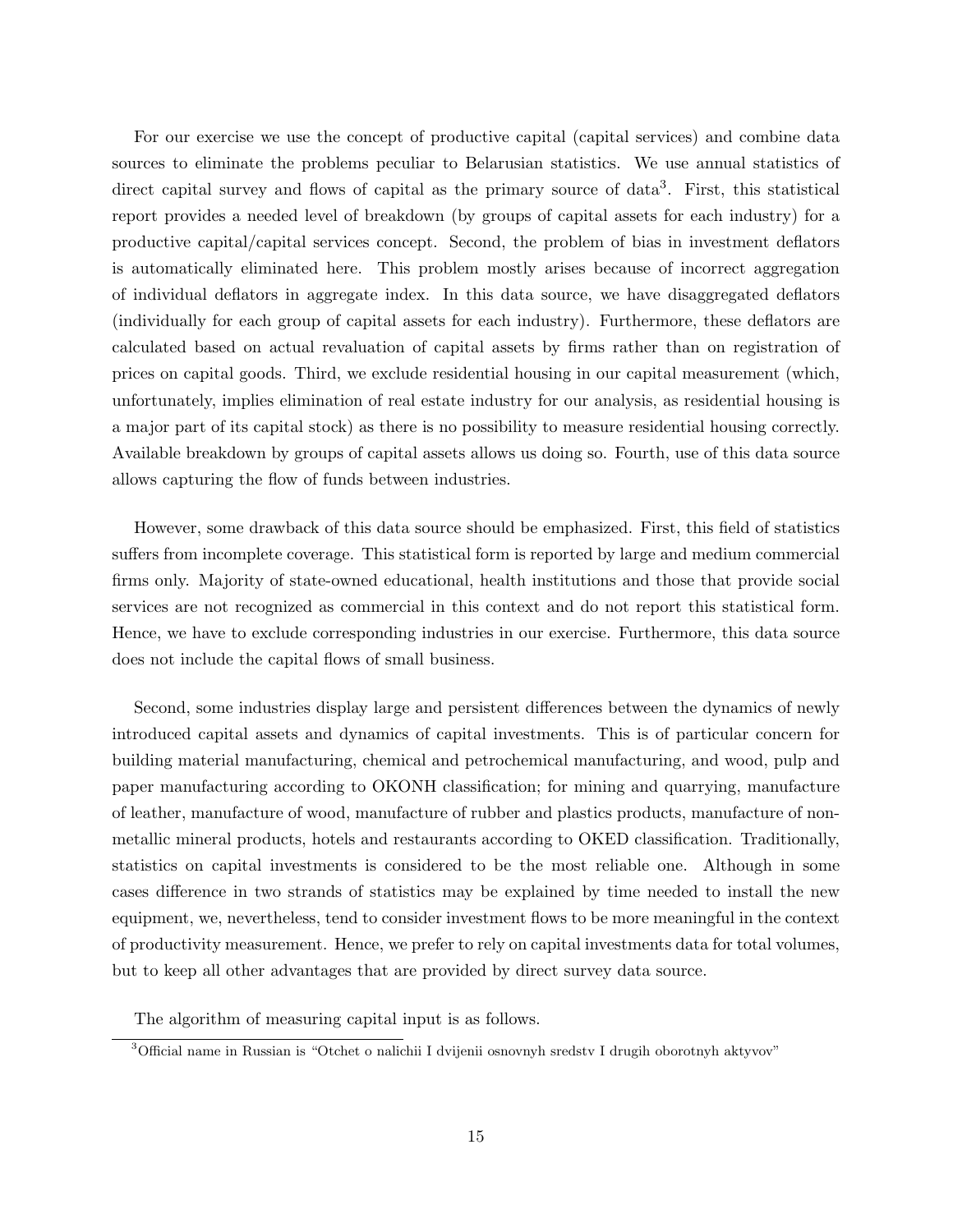### 1. Defining age-efficiency profile for each single asset and for cohorts of assets.

We follow recommendations of OECD (2009) to employ a profile with a constant percentage decline in efficiency for a cohort of assets (hereinafter, geometric pattern). OECD (2009) shows that there is empirical and theoretical evidence that supports use of geometric pattern in respect to combined age-efficiency/retirement profile for a cohort of assets. Furthermore, this kind of profile produces two huge benefits. First, there is no need to start with a profile for each single asset, as cohorts of assets may be treated straight away. Second, an identity between age-efficiency and age-price profile is kept for geometric pattern, which significantly simplifies the exercise. Thus, age-efficiency profile for the cohort of assets is defined according to:

$$
g_{t,i} = \frac{P_{t,i}^{\kappa}}{P_{0,i}^{\kappa}} = (1 - \delta_i^{\kappa})
$$
\n(18)

where q is efficiency in standard efficiency units, p is the price of the group of assets,  $\delta$  is a depreciation rate and  $\kappa$  refers to a group of capital assets. We use the averages of accounting depreciation rates for  $\delta$ .

### 2. Computing initial productive stock for each group of assets.

Identity between age-efficiency and age-price profiles results in identity between net and productive capital stocks. Hence, we straightforwardly use net stocks for each capital good for the earliest date available (in current prices). For OKONH sample a starting point is January 1st, 2005; for OKED sample it is January 1st, 2008.

### 3. Computing capital flows data (in current prices).

We substitute the flows of newly introduced capital by each group of capital assets by corresponding capital investments according to:

$$
CF_{t,i}^{\kappa} = \frac{I_{t,i}I_{t,i}^{\kappa,DS}}{I_{t,i}^{DS}}
$$
\n
$$
(19)
$$

where  $CF$  is a capital flow of newly introduced capital, I is capital investments,  $DS$  refers to direct survey of capital as a data source.

#### 4. Transforming initial stock and capital flows data to constant prices.

We employ individual deflators for each group of asset in each industry. The base period for constant prices is the first year available in each sample: for OKONH sample we transform data to annual average prices of 2005 year, for OKED to annual average prices of 2008 year.

5. Computing productive stock for each group of asset in each industry through PIM.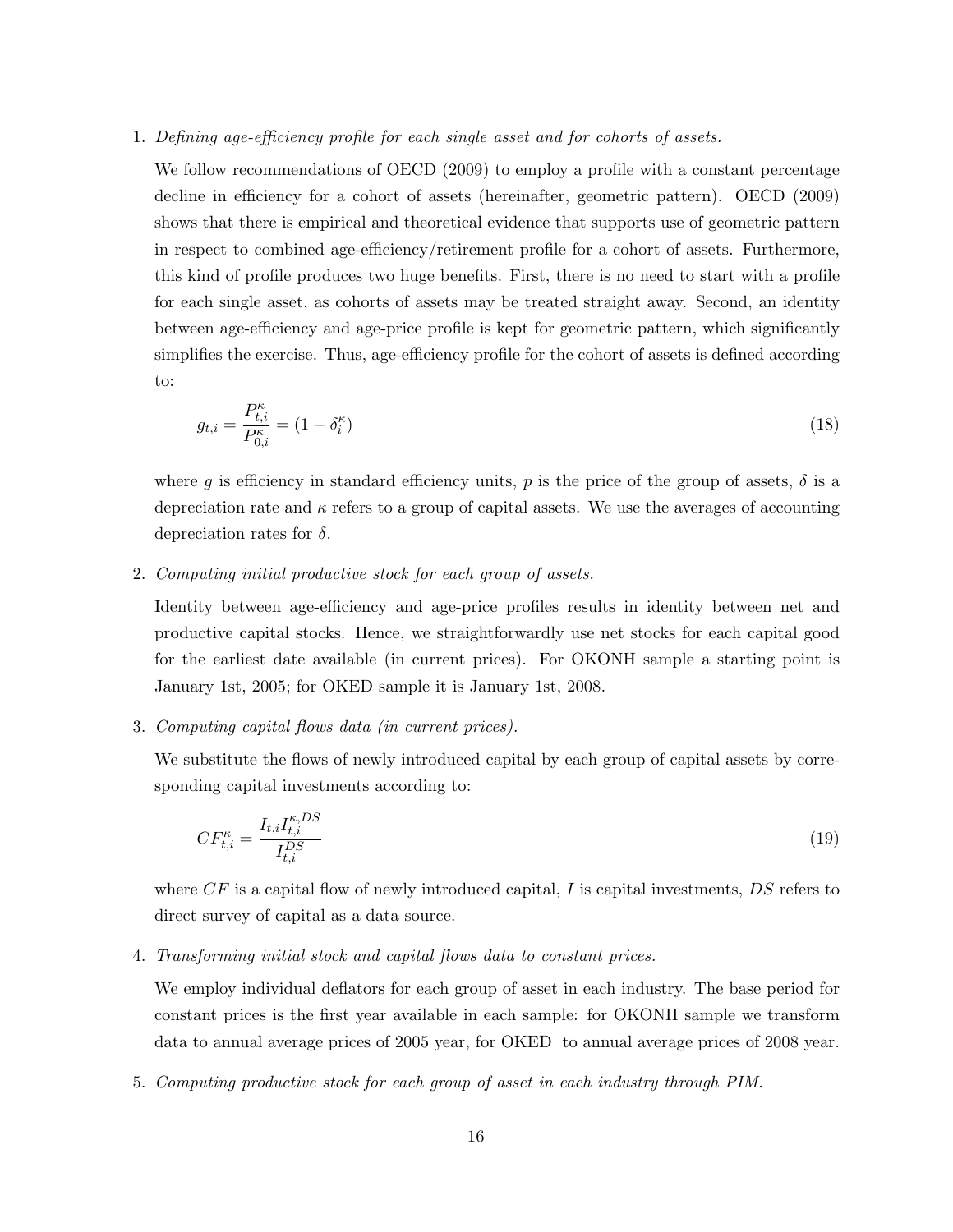First, we compute productive stocks for the beginning of each year, according to (20):

$$
K_{t,i,bop}^{\kappa} = K_{0,i,bop}^{\kappa} (1 - \delta_i^{\kappa})^t + \sum_{m=1}^{t-1} CF_{m,i}^{\kappa} (1 - \delta_i^{\kappa})^{(m-0.5)}
$$
\n(20)

where  $K$  is the productive capital stock, *bop* refers to the beginning of the period.

Afterwards, we compute an annual average productive stock as simple average between two consecutive values according to:

$$
K_{t,i}^{\kappa} = \frac{1}{2} \left( K_{t,i,bop}^{\kappa} + K_{t+1,i,bop}^{\kappa} \right) \tag{21}
$$

### 6. Computing real user cost.

For each group of capital assets we compute real user cost RUC as the sum of real interest rate r and depreciation rate  $\delta$ :

$$
RUC_i^{\kappa} = r + \delta_i^{\kappa} \tag{22}
$$

As a rule, interest rates within a particular industry are considered to be equal for any capital asset (this is secured by free management structure within an industry). However, the rates may differ among the industries reflecting different returns. While there is an ambiguity in the data on actual interest rates and returns by industries, we chose to equalize the rates among industries and set them equal to 5 percent. This might cause some distortions, especially when there is actually a huge diversity in real interest rates among industries. On the other hand, this assumption allows eliminating the problem of subsidized interest rates that are peculiar to Belarusian economy.

7. Aggregating capital inputs by different groups of capital assets and computing the volume index of capital services.

Real user costs are used as weights, and the volume index is obtained based on Tornqvist quantity index:

$$
ICS_{t,i} = \Pi \left( \frac{K_{t,i}^{\kappa}}{K_{t-1,i}^{\kappa}} \right)^{\bar{\nu}_i^{\kappa}}
$$
(23)

where  $\bar{\nu}_i^{\kappa} = \frac{1}{2}$  $\frac{1}{2}(\nu_{t,i}^{\kappa} + \nu_{t-1,i}^{\kappa})$  and  $\nu_{t,i}^{\kappa} = \frac{RUC_{i}^{\kappa}K_{t,i}^{\kappa}}{\sum_{\kappa}RUC_{i}^{\kappa}K_{t,i}^{\kappa}}$  $\frac{r_{\text{IC}} C_i K_{t,i}}{\sum_{\kappa} R U C_i^{\kappa} K_{t,i}^{\kappa}}$ .

For the growth accounting exercise (4), we use (23) directly as the measure of capital input. However, for the computation of TFP levels (3) the variable that enters a production function needs some further development. Assigning the value of 100 to the base period (for each industry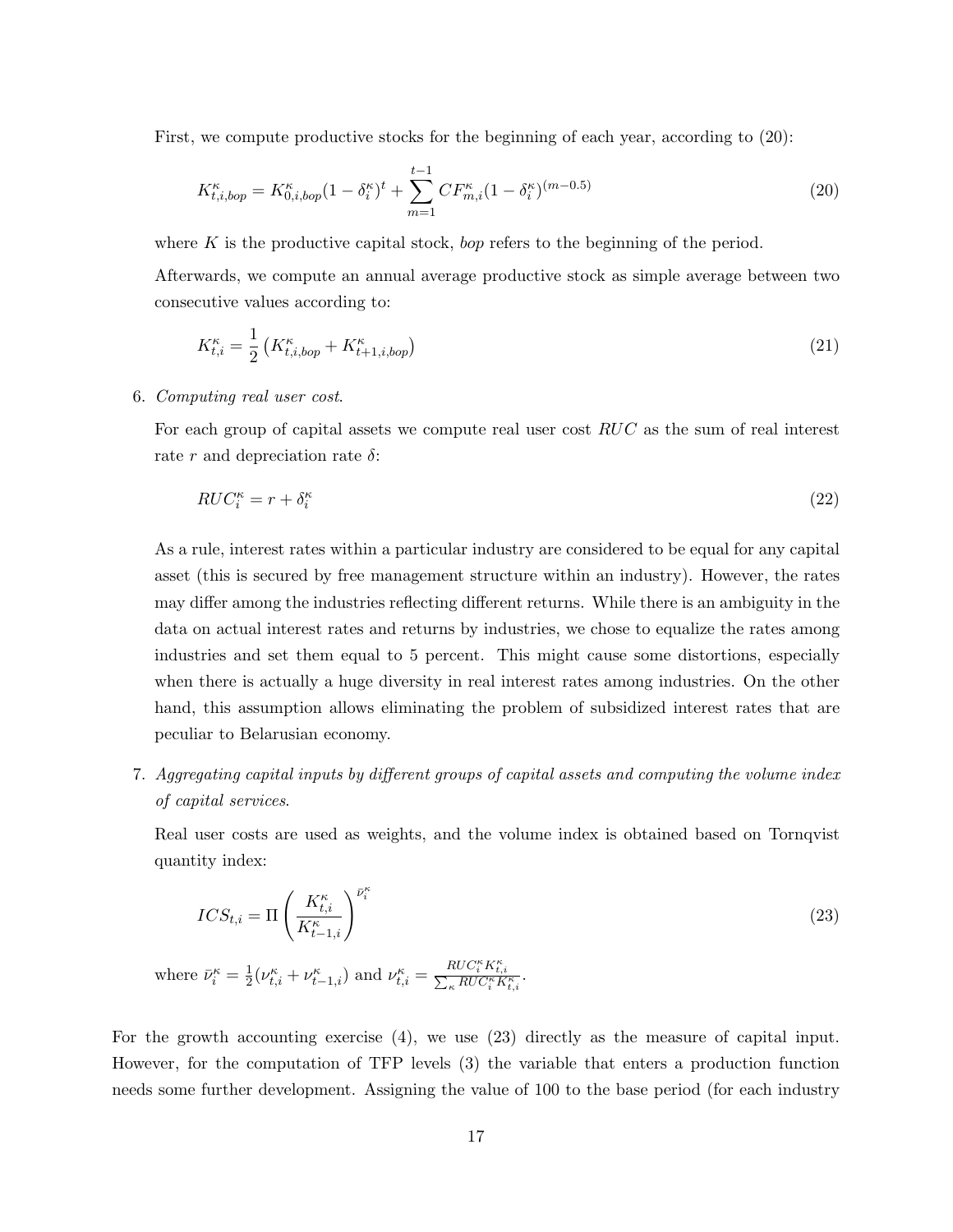in each country) would undermine the contribution of initial levels of capital intensity into TFP, so there will be a considerable loss of information from the view of international comparison. Hence, we use a level of net capital stock for a base period (2009 year) as the starting value, and apply growth rates of capital services volume index to it in order to obtain the levels of capital input for other periods.



Figure 2: Growth rates of capital under different approaches

For a total economy, our basic measure for capital input (in comparison with measures from other approaches) is provided in Figure 2.

### 3.6 Capacity utilization

The main data source for capacity utilization is the survey of the firms prepared by the National bank of Belarus<sup>4</sup>. However, the Bank does not report capacity utilization rate for all the industries that are engaged to our study. For OKONH classification, the data on agriculture, communications, finance, credit, and insurance are absent. In respect to OKED specification, the data is missing for fishing, hotels and restaurants, financial activities, and branches of manufacturing. In case of missing data, we ground our assumptions on the available data for production of representative goods for a correspondent industry that are reported by Belstat. Another option is to link the dynamics of the industrial capacity utilization with those for the total economy, given either available or projected starting point.

<sup>4</sup>Official source name in Russian is 'Monitoring predpriyatiy realnogo sectora ekonomiki Respubliki Belarus'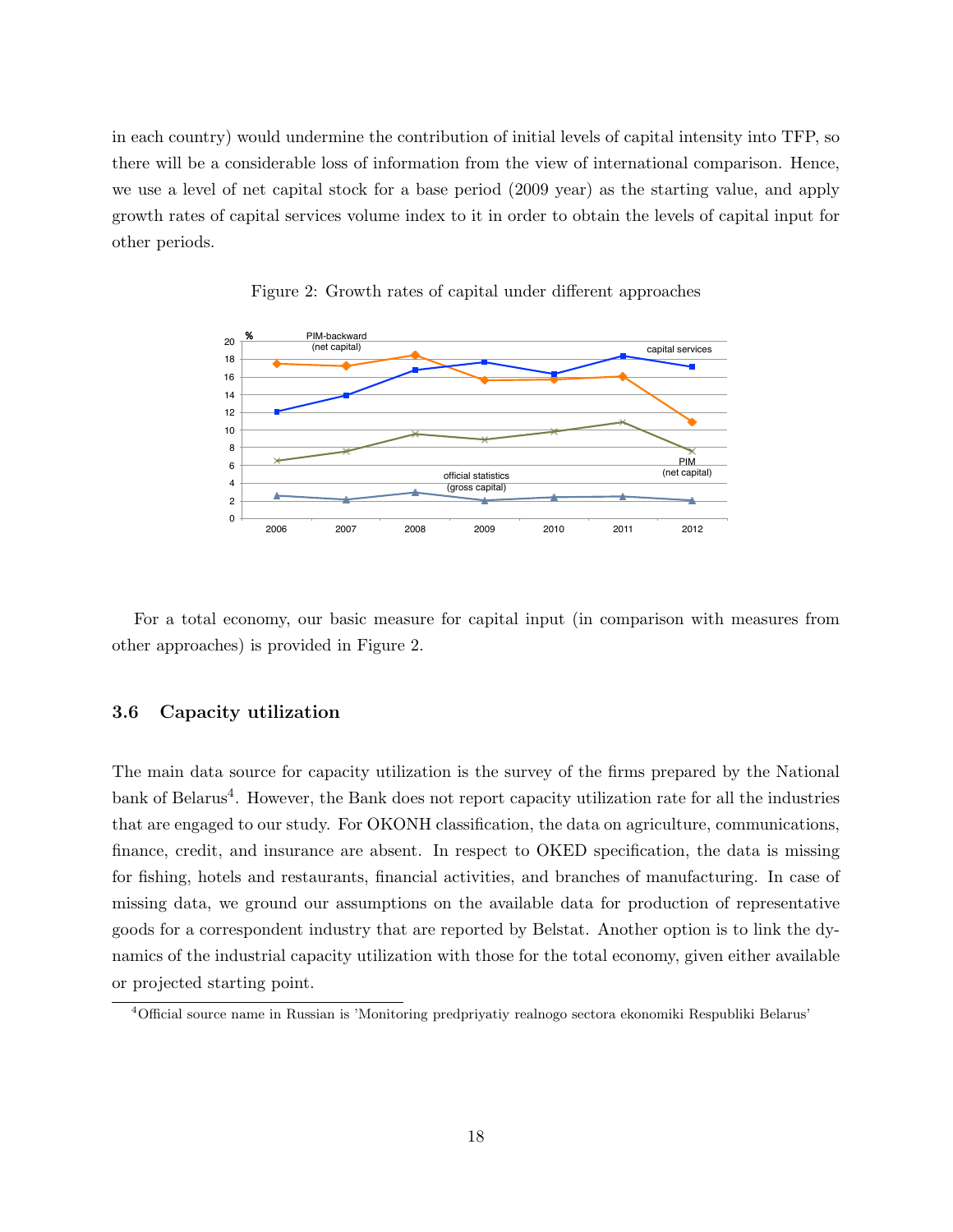### 4 Sources and patterns of growth in Belarus

### 4.1 Growth accounting for the aggregate economy

Growth accounting exercise is treated as the procedure that gives a primary diagnostics of growth and visualize the contribution by each factor input and productivity. Macroeconomic basics assume that sustainable economic growth depends critically on the productivity growth. Other factor inputs have diminishing marginal returns. Hence, accumulation of factor inputs only may generate growth only until optimal (stationary) factor deepness has been achieved. Afterwards, only growth of productivity may generate sustainable growth.

Decomposition of growth for the entire Belarusian economy in 2006-2012 shows that the growth was driven by the accumulation of capital (see Figure 3).





At first sight, this diagnosis is not that surprising and disappointing. For instance, a capitalbased growth is a widely accepted diagnosis for the countries that rely on catch-up strategy. For instance, Young (1995) demonstrated that accumulation of capital explains a huge part of growth in majority of Asian tigers through 1960-1990. However, in their case, rapid capital growth was accompanied by "not particularly low, but not extraordinary high productivity growth" (Young, 1995). However, in Belarusian case we must emphasize that capital was roughly the only engine of Belarusian growth (See Table 4.1).

This tremendous role of capital in Belarus worsens the diagnosis considerably. A country is expected to rely on extending productive capacities when the return on capital (marginal productivity of capital) is higher than its user cost. However, when the return on capital has reduced (due to accumulation of new capital), this strategy does not work anymore and additional injections of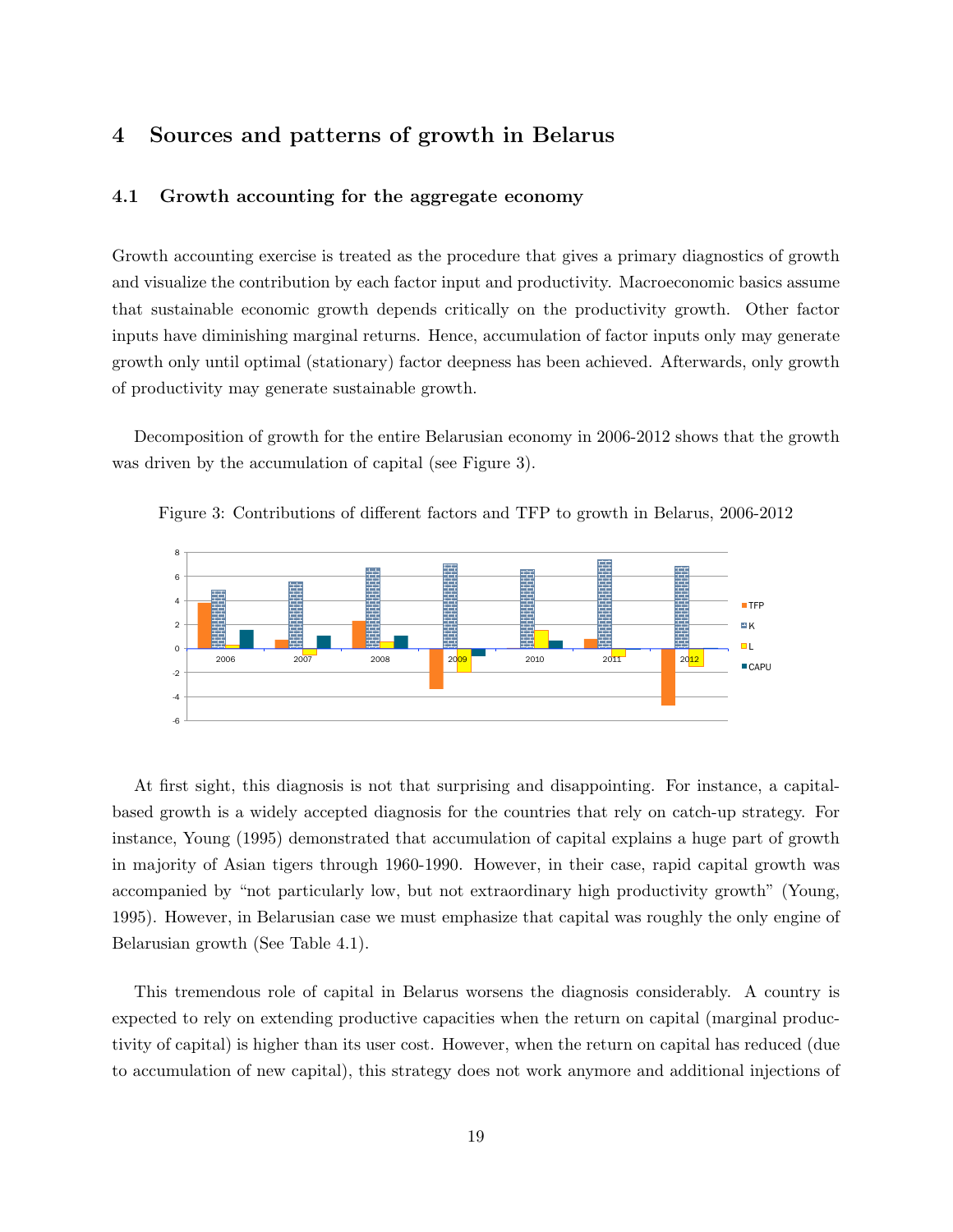|                      | 2006-2010 | 2006-2012 |
|----------------------|-----------|-----------|
| Labor                | $-0.5$    | $-5.3$    |
| Capital              | 81.5      | 98.3      |
| Capacity Utilization | 10.1      | 8.3       |
| Productivity         | 9.0       | $-1.4$    |
| Gross Value Added    | 100.0     | 100.0     |

Table 1: Average relative contributions to growth in value added, in percent

productivity are necessary to secure growth. Otherwise, growth rates will gradually decline to zero with further capital accumulation.

Hence, we argue that Belarusian growth during last years was not sustainable, as it was provided almost fully by capital input. Furthermore, we argue that a room for exploiting the strategy of capital extension has either exhausted, or at least is close to exhaustion: a rapid decrease in return on capital and its value approaching reasonable level of capital user cost signal about it (see Table 2). This view coincides with the evidence of sudden level shift in the growth rates by end of the last decade (see Figure 1).

Table 2: Marginal productivity of capital, in percent

|                                                           | $\begin{array}{cccccc} \mid 2005 & 2006 & 2007 & 2008 & 2009 & 2010 & 2011 & 2012 \end{array}$ |  |  |  |  |
|-----------------------------------------------------------|------------------------------------------------------------------------------------------------|--|--|--|--|
| $\boxed{MPK^*$   37.6 37.1 34.8 33 28.4 26.5 24.1 20.7    |                                                                                                |  |  |  |  |
| $MPK_{CU}^{**}$   52.1 49.4 45.1 41.6 36.3 33.4 30.3 26.1 |                                                                                                |  |  |  |  |

\* Return on total capital accumulated, computed by  $MPK = \alpha \frac{Y}{K}$ <br>\*\* Return on total capital employed, computed by  $MPK_{CU} = \alpha \frac{Y}{CU \cdot K}$ 

Finally, we argue that the lack of productivity gains is a major characteristic of recent growth in Belarus. While at the macro level productivity is strictly associated with the concept of national competitiveness, lack of productivity may be interpreted as poor national competitiveness. Furthermore, we admit that productivity growth should be the top priority for growth in Belarus.

### 4.2 Growth accounting for industries of the economy

The interest of growth accounting and productivity analysis at the levels of industries is threefold.

First, it answers the question whether the productivity path in the economy is the product of divergent paths of different industries, or it aggregates mostly monotonous paths by industries.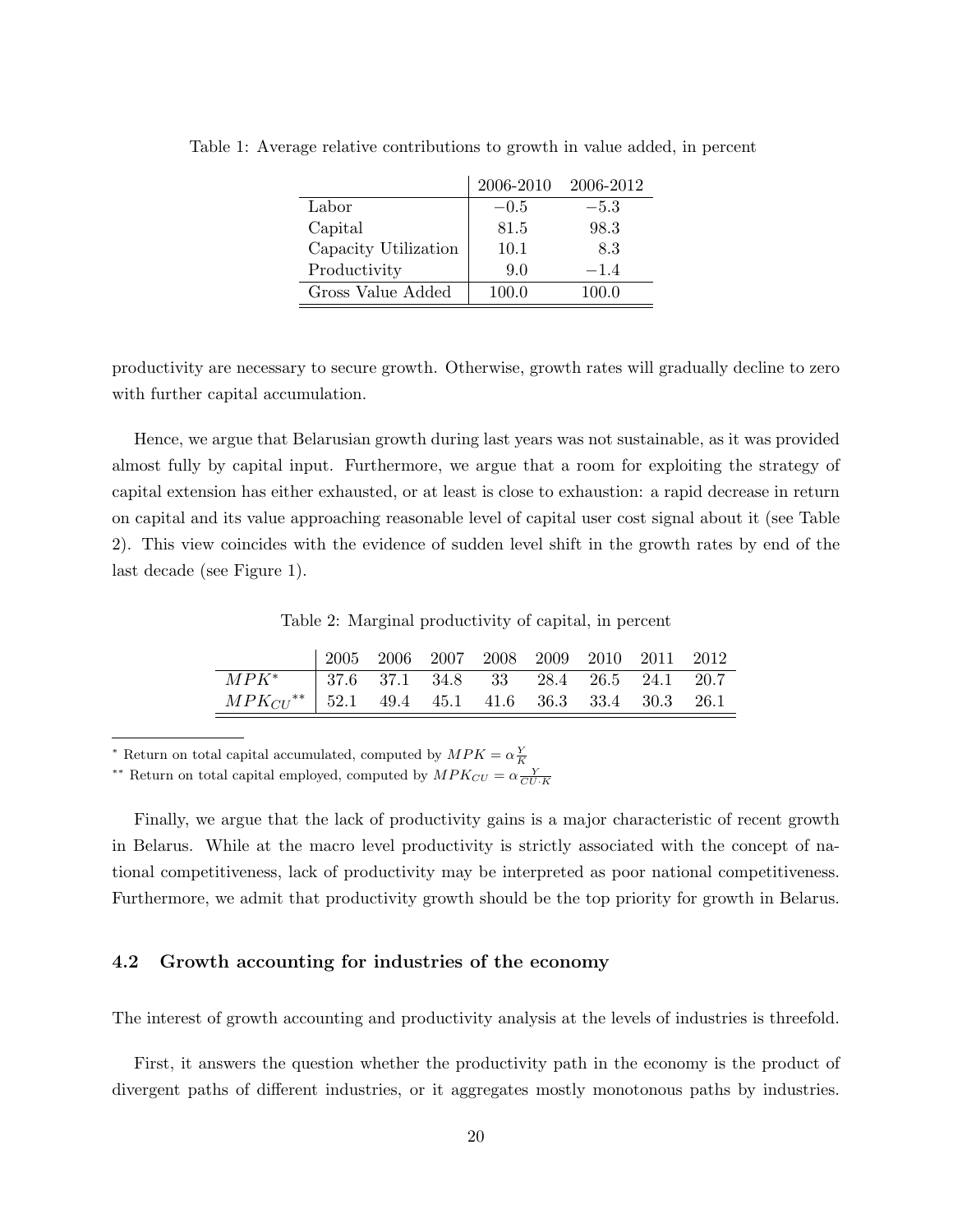In the former case, poor gains in overall productivity may be associated with those in particular industries. The solution for this case might lie at the level of industrial policies and reallocation of resources only. However, if the latter case is on the agenda, the issue of systemic lack of productivity arises. It signals about unsatisfactory environment and vitalizes new growth enhancing incentives.

Second, productivity at the industrial level is traditionally treated as the measure of competitiveness. The ratio between productivity levels of two rivals (i.e. same industries) from different countries visualizes their relative (dis)advantages. This exercise assumes cross-country analysis (we produce it at Section 5). At the same time, comparison of productivity growth rates is worthwhile for in-country analysis, as it provides evidence about winners and losers in terms of progress in competitiveness. Furthermore, Levchenko and Zhang (2011) argue that there is a common trend that industries with a low initial level of relative productivity experience faster growth than those with a high initial level. This effect erases comparative advantages. While we do not have a benchmark for initial relative productivity level (it is possible to compare productivity levels only basing on OKED classification, i.e. since 2010), we make a distinction between high-grade and catch-up productivity growth in respect to in-country productivity level .

Third, the relationship of productivity growth rates between tradable and non-tradable sectors has implications for the development of real exchange rate. For instance, Harberger (1996) shows that if tradable sector is the leader in productivity growth, this is a likely precondition for the national currency to appreciate in real terms. However, if the productivity is driven by nontradables, real exchange rate is expected to depreciate, ceteris paribus.

The results of growth accounting procedure for industries are reported in Appendix B.1. We can see that three sectors are distinct from an overall trend of capital-based growth: construction, communications, and finance and credit. In these sectors gains in productivity are responsible for roughly 50 percent of the observed growth. In overall, these sectors formed 16.4 percent of total value added in 2005-2010. Among them construction is of vital importance, because this sector is the largest - its weight was 10.3 percent - and it has displayed the most rapid productivity growth. However, there are some doubts on whether the progress in the computed TFP indicator actually was mainly caused by technological advances in the sector. One should take in mind that construction in Belarus (housing construction within it) is enormously dependent on directed lending programs. Directed lending generates additional artificial demand for the sector, which transforms into gains in TFP. But the other side of the coin is worsening productivity prospects in other sectors through a number of channels (Kruk and Haiduk, 2013). Hence, evidence in construction is not enough to argue that some huge industries follow the path different from the total economy.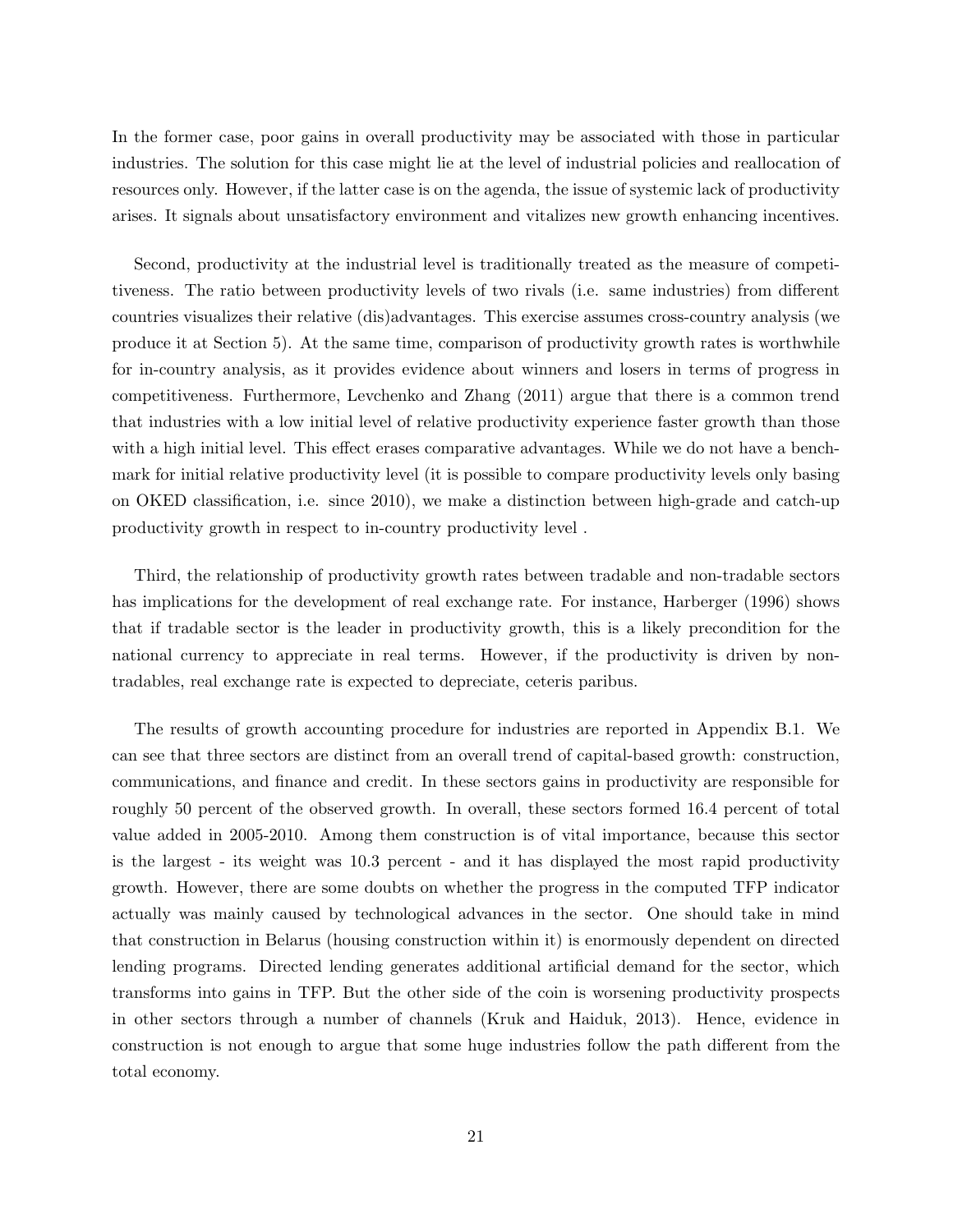Evidence of performance in communications and financial industry are better examples of productivity-based growth. However, because of their tiny weight in total value added these examples can hardly deny the conclusion that poor productivity performance is the systemic problem for the economy. Moreover, a huge part of productivity growth in communications may be explained by catch-up concept.

Table 3 reports the growth rates of productivity by industries of the economy given their initial relative positions in 2005. The development of TFP levels by industries does not display a bright

|                               | Relative TFP in 2005         | Average TFP growth    |
|-------------------------------|------------------------------|-----------------------|
|                               | $(\text{total economy}=100)$ | $2006-2010$ , percent |
| Construction                  | 134.8                        | 8.8                   |
| Communications                | 35                           | 8.1                   |
| Finance, credit, insurance    | 89.4                         | 7.7                   |
| Industrial sector             | 75.9                         | 2.1                   |
| Other                         | 49.4                         | 6                     |
| Logging, wood, pulp and paper | 109.2                        | 5.1                   |
| Machinery and metal-working   | 142.1                        | 3.9                   |
| Chemical and petrochemical    | 68.6                         | $\overline{2}$        |
| Fuel                          | 16.3                         | 1.9                   |
| Light industry                | 115.3                        | $0.2\,$               |
| Ferrous metallurgy            | 62.1                         | $-2.6$                |
| Food                          | 100.8                        | $-3.2$                |
| Building materials            | 118.1                        | $-5.1$                |
| Electric power                | 50.6                         | $-6.4$                |
| Agriculture                   | 57.8                         | 1.5                   |
| Trade and catering            | 145.4                        | $-0.7$                |
| Transport                     | 48                           | $-0.7$                |

Table 3: Evolution of Industrial TFP Levels

distinction depending on the starting positions. Hence, the period considered does not provide enough evidence that initially productivity-depressed industries experience a faster productivity growth in respect to their domestic rivals. There are some examples of a catch-up pattern (communications, financial industry), which, nevertheless, has not become a common trend.

In respect to the breakdown of industries by tradeability of their production, we also see no pure trend. On the one hand, communications, construction, and financial industry that are the leaders in productivity growth are definitely refer to production of non-tradeables. On the other hand, trade and catering and transport that also mainly refer to sectors producing non-tradables are losers in productivity ranking. So, in this field, we may only argue that the industries producing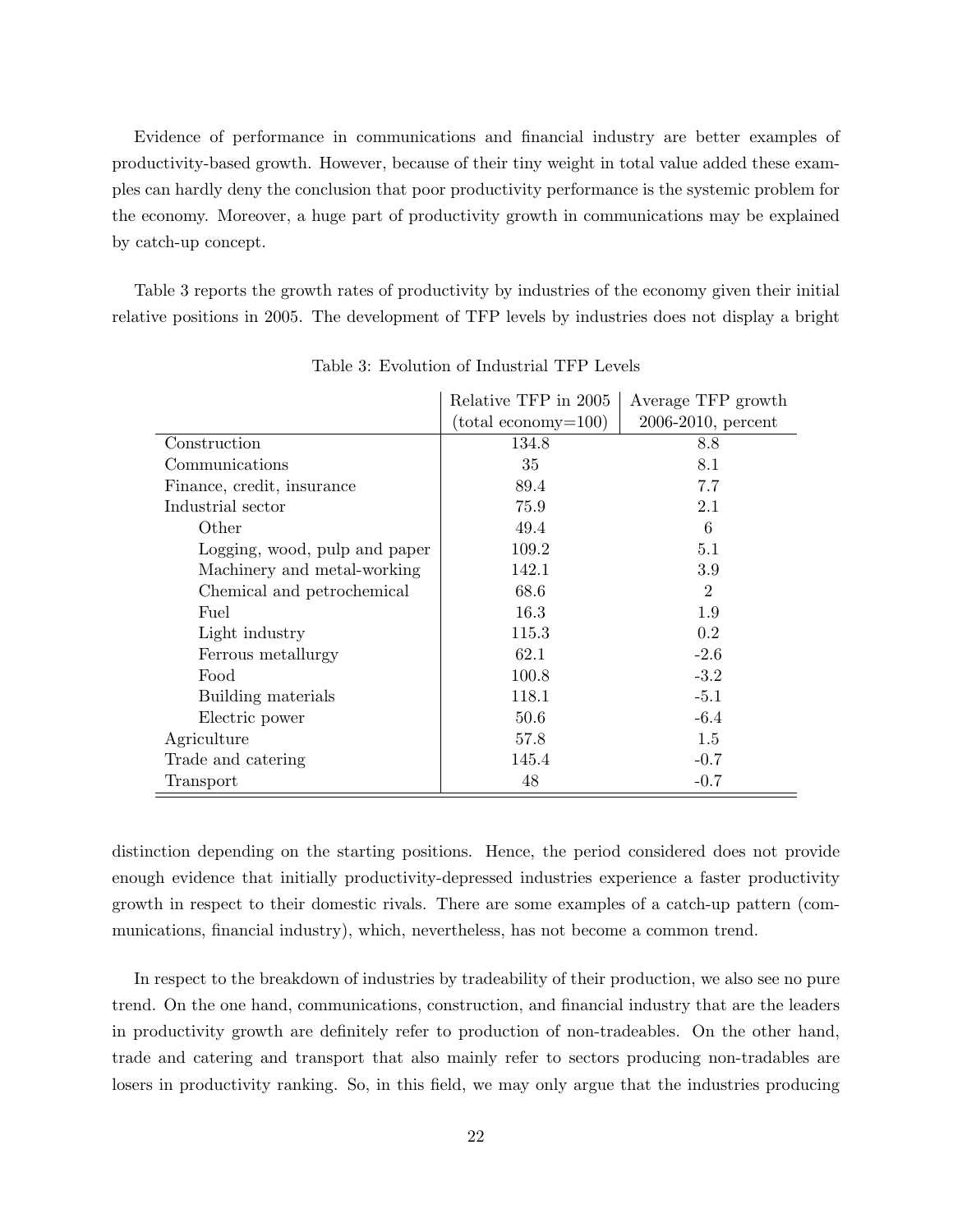tradeables have not become strongly marked productivity growth leaders in the country. This implies that Belarus has not generated preconditions for appreciation of its exchange rate in real terms, while the latter is a common trend for majority of CEE transition countries. In other words, a medium-term trend of depreciation of real exchange rate reflects the problem of lack of competitiveness in production of tradeables.

#### 4.3 Factor intensity and allocative efficiency

Productivity studies often implicitely expect that there is a strict relationship between capital intensity (i.e. the ratio  $K/L$ ) and productivity both in terms of levels and growth rates. For instance, Wolff (1991) supports this expectation (mainly in terms of growth rates) for the developed countries. He argues that countries with higher capital/labor growth generally had higher TFP growth. In case of Belarus our data neither support nor directly disprove this hypothesis (see Figure 4).



Figure 4: Capital intensity growth and capital growth in Belarusian manufacturing, 2006-2012

This ambiguity in impact of capital intensity growth gives a rise to doubts in effectiveness of strategy of rapid capital accumulation. Wolff (1991) highlights numerous channels that can generate a positive relationship between capital growth and TFP growth. An embodiment effect, which assumes that at least some technological innovation is embodied in capital, tends to be the most powerful in this context. But our methodology of generating capital series (the embodiment effect is expected to have been captured already in the capital data) and specification of production function are to crowd out this effect from the accounting and to visualize disembodied technological progress only. However, there are other channels (perhaps less powerful) which are to secure, nevertheless, a positive relationship between capital growth and TFP growth. First, the introduction of new capital may lead to better organization, management, and the like (Wolff, 1991). Second, the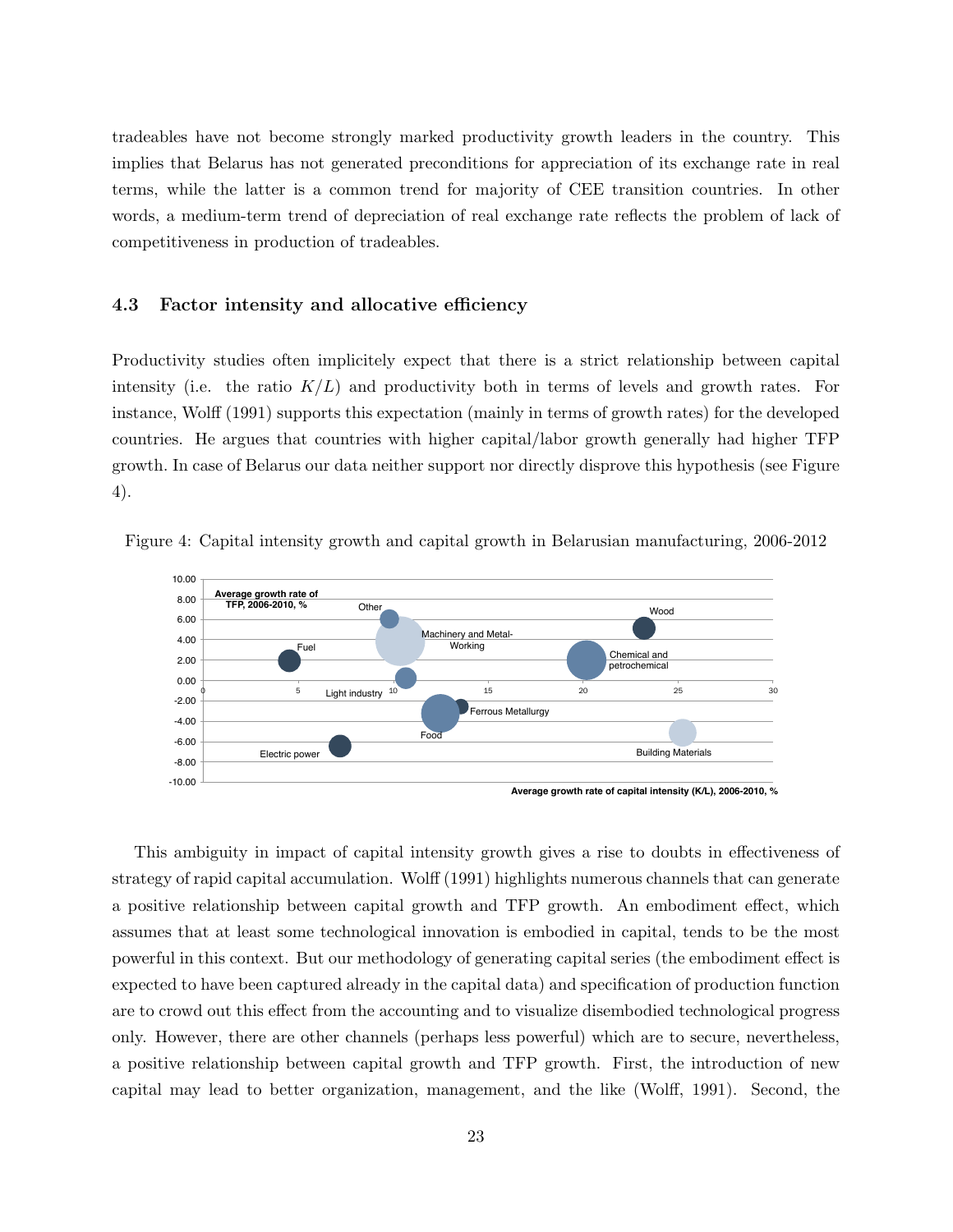learning-by-doing effect can positively affect productivity. Third, potential technological advance may stimulate capital formation, because the opportunity to modernize equipment promises a high rate of return to investment (Wolff, 1991). The last issue corresponds to a proper allocation of inputs, as the inputs are to move to those industries that experience higher returns.





Belarusian data suggests negative relationship between rates of capital accumulation and TFP growth (see Figure 5). A negative relationship implies that more capital leads to less efficiency, which tends to have little sense at the first sight. However, it does not look contradictory in light of Belarusian practice of directed lending (when the resources are allocated administratively to the industries basing on criteria other than returns on capital). For instance, Kruk and Haiduk (2013) emphasize a number of channels that determine less efficiency because of capital accumulation through directed lending procedures. They argue that allocative inefficiency (the capital comes to industries with low returns and distort incentives of the producers that obtain directed loans), liquidity shortage effect (underinvestment by productive firms), and financial intermediation inefficiency (savings rate is going to be damaged along with higher credit spreads) cause a trade-off between capital accumulation and TFP gains. A negative relationship between capital growth and TFP growth in Belarus provides additional evidence about existing trade-off between them. Furthermore, this evidence emphasizes the problem of improper allocation of capital, which leaves a huge room for TFP gains through better allocation.

A relationship between labor growth and TFP growth is also expected to be positive. Here the proper allocation prevails: growth in productivity is to raise labor productivity, which will attract more labor. Figure 6.A displays an ambiguous relationship: a group of industries exhibit clear positive relationship between TFP and labor growth (fuel, food, electrical energy, building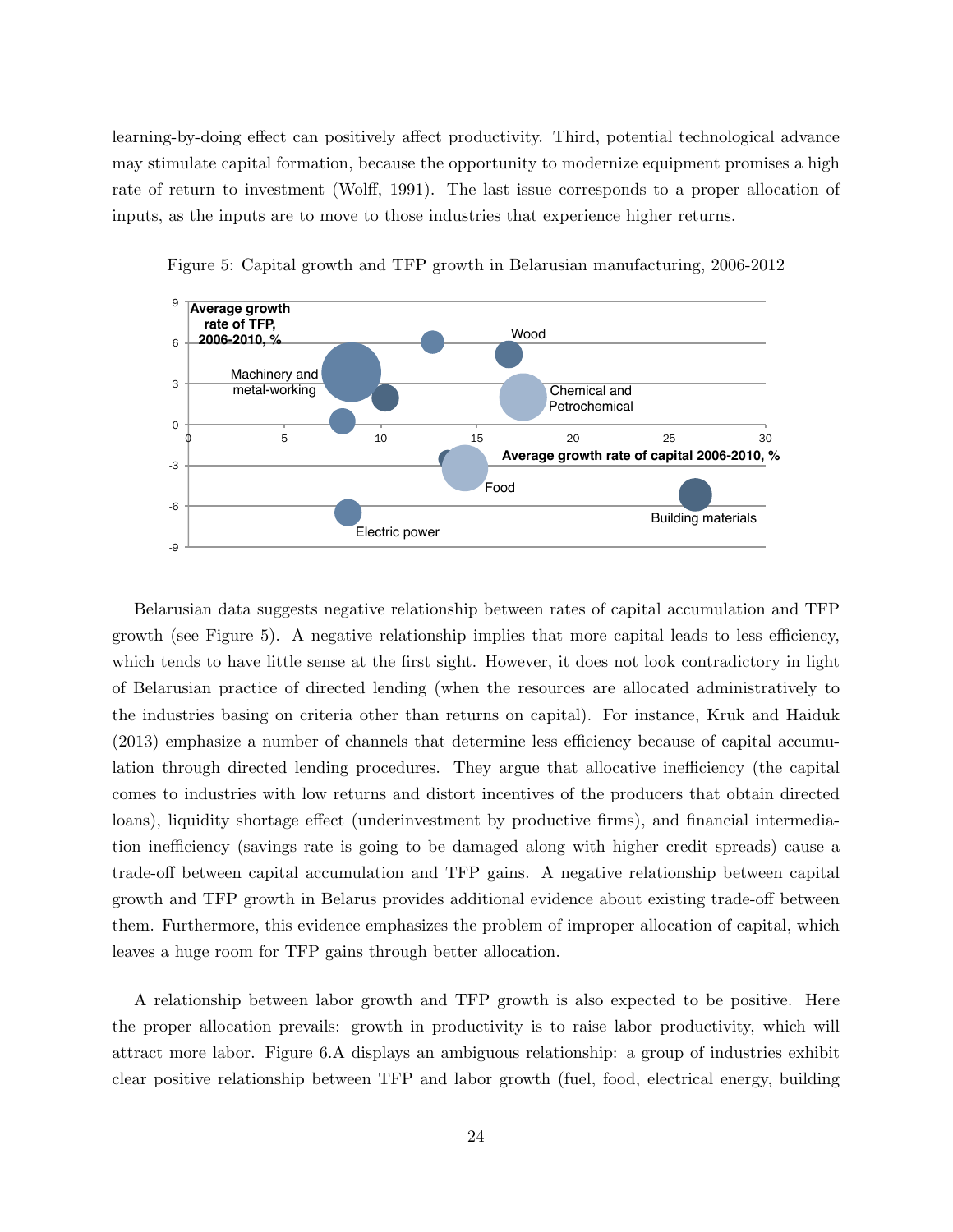materials), while another group (machinery, woodworking, chemical production, and light industry) demonstrated gains in productivity vs. reduction of labor inputs. These two distinctive trends push us to account for the initial level of labor productivity, as a negative relationship is expected in case when the second group reduced labor given its initial excessive level. Figure 6.B presents a positive relationship between the level of labor productivity in 2005 and labor growth in 2006-2010, which supports the hypothesis of eliminating excessive employment. Industries which increased TFP and lost labor at the same time had low initial labor productivity.



Figure 6: Reallocation of labor in Belarusian manufacturing

- 
- A: Labor growth and TFP growth B: Labor growth and labor productivity

Overall, we admit that the relationship between labor growth and TFP growth provides evidence that there is some room for efficiency gains due to proper allocation of labor, although this room seems to be much less than in respect to capital.

The issue of proper allocation seems to be of huge importance for Belarus. For a robustness check and in order to obtain additional measures of allocative inefficiency we assess correspondent losses in output (according to Eq.6) and contribution of allocative efficiency into TFP dynamics (according to Eq.11). We do this exercise for both samples OKONH 2005-2010, and OKED 2010-2012; and for three groups of industries: all industries with available data, for industrial sector (in OKED classification industrial sector is defined as the sum of mining and quarrying, manufacturing, and production and distribution of electricity, gas, and water), and for branches of manufacturing only. In first two cases (for all industries and for industrial sector) we impose an additional restriction that an input inflow/outflow from an industry should not excess 40 percent of its actual level. The measurements of inefficiency in capital allocation are provided in Table 4, sections A and B.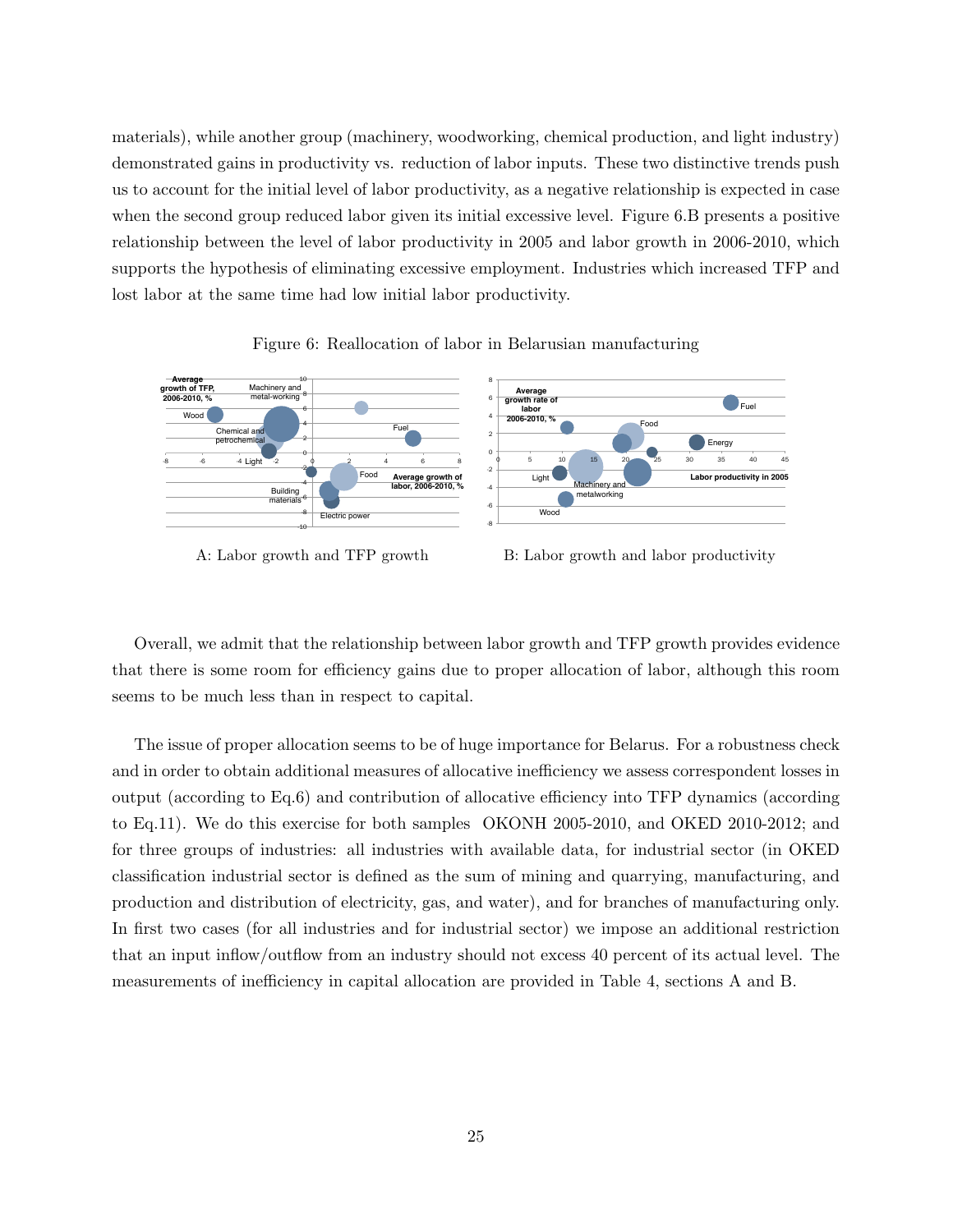|                       | 2006                                          |         |                              | 2007         |     | 2008   |                          | 2009    |                       |               | 2010                     |                       |        |         |        |
|-----------------------|-----------------------------------------------|---------|------------------------------|--------------|-----|--------|--------------------------|---------|-----------------------|---------------|--------------------------|-----------------------|--------|---------|--------|
|                       | m<br><b>.</b>                                 | IS      | М                            | $\mathbf{m}$ | IS  | М      | m                        | IS      | М                     | m<br><b>I</b> | IS                       | М                     | m      | IS      | М      |
| $M_k$                 | 7.9                                           | 5.1     | 8.3                          | 8.1          |     | 8.2    | 8.4                      | 4.2     | $\overline{ }$<br>4.7 |               | 5.7                      | $\overline{ }$<br>4.7 | 8.8    | 5.2     | 5.0    |
| $\Delta A/A$          | $\cdots$                                      | 4.7     | 5.4                          | 5.5          | 2.7 | 3.1    | 7.8                      | 8.3     | 7.9                   | $-3$          | $\overline{\phantom{a}}$ | $-6.1$                | 3.5    | 3.5     | 4.1    |
| $\Delta AE_{k}$<br>'A | $\hspace{0.1mm}-\hspace{0.1mm}$<br><b>1.L</b> | $0.4\,$ | $\overline{ }$<br><b>1.1</b> | $-0.6$       | 0   | $-0.1$ | $\overline{\phantom{0}}$ | $0.5\,$ | 3.1                   | $-0.4$        | റ<br>$-1.2$              | $0.3\,$               | $-0.1$ | $0.3\,$ | $-0.6$ |

Table 4: The measures of capital and labor allocation inefficiency

A. Capital allocation, 2006-2010 (OKONH sample)

B. Capital allocation, 2010-2012 (OKED sample)

|                 | 2010 |     |     |      | 2011   |         | 2012    |        |        |  |
|-----------------|------|-----|-----|------|--------|---------|---------|--------|--------|--|
|                 |      | IS  | М   |      | IS     | М       |         |        | М      |  |
| $M_{k}$         | 10.5 | 8.5 | 6.0 | 10.8 | 9.1    | 5.5     | 10.8    | 10.1   | 8.0    |  |
| $\Delta A/A$    |      |     |     | 3.4  | $-2.2$ | $-1.0$  | $-3.2$  | $-2.8$ | $-3.2$ |  |
| $\Delta AE_k/A$ |      |     |     |      | $-0.6$ | $0.4\,$ | $0.0\,$ | $-0.9$ | $-2.3$ |  |

26

C. Labor allocation, 2006-2010 (OKONH sample)

|                        | 2006   |                                     | 2007   |        | 2008   |        | 2009   |     |        | 2010    |      |          |                              |                              |        |
|------------------------|--------|-------------------------------------|--------|--------|--------|--------|--------|-----|--------|---------|------|----------|------------------------------|------------------------------|--------|
|                        |        |                                     | М      |        | IS     | М      | ᅩ      | IS  | M      |         | ΙS   | M        |                              | IS                           | M      |
| $M_l$                  | 2.8    | $\overline{ }$<br>$\pm \cdot \cdot$ | 2.1    | 2.7    | 1.8    | 2.3    | 2.6    | 1.7 | 2.3    | 2.8     | 1.4  | $^{1.9}$ | $\Omega$ .<br>$\mathbf{0.1}$ | $\overline{ }$<br><b>1.1</b> | 2.2    |
| $\Delta A/A$           | 7.7    | 4.7                                 | 5.4    | 5.5    | 2.7    | 3.1    | 7.8    | 8.3 | 7.9    | ച<br>—პ | $-1$ | $-6.1$   | 3.5                          | 3.5                          | 4.1    |
| $\Delta AE_l$<br>ı / A | $-0.1$ | $-U.1$                              | $-0.3$ | $-0.1$ | $-0.2$ | $-0.3$ | $-0.1$ |     | $-0.1$ | $-0.2$  | 0.4  | $_{0.5}$ | $-0.4$                       | $-0.3$                       | $-0.4$ |

D. Labor allocation, 2010-2012 (OKED sample)

|                 | 2010 |         |     |     | 2011   |     | 2012   |         |        |  |
|-----------------|------|---------|-----|-----|--------|-----|--------|---------|--------|--|
|                 |      | IS      | М   |     | IS     | М   |        |         |        |  |
| $M_l$           | 2.8  | $1.4\,$ | 1.5 | 3   | 1.3    |     | 2.8    | $1.6\,$ |        |  |
| $\Delta A/A$    |      |         |     | 3.4 | $-2.2$ |     | $-3.2$ | $-2.8$  | $-3.2$ |  |
| $\Delta AE_l/A$ |      |         |     |     | 0.1    | 0.4 | 0.2    | $-0.3$  | $-0.3$ |  |

Notes: T denotes to total economy (i.e. all industries for which the data is available), IS industrial sector, M manufacturing.  $M_k$  is computed according to (6) and measures output losses (as percentage from actual output) due to misallocation,  $\Delta A E_k/A$  is computed according to (11) and measures contribution of allocative efficiency into TFP growth in percentage points.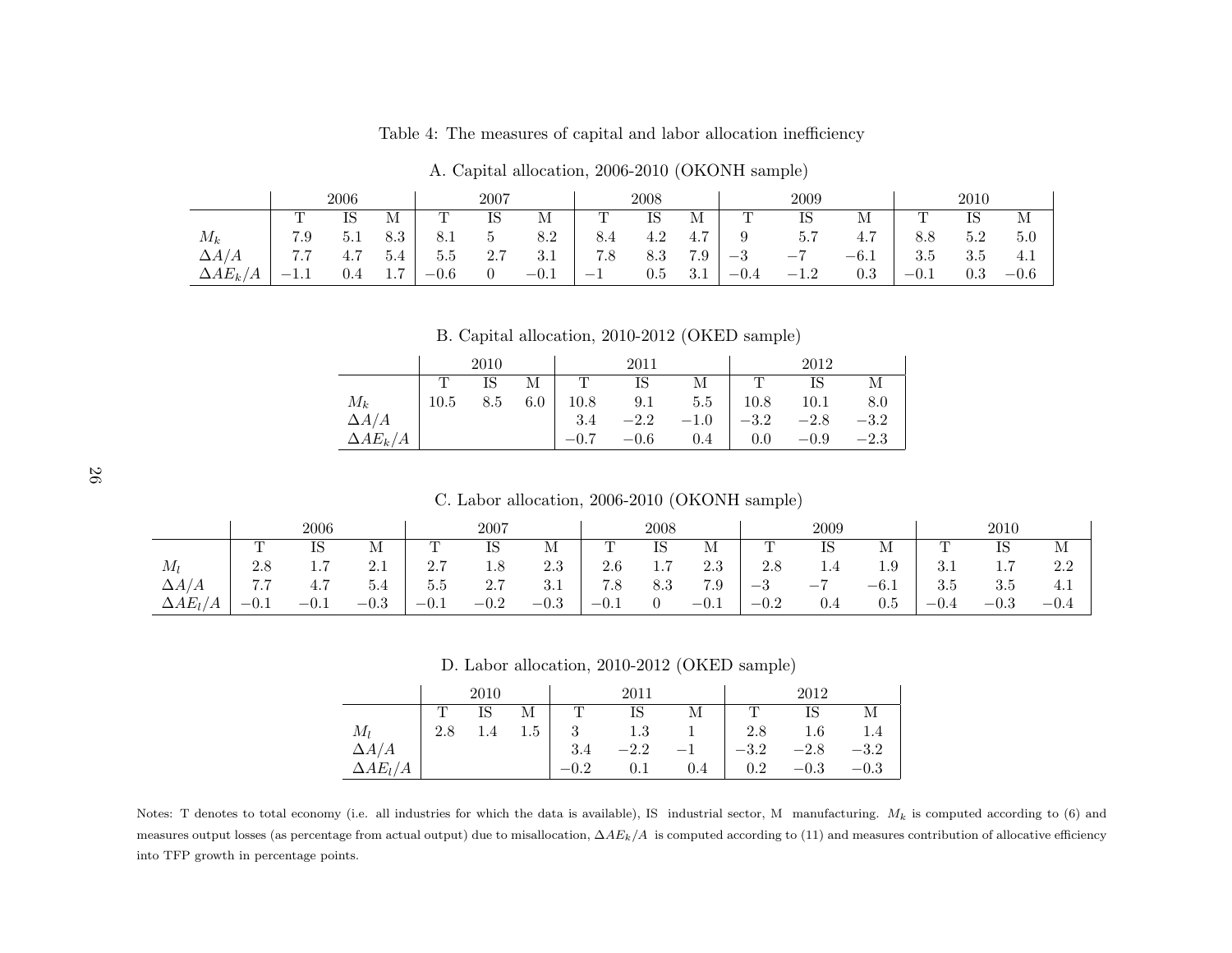Overall, the data provides evidence that there is a huge room for efficiency increase just due to proper reallocation of capital: it may secure a single-shot increase of TFP and correspondingly output by from roughly 5 up to 10 percent of the actual level (depending on the set of industries considered). Estimations in respect to different set of industries provide evidence that inefficiency in manufacturing is lower than in a broader set of industries. The latter mainly stems from agriculture and electrical energy that are two most severe sources of misallocation. Furthermore, different sets of branches exhibit different evolution of inefficiencies over time and the increase in total inefficiency is again mainly associated with agriculture and electrical energy. Finally, during a period of high uncertainty and inflation (2011-2012), the volatility of inefficiency indicators increased, which reflects unstable environment at the financial markets.

The results of the similar exercise in respect to labor allocation suggests higher relative (i.e. in respect to capital market) effectiveness of labor market (see Table 4 section C and D). Losses in output due to misallocation of labor are systematically lower than those of capital. Furthermore, a difference in levels and growth rates is not so sensitive to the set of branches considered. Although total economy exhibits higher inefficiency (that again mainly stems from agriculture) than either the industrial sector or manufacturing, the gap is not that huge as in case of capital. A remarkable notice about labor allocation efficiency: it tends to improve during crisis years (2009 and 2011), while during fat years it mainly worsens.

## 5 Comparing Belarus to its neighbors: productivity in the Czech Republic and Sweden

To understand how the performance of the Belarusian economy differs from the performance of other countries form the region, we compare it to the economies of the Czech Republic and Sweden. The Czech Republic is a leader of transition (Kornai, 2006; Winiecki, 2003) with one of the highest GDP per capita in the Central-European region. It is also comparable to Belarus in population, size, and (lack of) natural resources. We will compare both the growth patterns in Belarus and the Czech Republic, and the TFP levels of the corresponding industries and sectors of economy.

Sweden represents a technological frontier in our study. Sweden, like Belarus, is a socially oriented state (although the countries have different approaches to social policies), which imposes similar technological constraints on the production. Sweden also resembles Belarus in size and population. While little insight can be gained from comparing growth patterns of a developed economy like Sweden to developing economy of Belarus, we can compare TFP levels across countries to estimate how far Belarus is from the world technology frontier and what is the potential for the catch-up growth.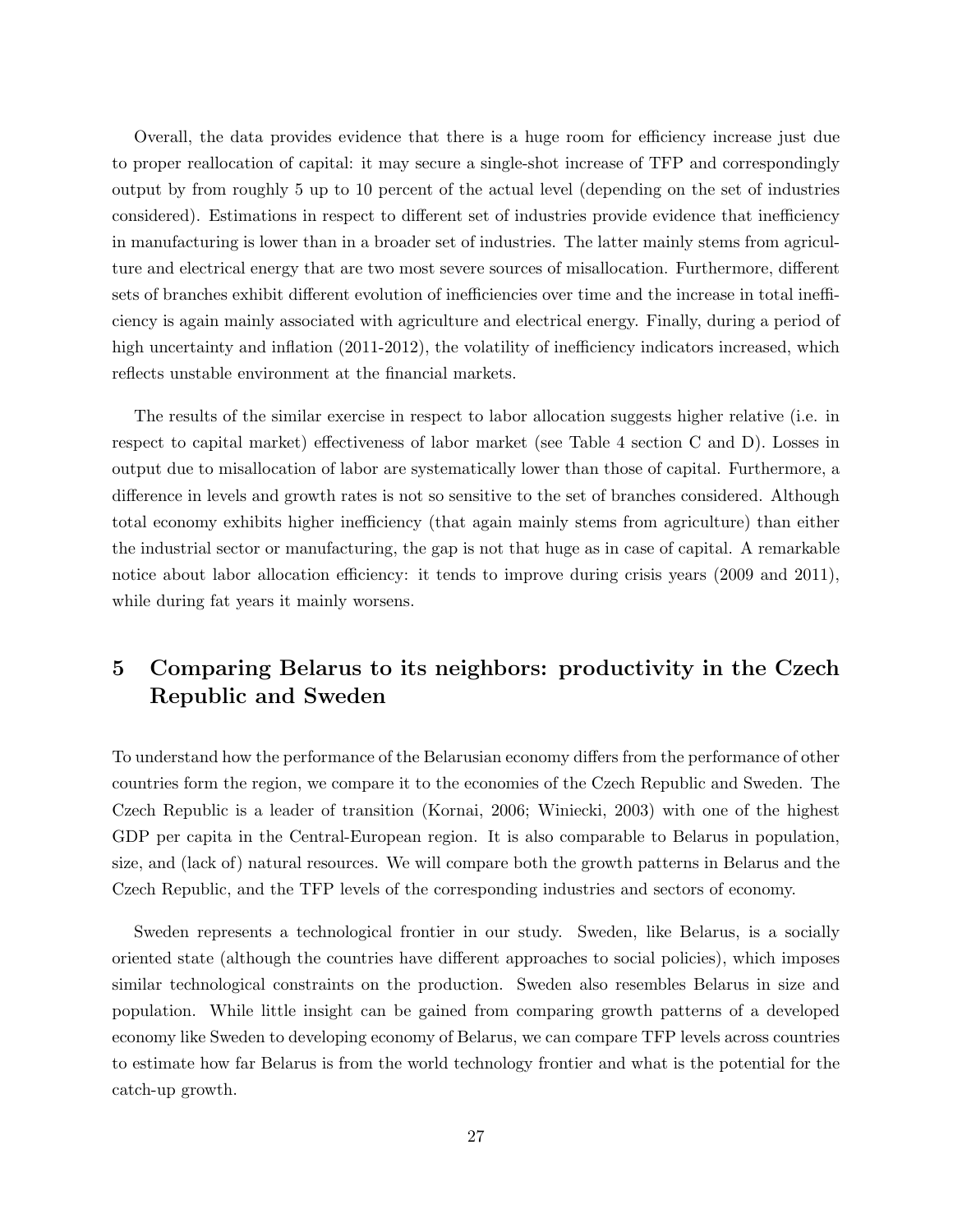In this section we use the sectoral and aggregate data on real investments, labor input, capacity utilization and real value added from Eurostat. We reconstruct capital series from 2000 to 2011 for both countries with the perpetual inventory method in its traditional form. We use EU-KLEMS capital estimates (O'Mahony and Timmer, 2009) as the initial point for capital. We assume the depreciation rate is uniform across sectors and equal to 0.05.

Apart from the difference in the concept of capital, there is one more important difference between Belarusian and Czech/Swedish capital series: in Belarusian data investment and capital estimates are net of taxes on products, while European statistics provides gross capital formation series which include all taxes. We estimate that on average Belarusian capital series would be around 8 percent higher under the use of European statistical procedures. This discrepancy has no effect for the growth accounting results. However, it may affect our estimates of TFP differences.

#### 5.1 Sources of growth in the Czech Republic

The Czech Republic has started its transition earlier than Belarus. It is also more developed: according to the Penn World Table data (Heston, Summers and Aten, 2012), in 1995 PPP-adjusted GDP per capita in the Czech Republic was 3 times higher than in Belarus. The income gap declined over time due to higher growth rates in Belarus. In 2010 GDP per capita (PPP-adjusted) in the Czech Republic was only 73 percent higher than in Belarus.

The sources of growth in Belarus and in Czech Republic also differ. Over the period of 2001- 2010 the average annual growth rate in Czech Republic was 3.6 percent (compared to 7.4 percent in Belarus over the same period). Growth in aggregate productivity contributed 1.91 percentage points out of 3.6 percent in Czech economy, while in Belarus capital accumulation was the major driver of growth.

Capacity utilization also played important role for growth in the Czech Republic. Over our period of interest, 2000-2010, capacity utilization in manufacturing grew from 81.6 percent in 2000 up to 89.1 percent in 2007. Afterwards, however, capacity utilization dived to 76.3 percent over the Great Recession.

Appendices C.1 and C.2 present the results of growth accounting exercise for the major sectors and industries of the Czech economy in 2001-2010. We took into account capacity utilization for the branches of manufacturing. Manufacturing and trade, two larges sectors of the economy, were the major drivers of growth. But the sources of growth in those sectors differ: TFP was contributing to the growth in manufacturing, while trade grew mainly due to capital accumulation in this period.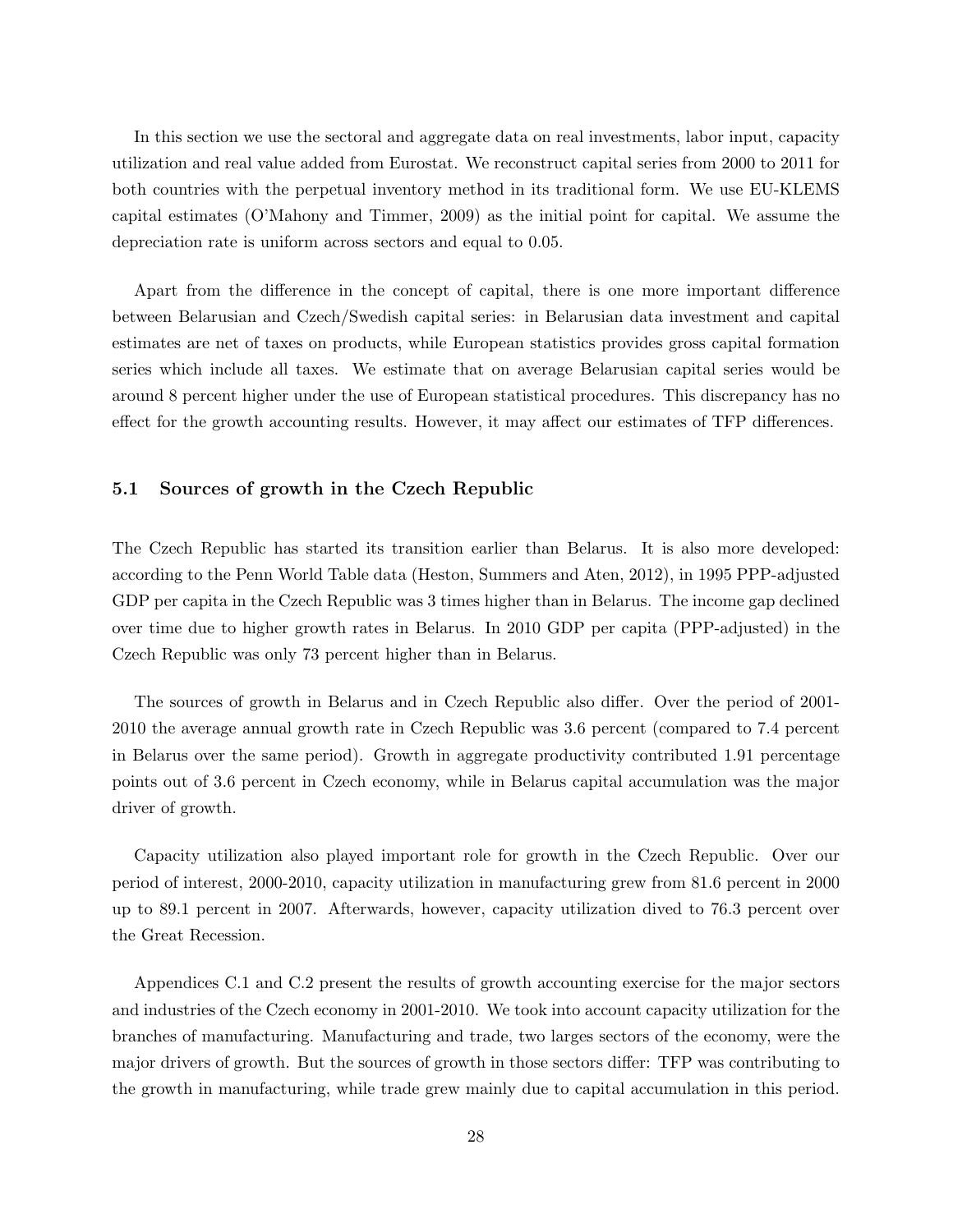

Figure 7: Reallocation of capital and labor among industries of Czech manufacturing

In all the growing branches of manufacturing, like machinery, production of electrical equipment and transport vehicles, growth in total factor productivity was the main driver of growth. This is in line with the stylized fact that productivity growth is usually higher in the tradable sector.

As figure 7 shows, within manufacturing sector factors of production reallocated effectively to the industries with higher TFP growth. Growing industries like transport equipment manufacturing, machinery or electrical equipment manufacturing experienced increases in TFP, and also attracted capital and labor from other industries. This fact may suggest that factor markets in Czech Republic function more efficiently than in Belarus, where there is no positive relationship between TFP growth and growth in factors of production.

### 5.2 Comparisons of aggregate productivity levels: where is the Belarusian comparative advantage?

We used TFP residuals to compare productivity among the sectors and industries in Belarus, Czech Republic and Sweden. To convert the measures of output (value added) and capital into U.S. dollars, we used the real effective exchange rates (REER) as estimated by the central banks of the corresponding countries. REER-converted measures of TFP (according to Eq.15) reflect the competitiveness of the sector/industry in international trade. Any direct TFP comparisons are only indicative of the relative performance. Differences in the statistical methods, in particular in construction and quality of capital series may make them not directly comparable. However, since we can assume that the possible biases from the data are uniformly distributed across sectors and over time, relative TFP measures and their evolution over time can shed some light on the economic growth patterns in Belarus.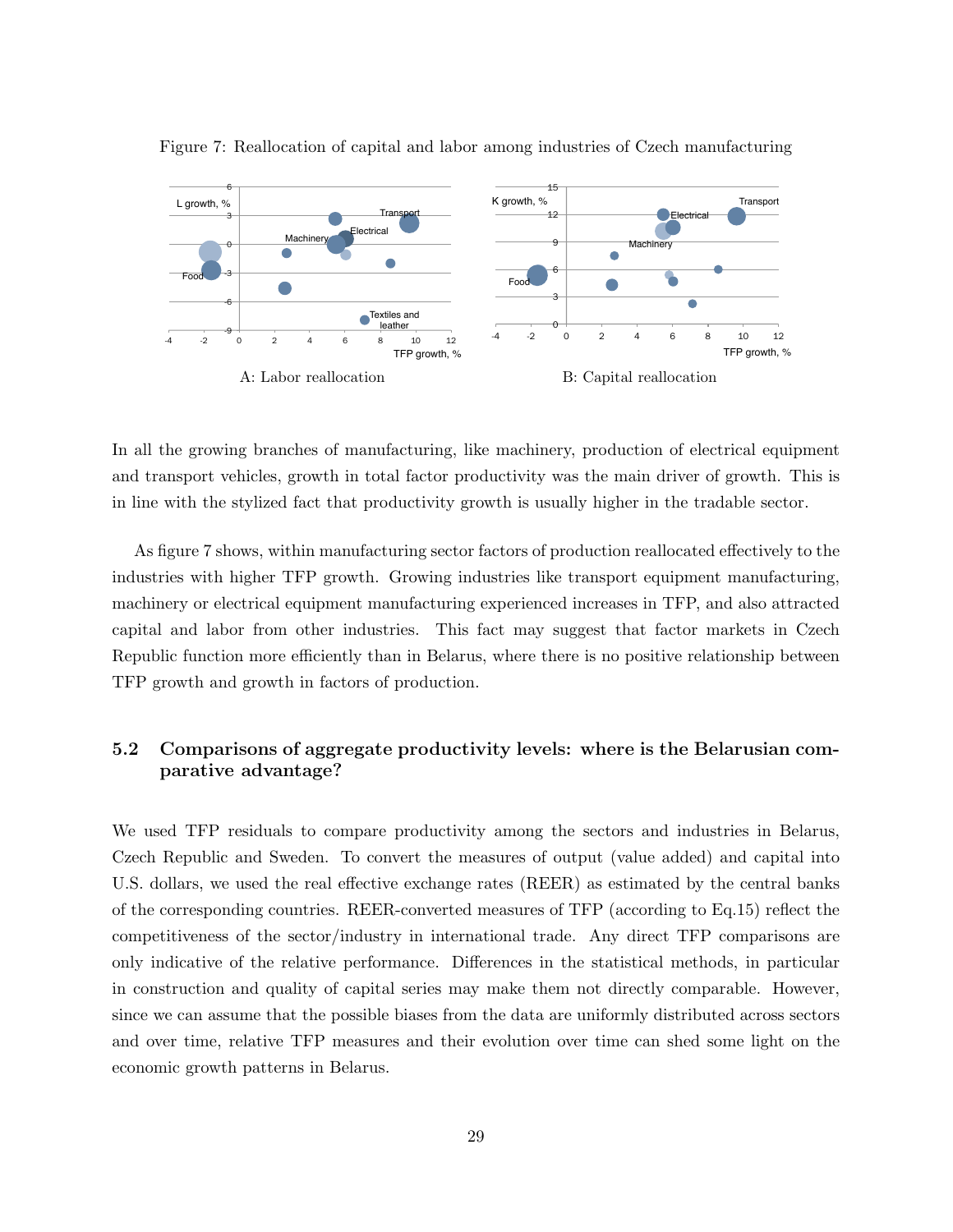



We already know that TFP was growing relatively slower in Belarus than in the Czech Republic, and Figure 8 confirms it once again. We have chosen Sweden as a benchmark developed country and compare aggregate Czech and Belarusian TFP levels to it. The Czech Republic started out with the relatively higher level of TFP, but despite that it converged to Swedish level faster. Belarus managed to close only 9 percentage points of the gap over 2005-2009, while the Czech Republic diminished the gap by 13 percentage points. As a result, the gap between the two transition countries increased.

Table 5 lists the industries and sectors of Belarus economy which are the most and the least competitive in the relative TFP sence. Non-tradable sectors, namely trade and finance, have the smallest TFP differences with the developed Sweden. This finding is in agreement with Balassa-Samuelson argument (Balassa, 1964; Samuelson, 1964) and recent empirical findings by Herrendorf and Valentinyi (2012). Belarusian trade sector, both retail and wholesale, benefits from price-scissor practices in many domestic industries. Wholesale trade also often appropriates the benefits of low oil prices (along with the chemical industry) and other preferences from Russia. Food manufacturing is another benefactor of price-scissor practices in agriculture (UNDP, 2011). Demand-stimulating policies and relatively high real exchange rate also add to the relative success of non-tradable and consumption sectors like trade, finance or food manufacturing. Coincidentally, trade and finance are also the sectors with higher than average share of private ownership, which may also contribute to higher TFP (see evidence on higher TFP in Belarusian private manufacturing in Favaro, Smits and Bakanova, 2012).

Resource-based industries comprise another group of winners. The main natural resource in Belarus, potassium, gained the place in the champions list both for the mining and the chemical manufacturing sector.

Many of the industries "inherited" by Belarus from the Soviet Union end up on the list of underachievers. Machinery, electrical and transport manufacturing are among the main exporting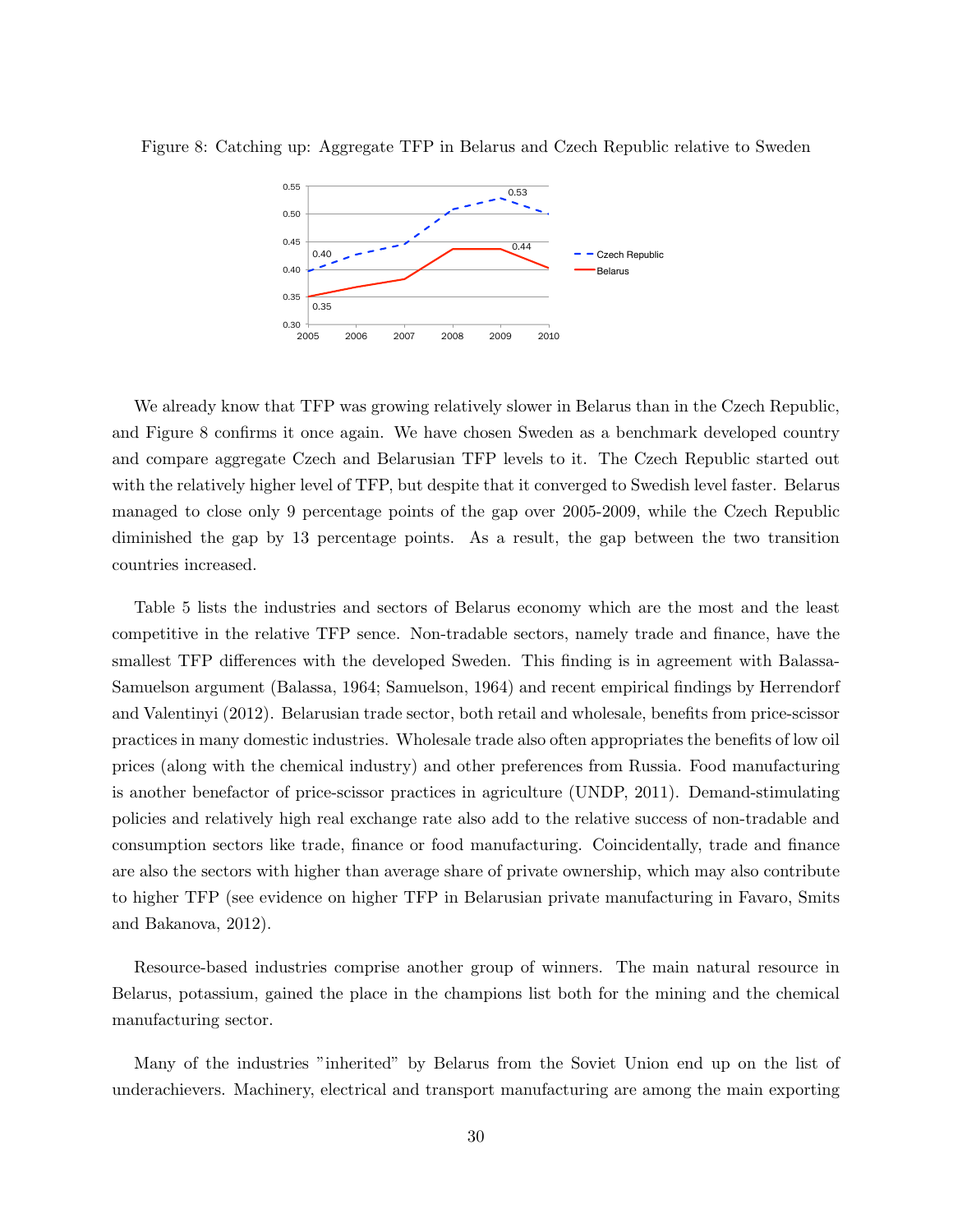|                                              | Relative to           |      |
|----------------------------------------------|-----------------------|------|
|                                              | Czech Republic Sweden |      |
| Champions                                    |                       |      |
| Trade and repair                             | 2.12                  | 1.09 |
| Chemicals                                    | 2.02                  |      |
| Mining and quarrying                         | 1.35                  | 1.01 |
| Food, beverages and tobacco                  | 1.24                  | 0.57 |
| Basic metals                                 | 1.20                  | 0.61 |
| Financial activities                         | 1.15                  | 0.81 |
| Underachievers                               |                       |      |
| Textiles and leather                         | 0.73                  | 0.27 |
| Machinery and equipment                      | 0.71                  | 0.34 |
| Wood                                         | 0.68                  | 0.29 |
| Electrical, electronic and optical equipment | 0.65                  | 0.22 |
| Transport vehicles and equipment             | 0.63                  | 0.58 |
| Electricity, gas and water                   | 0.25                  | 0.27 |

Table 5: TFP champions and underachievers in Belarus relatively to Czech Republic and Sweden

2010 TFP residuals, REER-converted. Belarusian TFP values (capital services approach) relative to the corresponding sector or industry of Czech and Swedish economies.

sectors, and given the low relative TFP levels, it is not surprising that these exports are not successful in the EU and are deteriorating in Russia. Textiles and wood manufacturing are two industries which have become proverbial of the failing state management and modernization efforts in Belarus. Government-controlled sector of the provision of electricity, gas and water is notoriously inefficient and suffers from the price controls by the government and non-clear subsidizing schemes (World Bank, 2013).

See Appendix D for detailed report of REER-converted TFP levels in 2010.

### 6 Conclusions

Over the period of 2006-2010 capital accumulation was the major source of economic growth in Belarus. It explains over three fourths of the average annual growth rate of 7.53 percent in value added. Increase in capacity utilization also contributed to growth more than increase in TFP, which constitutes only one tenth of growth. This extensive growth reminds of the Soviet growth pattern and has already led to expected economic slowdown. Further capital accumulation and increases in the capacity utilization will have limited effect on growth.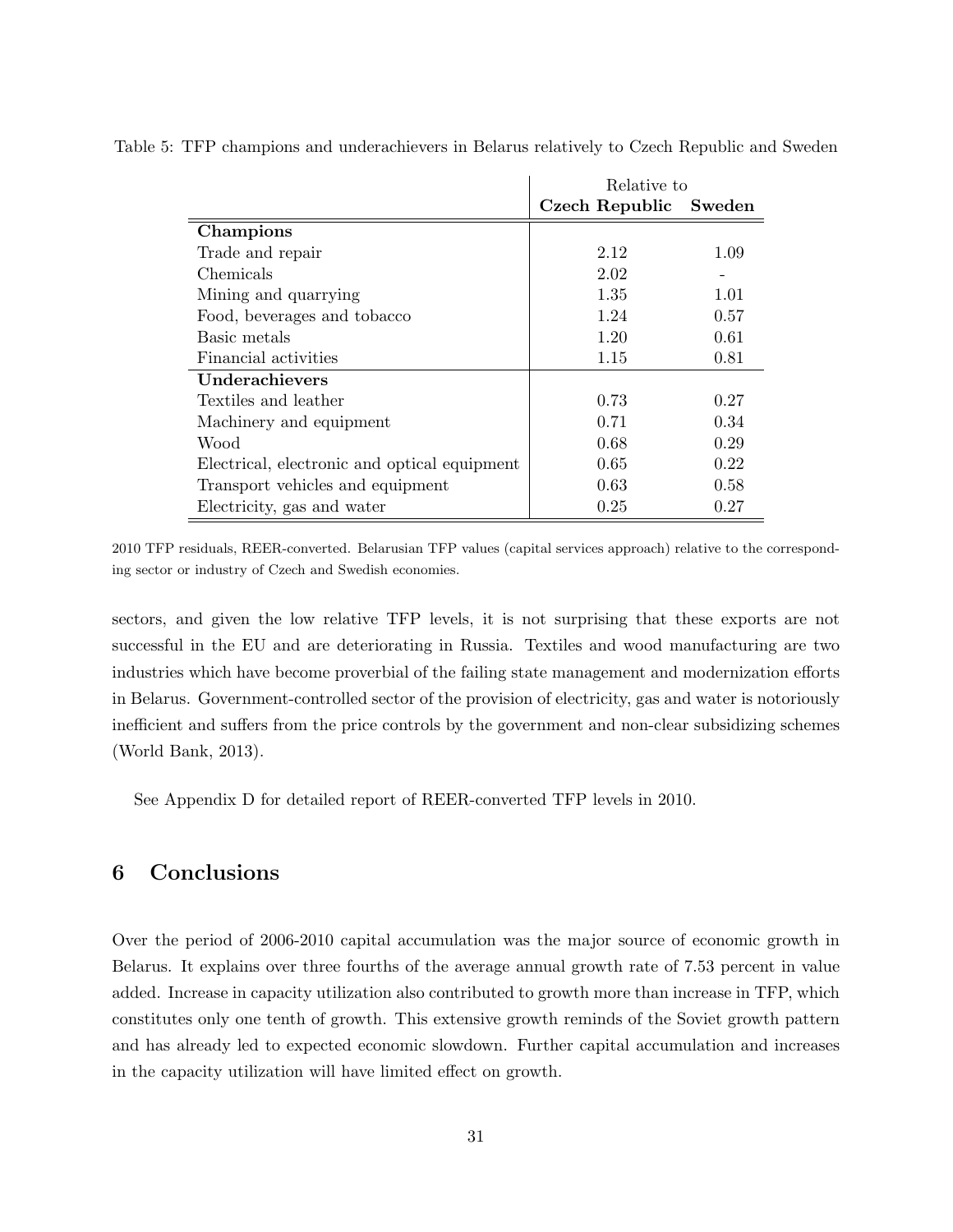More capital, however, is not always a good thing. On the sectoral level, industries and sectors with relatively low capital-output ratio, along with a high level of competitiveness and involvement of foreign capital, like trade and finance, tend to be more productive. The only exception here is construction, which benefited from the directed lending policies of the government.

The slow growth of aggregate productivity is aggravated by the misallocation in capital markets. Capital accumulation does not accompany the growth of productivity for the majority of industries. On the contrary, for some industries excessive capital accumulation might be an obstacle (or a substitute) for productivity growth. Because of improper allocation of capital, Belarus loses about 5 to 10 percent of its actual output. More flexibility on the capital market and less directed lending practices will result in better capital allocation and provide considerable single-shot increase in output.

In the context of long-term growth strategy, a trade-off between capital accumulation and TFP growth gives a rise to doubts about the efficiency and prospects of capital-driven TFP progress. At the same time, there is a huge room for disembodied TFP growth, for example, by building a system of proper incentives, effective regulation and efficient allocation of resources. Moreover, the latter strategy seems to be less costly in terms of short-run macroeconomic disturbances and financial expenses.

Labor markets are more efficient in allocation. A significant number of industries increase their productivity due to elimination of excessive labor employment. Positive association between productivity growth and labor input is peculiar only to finance, construction and fuel industry.

Despite high aggregate growth rates, Belarus is lagging behind other transitional countries in aggregate productivity. In particular, the productivity gap with the Czech Republic is not diminishing over time. The lag in TFP resulted in the crisis of the comparative advantage, causing systemic trade deficits and, in particular, currency crisis of 2011. Indeed, the Belarusian productivity advantages are concentrated either in the non-tradable sectors like trade and finance, or natural-resource based like chemical manufacturing or mining.

To escape the trap of slow economic growth and poor international competitiveness, Belarus should concentrate on policies promoting TFP growth. The misallocation of capital, for example, represents an untapped resource of growth through reallocation of resources to the more efficient industries and firms. High TFP gap in comparison to the developed Sweden suggests there is room for growth through technology adoption. Policies aimed at promoting competitiveness and better state-owned enterprise management (in particular, through privatization) will create incentives and conditions for technology adoption.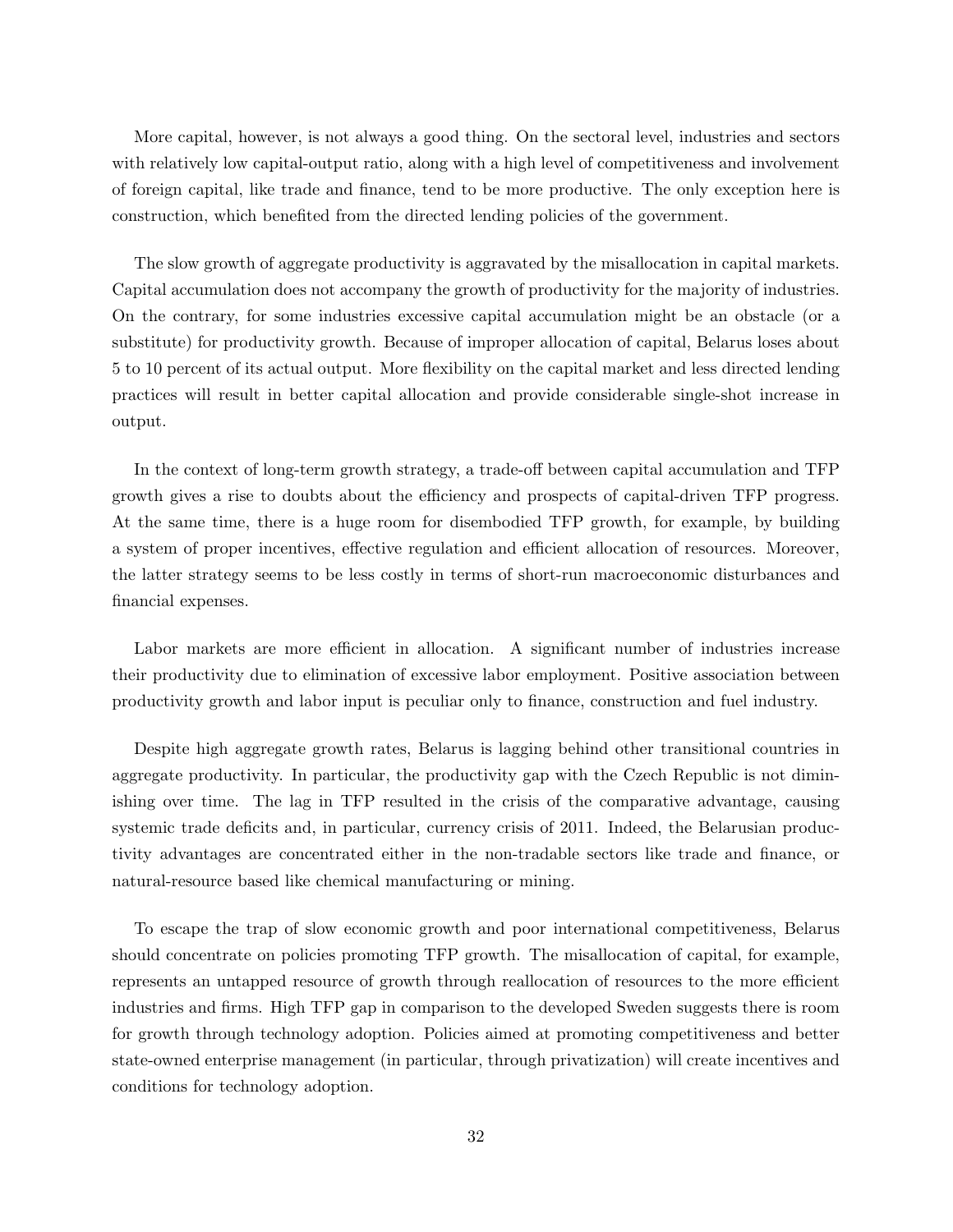### References

- Balassa B. (1964). 'The Purchasing-Power Parity Doctrine: A Reappraisal', Journal of Political Economy, 72, pages 584596.
- Bessonov V. and I. Voskoboynikov (2008). 'Fixed Capital and Investment Trends in the Russian Economy in Transition', Problems of Economic Transition, M.E. Sharpe, Inc., vol. 51(4), pages 6-48, August.
- Barro, R., and X. Sala-i-Martin, (2003). Economic Growth, Cambridge, MA: MIT Press.
- Christensen L., D. Cummings and D. Jorgenson (1981). 'Relative Productivity Levels: 1947-1973', European Economic Review, vol. 16, pages 61-94.
- Coelli, T.J., Rao, D.S.P., O'Donnell, C.J., Battese, G.E., (2005). An Introduction to Efficiency and Productivity Analysis, Springer US.
- Dell'Anno, R. and S. Villa (2013). 'Growth in transition countries : Big Bang versus Gradualism', The Economics of Transition, vol. 21 (3), pages 207-244, 04.
- Demidenko, M. and A. Kuznetsov (2012). 'Issledovanie Ekonomicheskogo Rosta v Respublike Belarus' (in Russian), National Bank of the Republic of Belarus, Working paper 3/2012, September
- Eurostat (2013) Eurostat Statistics Database, [online document] URL: http://epp.eurostat.ec.europa.eu/portal/page/portal/statistics/themes
- Favaro, E., K. Smits and M. Bakanova (2012). 'Structural challenges for SOEs in Belarus : a case study of the machine building sector', World Bank Policy Research working paper no. WPS 6010. Washington D.C.
- Gomme, P. and P. Rupert, (2007). 'Theory, measurement and calibration of macroeconomic models', Journal of Monetary Economics, Elsevier, vol. 54(2), pages 460-497, March.
- Haiduk, K. and A. Chubrik, (2007). 'Pro-poor Growth? Factors Determining Standards of Living in Belarus', (in Russian) IPM Research Center Working Paper Series, WP 07/02.
- Harberger, A. (1996). 'Reflections on economic growth in Asia and the Pacific,' Journal of Asian Economics. vol. 7(3), pages 365-392.
- Herrendorf, B. and A. Valentinyi (2008). 'Measuring Factor Income Shares at the Sector Level', Review of Economic Dynamics, vol. 11(4), pages 820-835, October.
- Herrendorf, B. and A. Valentinyi (2012). 'Which Sectors Make Poor Countries So Unproductive?', Journal of the European Economic Association, European Economic Association, vol. 10(2), pages 323-341, 04.
- Heston, A., Summers, R. and B. Aten (2012). Penn World Table Version 7.1, Center for International Comparisons of Production, Income and Prices at the University of Pennsylvania
- IMF (2010). Republic of Belarus: Selected Issues, IMF Country Report No 10/16.
- Islam, N. (2001). 'Different Approaches to International Comparison of Total Factor Productivity', in Hulten, Ch., E. Dean and M. Harper (ed.), New Developments in Productivity Analysis, University of Chicago Press
- Jorgenson, D.W., Ho, M.S., Stiroh, K.J. (2005). Growth in U.S. Industries and Investments in Information Technology and Higher Education, in Corrado, C., Haltiwanger, J., Sichel., D (eds) Measuring Capital in the New Economy (National Bureau of Economic Research), pages 403-478.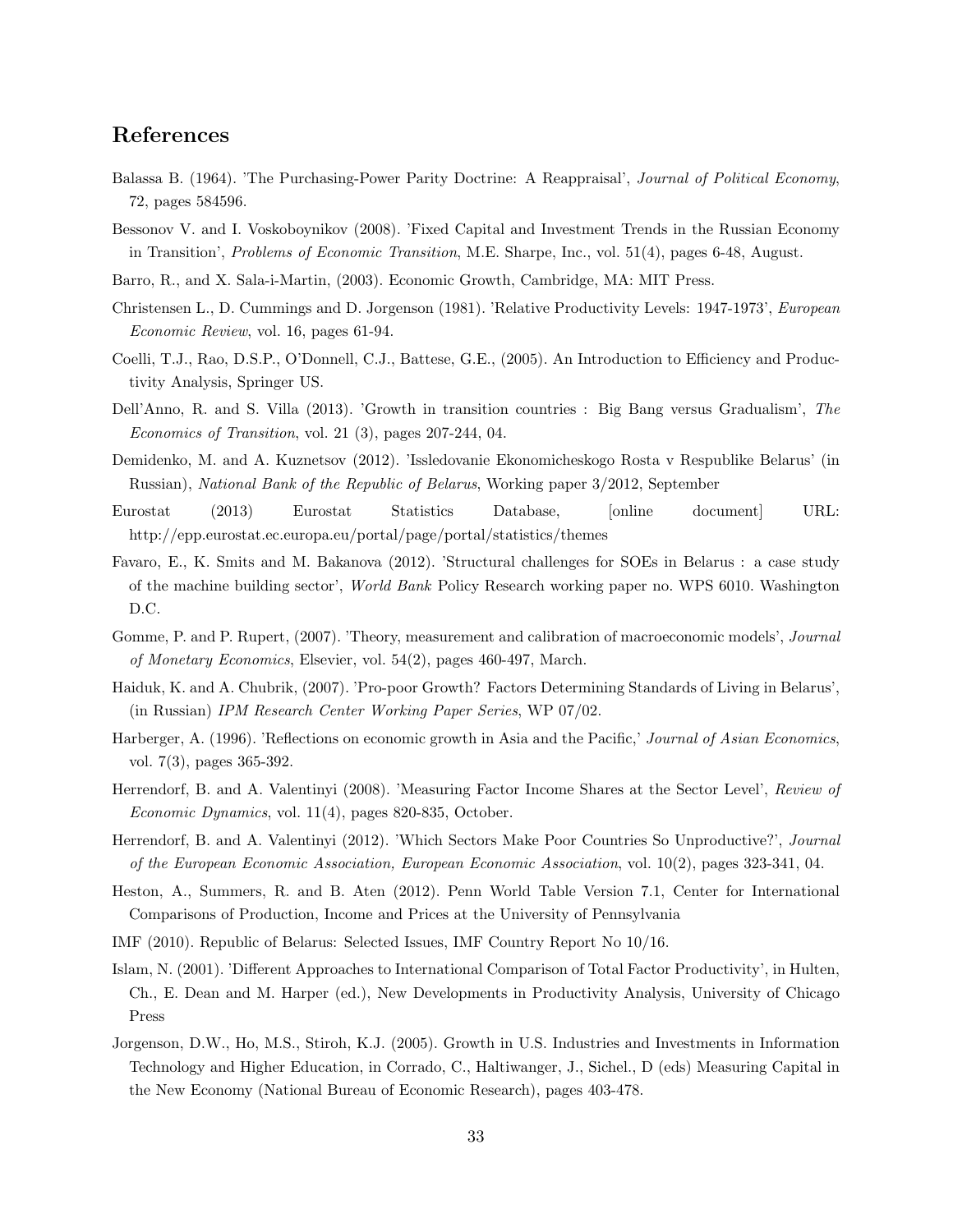- Kornai, J. (2006). 'The great transformation of Central Eastern Europe', The Economics of Transition, vol. 14(2), pages 207-244, 04.
- Kruk, D. and K. Haiduk (2013). 'The Outcome of Directed Lending in Belarus: Mitigating Recession or Dampening Long-Run Growth?', BEROC Working Paper Series, WP no.22
- Levchenko, A. and J. Zhang, 2011. 'The Evolution of Comparative Advantage: Measurement and Welfare Implications,' NBER Working Papers 16806, National Bureau of Economic Research, Inc
- O'Mahony, M. and M.P. Timmer (2009), 'Output, Input and Productivity Measures at the Industry Level: the EU KLEMS Database', Economic Journal, 119(538), pp. F374-F403
- OECD (2001a). Measuring Productivity: Measurement of Aggregate and Industry-Level Productivity Growth, Paris, OECD Publications
- OECD (2001b). Measuring Capital: Measurement of Capital Stocks, Consumption of Fixed Capital, and Capital Services, OECD Publications.
- OECD (2009). Measuring Capital, Paris, OECD Publications
- Ofer, G. (1987). 'Soviet Economic Growth: 1928-1985', Journal of Economic Literature, Vol. 25, No. 4, pp. 1767-1833.
- Samuelson P. (1964). 'Theoretical Notes on Trade Problems', Review of Economic Studies, 46, pages 145154.
- Timmer, M, P., Inklaar, R., OMahony, M., Van Ark. B. (2010). Economic Growth in Europe: A Comparative Industry Perspective, Cambridge University Press.
- Timmer, M, P., OMahony, M., Van Ark. B. (2010). EU KLEMS Growth and Productivity Accounts: Overview November 2007 Release, The EU KLEMS Productivity Report.
- Tinbergen, J. (1942). 'Zur Theorie der Langfristigen Wirtschaftsentwicklung,' Weltwirtschaftliches Archiv, vol. 55(1), pages 511-549
- UNDP (2011). Belarus: The Human Development Implications of Trade Policy, UN/UNDP office in Belarus.
- Voskoboynikov, I. (2013). 'New measures of output, labour and capital in industries', GGDC Research Memorandum GD-123, Groningen Growth and Development Centre, University of Groningen.
- Winiecki, J. (2003). 'The Role of the New, Entrepreneurial Private Sector in Transition and Economic Performance in Light of the Successes in Poland, the Czech Republic, and Hungary', Problems of Economic Transition, vol.  $45(11)$ , pages 6-38.
- Wolff, E. (1991). 'Capital Formation and Productivity Convergence Over the Long Term', American Economic Review, 81, 3, pp. 565-79.
- World Bank (2012) 'Belarus Country economic Memorandum: Economic Transformation for Growth', World Bank, Report No. 66614-BY, Washington D.C.
- World Bank (2013) 'Social Accountability Review: Housing and Utilities Services in Belarus', World Bank, Report No: ACS5722, Washington D.C.
- Young, A. (1995) 'The Tyranny of the Numbers: Confronting the Statistical Realities of the East Asian Growth Experience', *Quarterly Journal of Economics*, 110(3):641-680.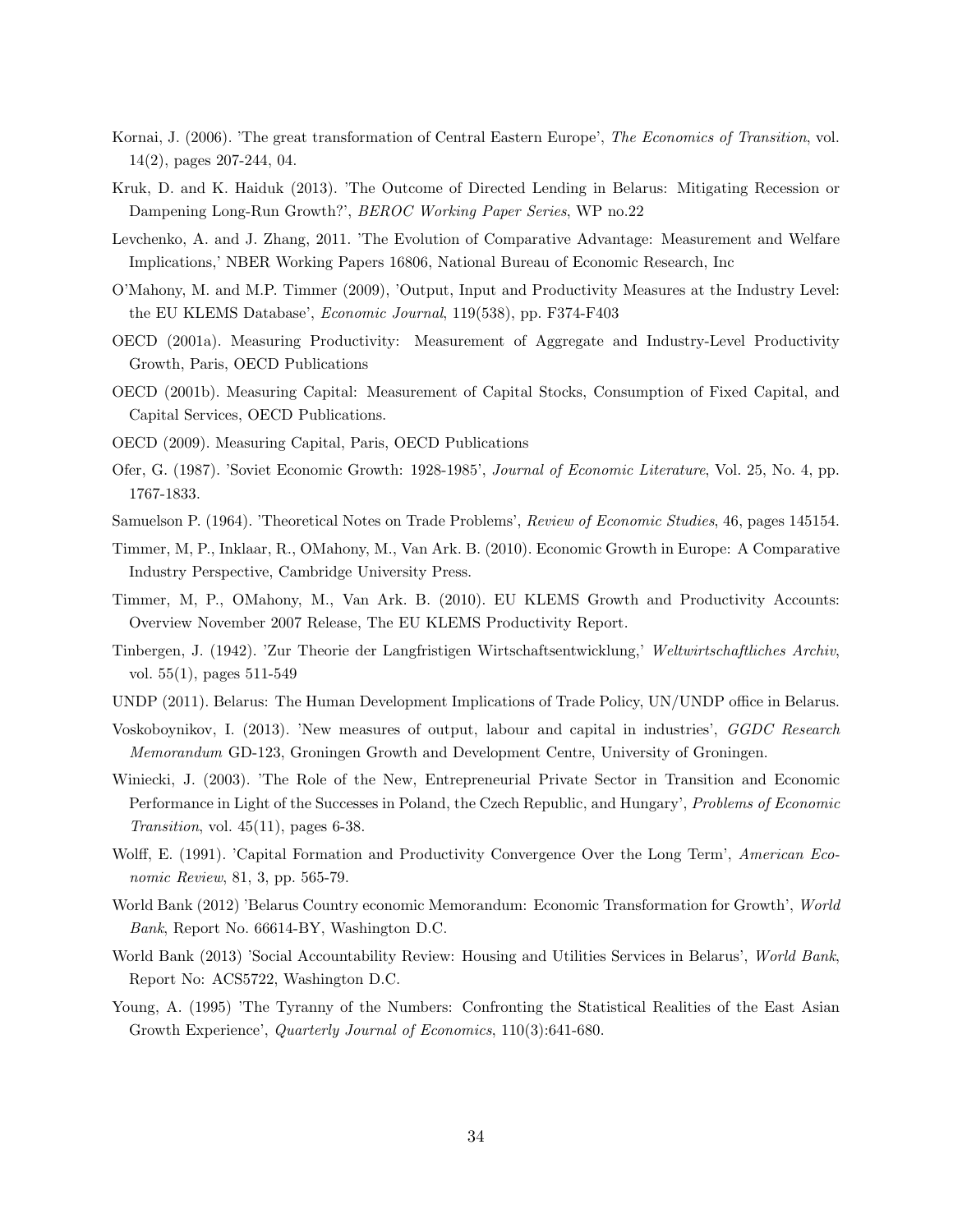# A Factor shares

## A.1 Factor shares according to OKONH classification

| Industry code | Industry name                            | Labor share              |
|---------------|------------------------------------------|--------------------------|
|               |                                          | (average $2005 - 2010$ ) |
| 10000         | Industrial sector                        | 0.511                    |
| 11100         | Electric power                           | 0.401                    |
| 11200         | Fuel                                     | 0.181                    |
| 12100         | Ferrous metallurgy                       | 0.416                    |
| 13000         | Chemical and petrochemical manufacturing | 0.371                    |
| 14000         | Machinery and metal-working              | 0.732                    |
| 15000         | Logging, woodworking, pulp and paper     | 0.691                    |
| 16100         | Building materials                       | 0.473                    |
| 17000         | Light industry                           | 0.752                    |
| 18000         | Food                                     | 0.459                    |
|               | Other manufacturing                      | 0.525                    |
| 20000         | Agriculture                              | 0.626                    |
| 60000         | Construction                             | 0.594                    |
| 51000         | Transport                                | 0.429                    |
| 52000         | Communications                           | 0.357                    |
| 70000         | Trade and catering                       | 0.443                    |
| 96000         | Finance, credit, insurance               | 0.402                    |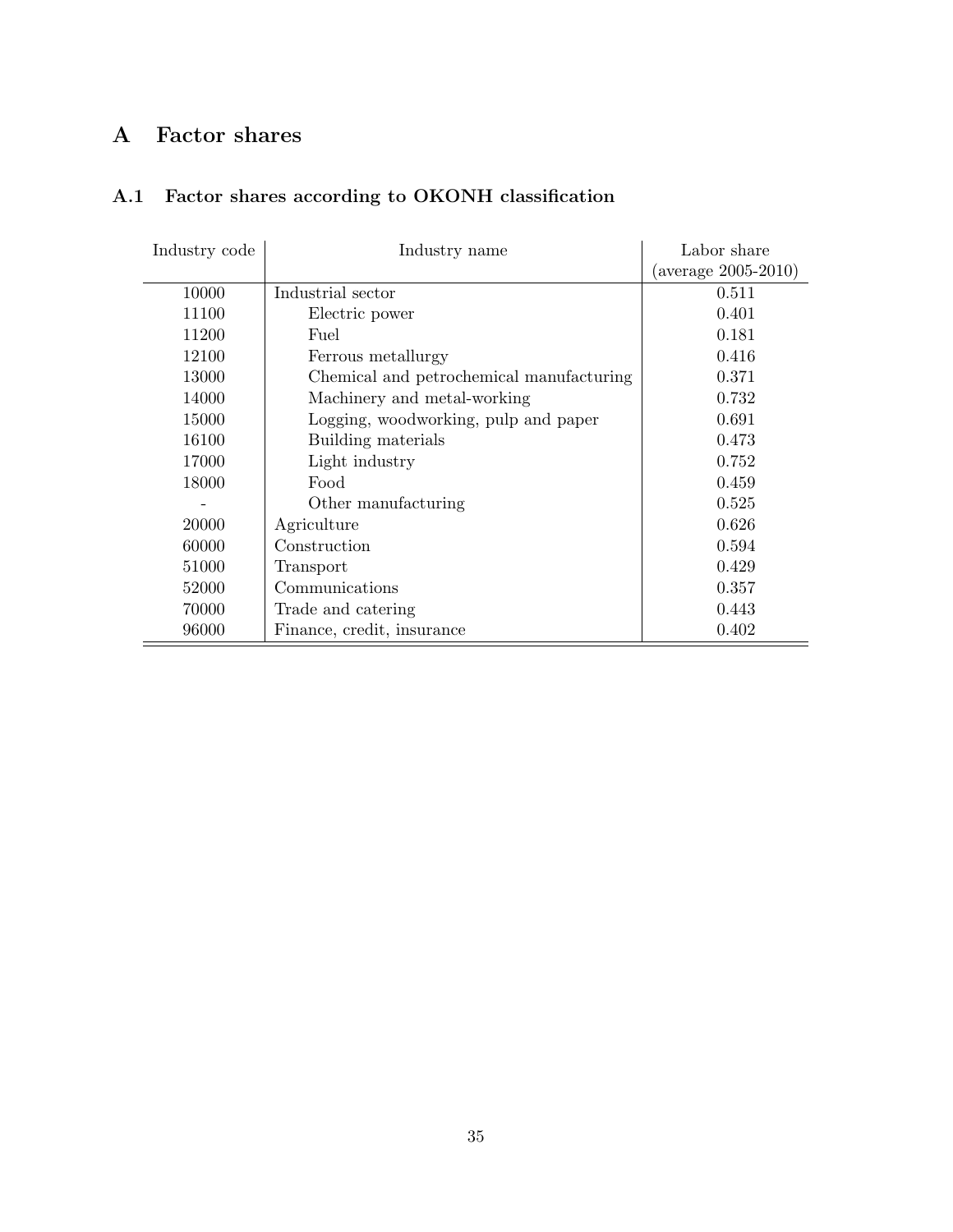|  |  |  |  |  |  | A.2 Factor shares according to OKED classification |
|--|--|--|--|--|--|----------------------------------------------------|
|--|--|--|--|--|--|----------------------------------------------------|

| Industry         | Industry                          | Estimated   | Labor share in     | Difference |
|------------------|-----------------------------------|-------------|--------------------|------------|
| code             | name                              | labor share | Vokoboynikov, 2012 | $(4)-(3)$  |
| 1                | $\overline{2}$                    | 3           | $\overline{4}$     | 5          |
| $\mathbf{A}$     | Agriculture, hunting and forestry | 0.621       | 0.843              | $0.22\,$   |
| $\boldsymbol{B}$ | Fishing and fish farming          | 0.561       |                    | 0.04       |
| $\mathcal{C}$    | Mining and quarrying              | 0.224       | 0.156              | $-0.07$    |
| $\mathbf D$      | Manufacturing, including          | 0.459       | 0.552              | 0.09       |
| DA               | Food, beverages, and tobacco      | 0.451       | 0.444              | $-0.01$    |
| DB               | <b>Textiles</b>                   | 0.717       | 0.715              | 0.00       |
| DC               | Leather and footwear              | 0.475       | 0.696              | 0.22       |
| DD               | Wood                              | 0.677       | 0.553              | $-0.12$    |
| DE               | Pulp and paper. Publishing        | 0.537       | 0.623              | 0.09       |
| DF               | Coke, petroleum and nuclear       | 0.175       | 0.214              | 0.04       |
| DG               | Chemicals                         | 0.243       | 0.493              | 0.25       |
| DH               | Rubber and plastics               | 0.431       | 0.510              | 0.08       |
| DI               | Non-metallic mineral products     | 0.485       | 0.622              | 0.14       |
| DJ               | Basic metals                      | 0.423       | 0.602              | 0.18       |
| DK               | Machinery and equipment           | 0.587       | 0.774              | 0.19       |
| $\rm DL$         | Electrical and optical equipment  | 0.591       | 0.769              | 0.18       |
| ${\rm DM}$       | Transport vehicles and equipment  | 0.463       | 0.812              | 0.35       |
| DN               | other industries                  | 0.518       | 0.658              | 0.14       |
| E                | Electricity, gas and water        | 0.447       | 0.404              | $-0.04$    |
| ${\bf F}$        | Construction                      | 0.606       | 0.699              | 0.09       |
| G                | Trade and repair                  | 0.369       | 0.550              | 0.18       |
| H                | Hotels and restaurants            | 0.655       | 0.677              | 0.02       |
| $\bf I$          | Transport and communications      | 0.448       | 0.580              | 0.13       |
| $\bf J$          | Financial activities              | 0.383       | 0.381              | 0.00       |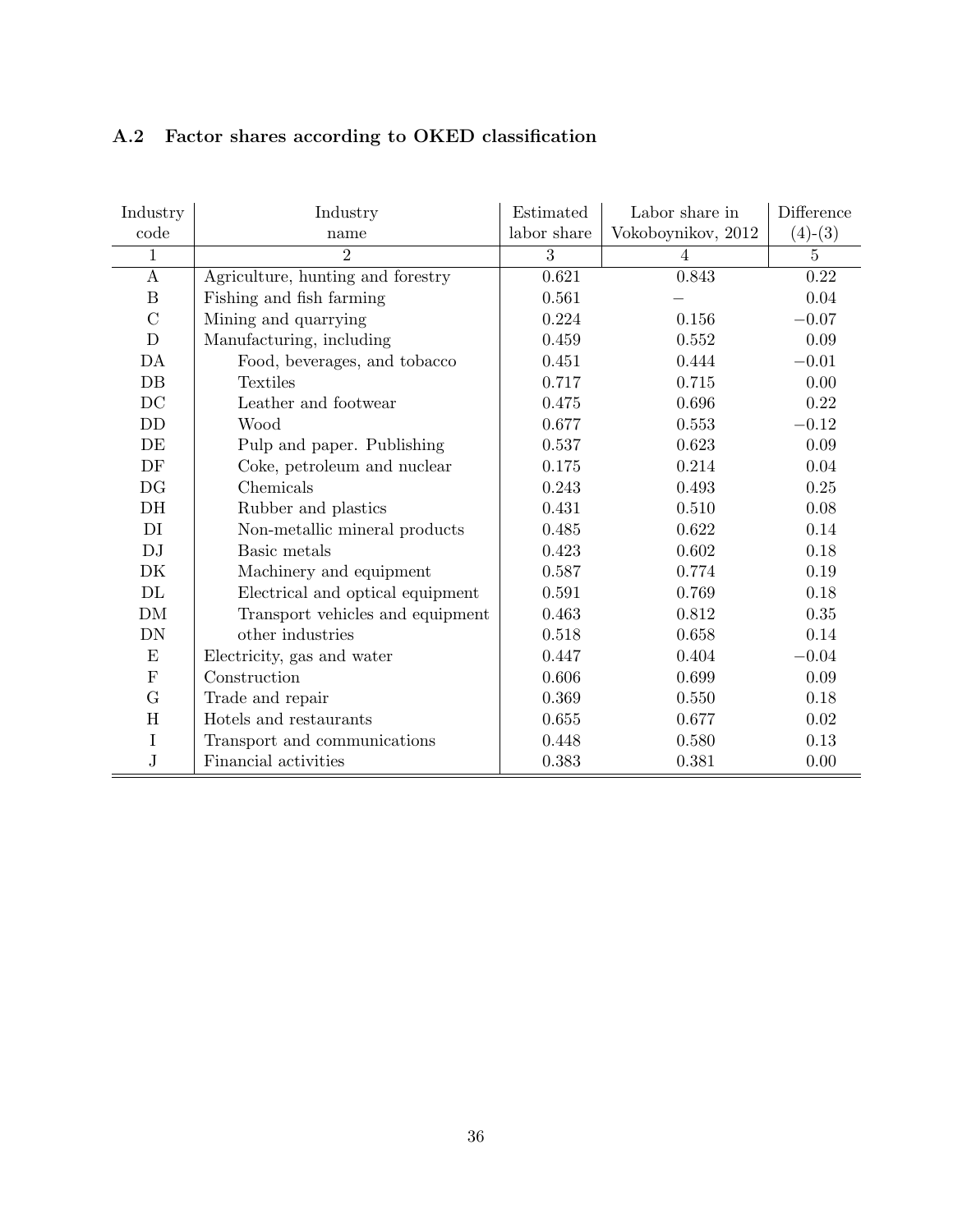# B Sources of growth in Belarus, 2006-2010

### B.1 Growth accounting for Belarusian industries

In percent. Annual averages for 2006-2010, accounting for capacity utilization.

|                            | Industry's | Growth  |                          |                          | Contribultions of        |                   |
|----------------------------|------------|---------|--------------------------|--------------------------|--------------------------|-------------------|
|                            | share*     | rate    | <b>TFP</b>               | K                        | L                        | Capacity          |
| Total (based on gross VA)  | 100.0      | 7.53    | 0.67                     | 6.13                     | $-0.04$                  | 0.76              |
| Industrial sector          | 29.6       | 8.73    | 2.07                     | 6.38                     | $-0.49$                  | 0.78              |
| Agriculture                | 9.0        | 2.50    | 1.25                     | 4.74                     | $-1.56$                  | 0.03              |
| Construction               | 10.3       | 19.38   | 9.58                     | 6.15                     | 2.75                     | 0.90              |
| Transport                  | 9.8        | 1.52    | $-0.73$                  | 1.26                     | $-0.20$                  | 1.18              |
| Communications             | 2.3        | 16.65   | 8.62                     | 7.20                     | $-0.39$                  | 1.22              |
| Trade and catering         | 12.3       | 10.48   | $-1.01$                  | 10.13                    | 0.57                     | 0.80              |
| Material supply            | 0.4        | $-3.84$ | $\overline{a}$           |                          |                          |                   |
| Health care                | 3.9        | 2.43    | $\overline{a}$           |                          |                          |                   |
| Education                  | 5.3        | $-0.02$ |                          |                          |                          |                   |
| Culture                    | 0.6        | 4.47    |                          |                          |                          |                   |
| Science                    | 0.7        | $-1.74$ |                          |                          |                          |                   |
| Finance, credit, insurance | 3.9        | 17.25   | 8.42                     | 6.54                     | 1.15                     | 1.14              |
| Other                      | 12.0       |         |                          |                          |                          |                   |
| Industrial branches:       |            |         |                          |                          |                          |                   |
| Industrial sector          | 29.6       | 8.73    | 2.07                     | 6.38                     | $-0.49$                  | 0.78              |
| Agriculture                | 9.0        | 2.50    | 1.25                     | 4.74                     | $-1.56$                  | 0.03              |
| Construction               | 10.3       | 19.38   | 9.58                     | 6.15                     | 2.75                     | 0.90              |
| Transport                  | 9.8        | 1.52    | $-0.73$                  | 1.26                     | $-0.20$                  | 1.18              |
| Communications             | 2.3        | 16.65   | 8.62                     | 7.20                     | $-0.39$                  | 1.22              |
| Trade and catering         | 12.3       | 10.48   | $-1.01$                  | 10.13                    | 0.57                     | 0.80              |
| Material supply            | 0.4        | $-3.84$ | $\bar{\phantom{a}}$      | $\overline{\phantom{0}}$ | $\overline{a}$           |                   |
| Health care                | 3.9        | 2.43    | $\overline{\phantom{0}}$ |                          |                          |                   |
| Education                  | 5.3        | $-0.02$ | $\overline{\phantom{a}}$ |                          |                          |                   |
| Culture                    | 0.6        | 4.47    |                          |                          |                          |                   |
| Science                    | 0.7        | $-1.74$ | $\overline{\phantom{a}}$ |                          |                          |                   |
| Finance, credit, insurance | 3.9        | 17.25   | 8.42                     | 6.54                     | 1.15                     | 1.14              |
| Other                      | 12.0       | -       | $\overline{\phantom{a}}$ | $\overline{\phantom{0}}$ | $\overline{\phantom{0}}$ | $\qquad \qquad -$ |

∗ Shares for the industries are computed as averages for 2005-2010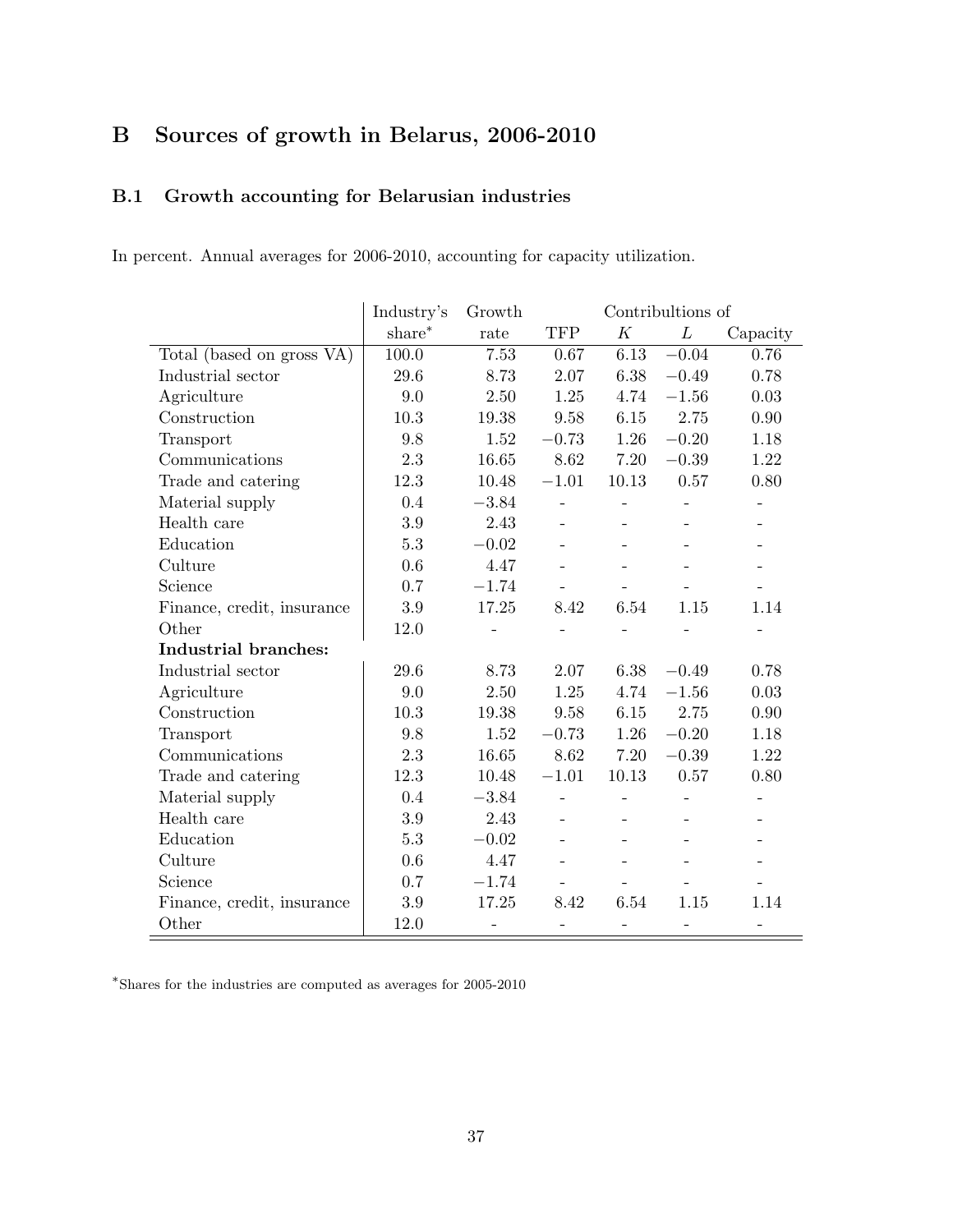# C Sources of growth in the Czech Republic

|                                         | Industry's | Growth  | Contribultions of            |                              |         |
|-----------------------------------------|------------|---------|------------------------------|------------------------------|---------|
|                                         | share      | rate    | TFP                          | K                            | L       |
| Total                                   | 100.00     | 3.60    | 1.91                         | 1.68                         | $-0.05$ |
| Agriculture                             | 2.67       | 3.90    | $-2.65$                      | 1.30                         | $-2.49$ |
| Mining and quarrying                    | 1.67       | $-2.68$ | $-4.71$                      | 2.86                         | $-1.04$ |
| Manufacturing                           | 22.69      | 6.01    | 2.23                         | 3.92                         | $-0.51$ |
| Electricity, gas and water              | 5.16       | 1.09    | 1.40                         | 0.36                         | $-0.91$ |
| Construction                            | 7.46       | 1.97    | $-2.34$                      | 4.21                         | 0.25    |
| Trade and repair                        | 26.95      | 5.90    | $-4.76$                      | 11.62                        | $-0.33$ |
| Hotels and restaurants                  | 2.76       | $-4.87$ | $-6.96$                      | 0.81                         | 0.94    |
| Transport and communications            | 2.67       | 3.40    | 5.07                         | $-1.06$                      | $-0.60$ |
| Financial activities                    | 3.72       | 3.38    | $-3.58$                      | 6.17                         | $-0.06$ |
| Real estate and rental                  | 14.39      | 3.35    | $\qquad \qquad \blacksquare$ | $\qquad \qquad \blacksquare$ | -       |
| Public administration                   | 7.26       | 1.29    |                              |                              |         |
| Education                               | 4.41       | 1.23    |                              |                              |         |
| Health and social work                  | 5.25       | $-0.72$ |                              |                              |         |
| Community, social and personal services | 3.43       | $-0.80$ |                              |                              |         |

### C.1 Growth accounting for the sectors of Czech economy

In percent. Annual averages for 2001-2010, not accounting for capacity utilization.

## C.2 Growth accounting for Czech manufacturing

|                                  | Industry's | Growth                   | Contribultions of        |                          |                   |          |
|----------------------------------|------------|--------------------------|--------------------------|--------------------------|-------------------|----------|
|                                  | share      | rate                     | <b>TFP</b>               | K                        | L                 | Capacity |
| Manufacturing, total             | 22.69      | 6.01                     | 3.82                     | 3.92                     | $-0.51$           | $-1.22$  |
| Food, beverages and tobacco      | 3.18       | $-1.15$                  | $-1.59$                  | 3.03                     | $-1.23$           | $-1.24$  |
| Textiles and leather             | 0.77       | 0.95                     | 7.12                     | 0.64                     | $-5.67$           | $-0.64$  |
| Wood                             | 0.79       | 3.70                     | 2.69                     | 2.42                     | $-0.62$           | $-0.73$  |
| Paper and publishing             | 0.81       | 7.61                     | 5.81                     | 2.49                     | 0.33              | $-1.05$  |
| Coke, petroleum and nuclear      | 0.01       | $\overline{\phantom{a}}$ | $\overline{\phantom{a}}$ | $\overline{\phantom{a}}$ | $\qquad \qquad -$ | ٠        |
| Chemicals                        | 0.95       | 7.58                     | 6.03                     | 3.53                     | $-0.26$           | $-1.71$  |
| Rubber and plastics              | 1.52       | 12.27                    | 5.45                     | 6.81                     | 1.14              | $-1.29$  |
| Non-metallic mineral products    | 1.43       | 1.26                     | 2.59                     | 2.21                     | $-2.23$           | $-1.17$  |
| Basic metals                     | 4.17       | $-0.33$                  | $-1.65$                  | 3.07                     | $-0.34$           | $-1.31$  |
| Machinery and equipment          | 2.84       | 8.74                     | 5.49                     | 4.20                     | $-0.02$           | $-0.94$  |
| Electrical and optical equipment | 2.26       | 9.84                     | 6.02                     | 4.34                     | 0.35              | $-0.93$  |
| Transport vehicles and equipment | 3.21       | 16.16                    | 9.64                     | 6.32                     | 1.04              | $-1.22$  |
| Other manufacturing              | 0.76       | 9.27                     | 8.57                     | 2.89                     | $-1.05$           | $-1.09$  |

In percent. Annual averages for 2001-2010, accounting for capacity utilization.